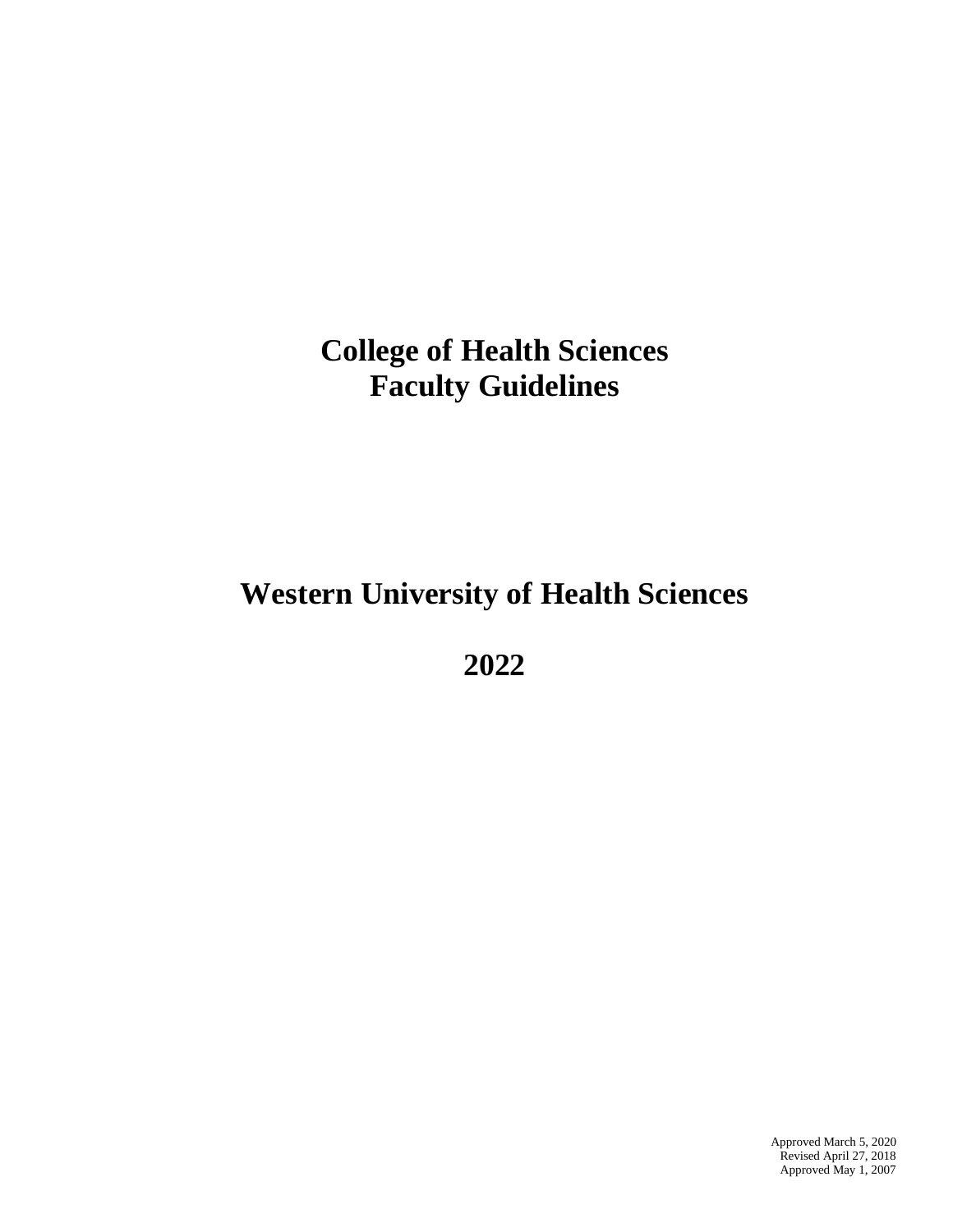# **TABLE OF CONTENTS**

# **SECTION I: Instructional Procedures and Information**

| A.              |                                                                                                      |  |  |  |  |
|-----------------|------------------------------------------------------------------------------------------------------|--|--|--|--|
| <b>B.</b>       |                                                                                                      |  |  |  |  |
| $\mathbf{C}$ .  |                                                                                                      |  |  |  |  |
| D.              |                                                                                                      |  |  |  |  |
| Е.              |                                                                                                      |  |  |  |  |
| F.              |                                                                                                      |  |  |  |  |
| G.              |                                                                                                      |  |  |  |  |
| H.              |                                                                                                      |  |  |  |  |
| I.              |                                                                                                      |  |  |  |  |
| J.              |                                                                                                      |  |  |  |  |
| I.              | College Guidelines and Criteria for Appointment, Contract Renewal, Promotion and                     |  |  |  |  |
| A.              |                                                                                                      |  |  |  |  |
| <b>B.</b>       |                                                                                                      |  |  |  |  |
| $\mathcal{C}$ . |                                                                                                      |  |  |  |  |
| D.              | Evaluation Criteria for Contract Renewal, Promotion and Tenure (see evaluation tools under           |  |  |  |  |
| II.             |                                                                                                      |  |  |  |  |
| A.              | Guidelines for Faculty Promotion for the Department of Health Sciences Education 11                  |  |  |  |  |
| <b>B.</b>       | Guidelines for Faculty Promotion for the Department of Physician Assistant Education  14             |  |  |  |  |
| $\mathcal{C}$ . | Guidelines for Faculty Promotion for the Department of Physician Assistant Education -               |  |  |  |  |
| D.              | Guidelines for Faculty Promotion for the Department of Physical Therapy Education Non-               |  |  |  |  |
| Ε.              | Guidelines for Faculty Promotion for the Department of Physical Therapy Education Tenure<br>Track 19 |  |  |  |  |
| Ш.              |                                                                                                      |  |  |  |  |
| A.              |                                                                                                      |  |  |  |  |
| <b>B.</b>       |                                                                                                      |  |  |  |  |
| C.              |                                                                                                      |  |  |  |  |
| D.              |                                                                                                      |  |  |  |  |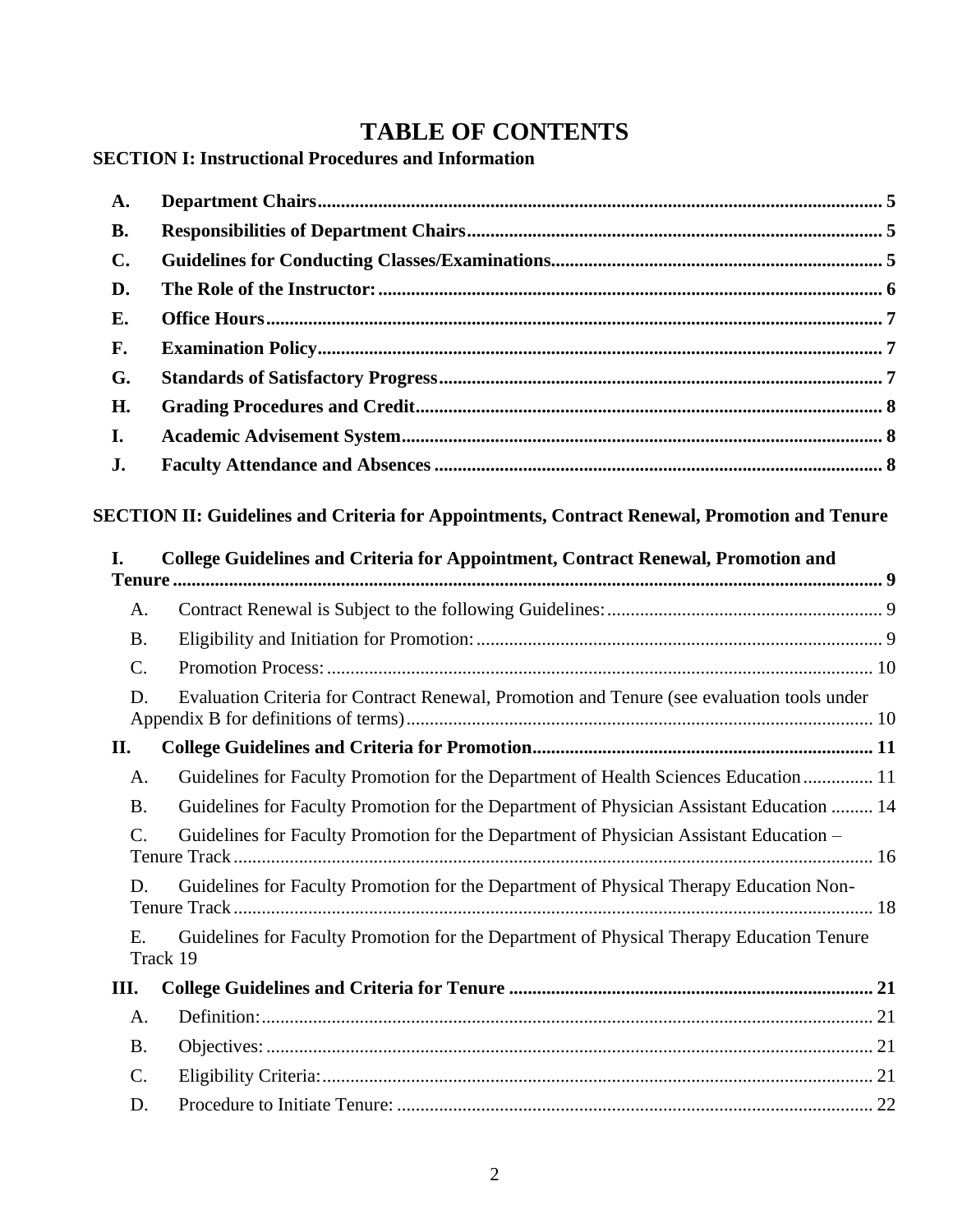# **SECTION III: Workload Statement College of Health Sciences**

| A.             |                                                                            |  |
|----------------|----------------------------------------------------------------------------|--|
| <b>B.</b>      | Workload Statement for the Department of Physician Assistant Education  25 |  |
| $\mathbf{C}$ . | Workload Statement for the Department of Physical Therapy Education  25    |  |

# **APPENDIX A:**

| I.              |  |  |  |  |
|-----------------|--|--|--|--|
| П.              |  |  |  |  |
| A.              |  |  |  |  |
| <b>B.</b>       |  |  |  |  |
| $C$ .           |  |  |  |  |
| III.            |  |  |  |  |
| A.              |  |  |  |  |
| <b>B.</b>       |  |  |  |  |
| IV.             |  |  |  |  |
| A.              |  |  |  |  |
| <b>B.</b>       |  |  |  |  |
| $\mathcal{C}$ . |  |  |  |  |
| D.              |  |  |  |  |
| E.              |  |  |  |  |
| F.              |  |  |  |  |
| G.              |  |  |  |  |
| V.              |  |  |  |  |
| A.              |  |  |  |  |
| <b>B.</b>       |  |  |  |  |
| $\mathcal{C}$ . |  |  |  |  |
| VI.             |  |  |  |  |
| A.              |  |  |  |  |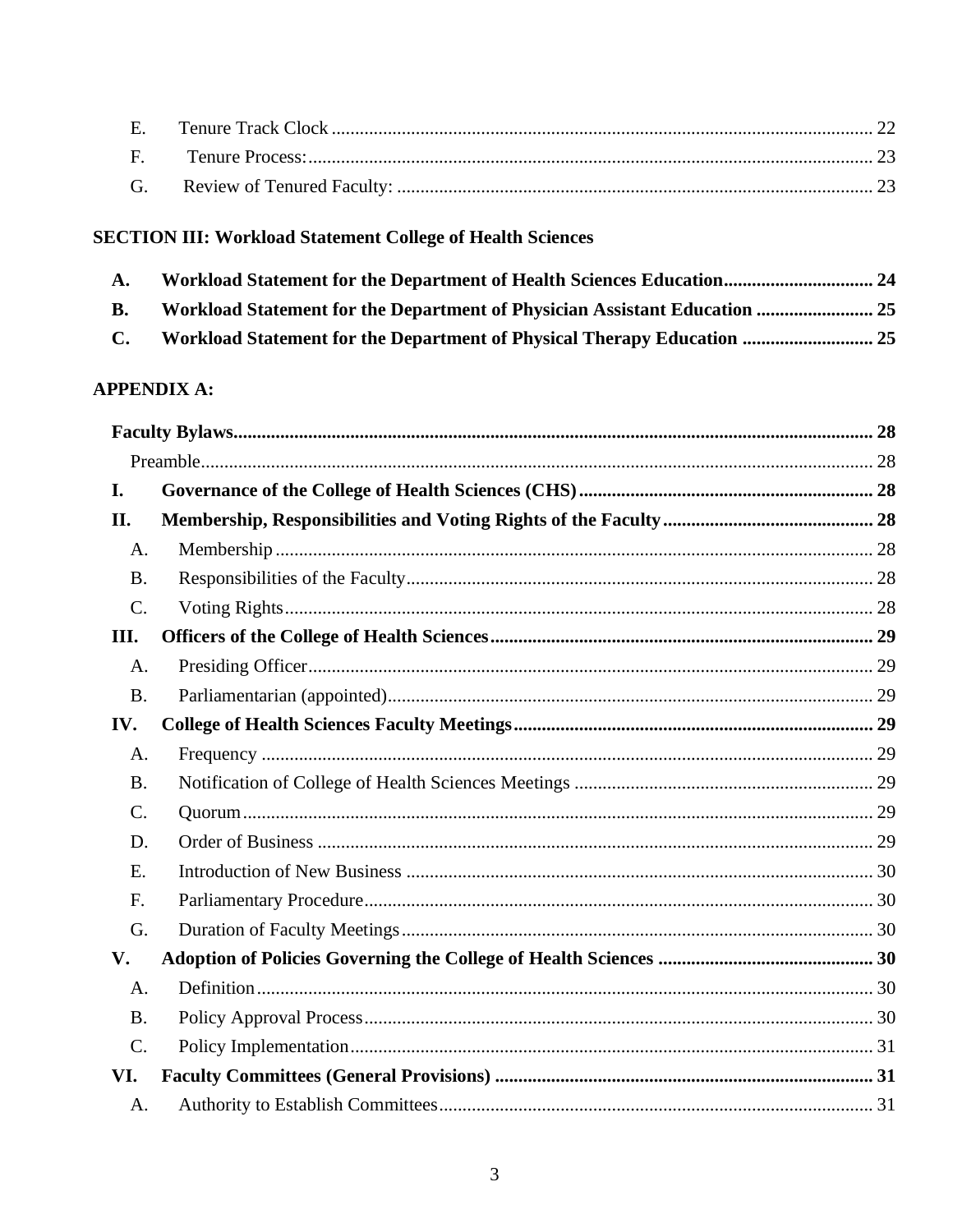| <b>B.</b>       |                                                                             |  |
|-----------------|-----------------------------------------------------------------------------|--|
| $\mathcal{C}$ . |                                                                             |  |
| D.              |                                                                             |  |
| E.              |                                                                             |  |
| F.              |                                                                             |  |
| VII.            | Standing Committees (Terms of Office July 1 - June 30 of Academic Year)  32 |  |
| A.              |                                                                             |  |
| 1.              |                                                                             |  |
| 2.              |                                                                             |  |
| 3.              |                                                                             |  |
| 4.              |                                                                             |  |
| 5.              |                                                                             |  |
| 6.              |                                                                             |  |
| 7.              |                                                                             |  |
| <b>B.</b>       |                                                                             |  |
| 1.              |                                                                             |  |
| 2.              |                                                                             |  |
| VIII.           |                                                                             |  |
| IX.             |                                                                             |  |
| X.              |                                                                             |  |
| XI.             |                                                                             |  |

# **APPENDIX B:**

|--|--|

### **APPENDIX C:**

# **APPENDIX D:**

|--|--|--|--|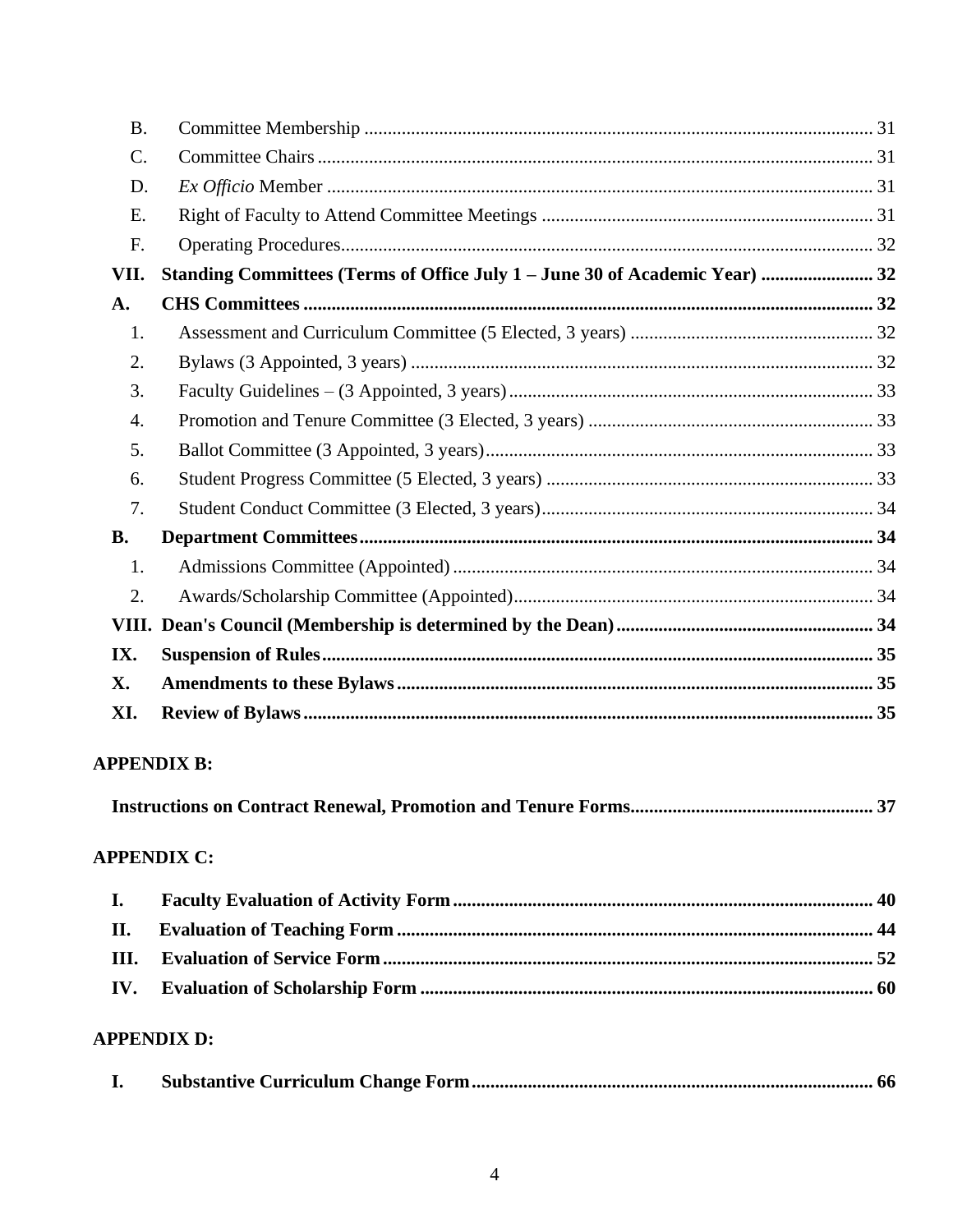# **SECTION I Instructional Procedures and Information College of Health Sciences (CHS)**

#### <span id="page-4-0"></span>**A. Department Chairs**

- 1. The Department of Health Sciences Chair reports to the Dean of CHS and is responsible for the day-to-day administration of the Health Science Education program.
- 2. The Department of Physician Assistant Education Chair reports to the Dean of CHS and is responsible for the day-to-day coordination and administration of the Physician Assistant Education program.
- 3. The Department of Physical Therapy Education Chair reports to the Dean of CHS and is responsible for the coordination and administration of the Doctor of Physical Therapy program.

### <span id="page-4-1"></span>**B. Responsibilities of Department Chairs**

- 1. To coordinate course offerings in order to ensure that students can accomplish the curriculum within a reasonable period of time.
- 2. To monitor the progression of students through the curriculum.
- 3. To maintain the overall quality of program content.
- 4. To plan and implement program development in a manner that satisfies the appropriate accreditation standards; update program specific parts of the University Catalog.
- 5. To collect and report to the Registrar the course grades for each student.
- 6. To act upon requests for variances from established program guidelines.
- 7. To adequately perform the essential functions of the Chair as outlined in the administrative contract.

# <span id="page-4-2"></span>**C. Guidelines for Conducting Classes/Examinations**

- 1. It is the responsibility of the faculty member to maintain intellectual integrity and to strive for academic excellence in his/her teaching.
- 2. At the beginning of a course, the faculty member must provide students with a syllabus indicating class schedule, course objectives, related assignments, and methods of evaluation.
- 3. The textbooks that students are required to purchase must be utilized as an integral part of the course; otherwise they should not be required.
- 4. The faculty member should make clear to all students the material to be covered on tests and, when appropriate, the emphasis to be placed on facts, integration, analysis, and evaluation.
- 5. Tests administered in the classroom should be designed for completion within the time period allocated. In addition, measures should be taken to assure that during tests an atmosphere conducive to the highest standards of honesty is maintained. Students should be given the opportunity to compare their test answers with the official key.
- 6. All assigned work performed by the students in a course should be seriously considered and evaluated. All graded course work and final course grades should be turned into the Department Chair within ten working days of the completion of the course.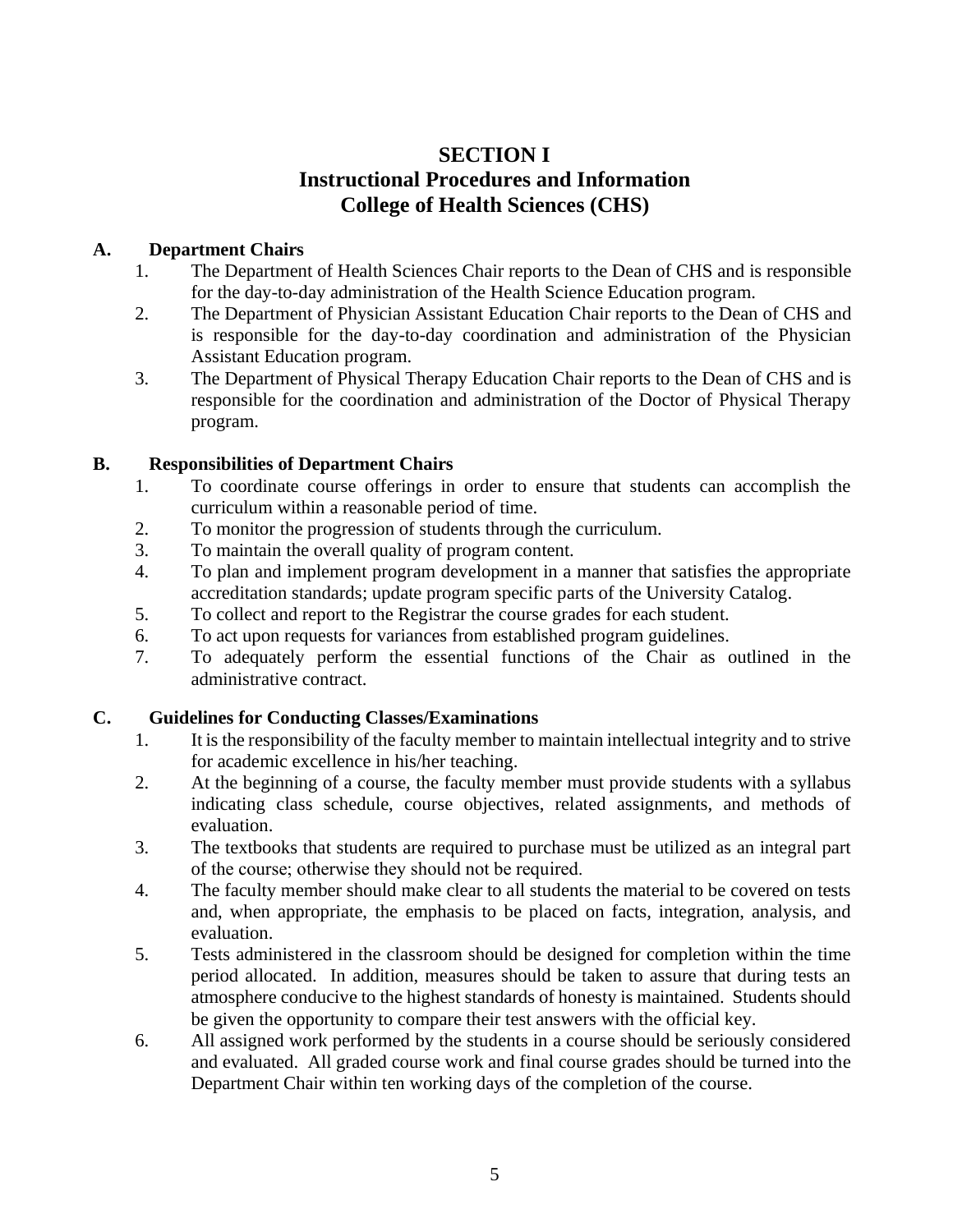- 7. In cases where student grades are posted publicly, it is necessary to insure privacy of students. This precludes use of students' names, initials, social security or locker numbers for purpose of identification.
- 8. Faculty members should be aware of student's attendance and report repeated absences to the department chair.
- 9. Students are required to be present for all scheduled examinations. If a student is tardy for an examination, the instructor will decide whether sufficient time is available to complete the examination. If the student is so late that the instructor determines that there is not sufficient time available to complete the examination within the remaining time available, then the tardy student will not be permitted to take the examination at that time, and the tardy will be treated as an absence. If the instructor determines that the tardiness or absence was unavoidable, the student may be permitted to take a make-up examination. The instructor will determine the nature of the make-up examination. Students should be directed to take the make-up examination as soon after the scheduled examination as possible. The time and place will be at the discretion of the instructor.
- 10. The instructor will be responsible for administering make-up and remedial examinations, providing or suggesting other means of remediation.
	- a. A make-up examination maybe provided to a student when they have a valid excuse for missing an examination.
- 11. The faculty member shall maintain up-to-date records of the grades of each student enrolled in his/her classes. Students should be provided with opportunities for reviewing their grades, and for guidance toward improvement.
- 12. Faculty members shall prepare a syllabus and develop course material available on file for review by the program Chair.
- 13. Faculty members will respond to student emails or calls within 48 hours or two business days

#### <span id="page-5-0"></span>**D. The Role of the Instructor:**

- 1. During the course, the instructor shall perform the following functions:
	- a. Introduce the course to the class including explanation of the class sequence, rationale of the sequence, and role of the instructor and examination schedule.
	- b. Keep informed of schedule changes and relay information to the class.
	- c. Remind visiting instructors of the time allotted for the class and introduce him/her to the class.
	- d. Develop and implement the course syllabus.
	- e. Respond to student emails or calls within 48 hours or two business days.
- 2. The instructor shall perform the following functions in the evaluation of the students:
	- a. Prepare the examination and answer sheet.
	- b. Administer and monitor examinations:
		- 1) Separate members of the class sufficiently to ensure the integrity of the examination. Proctoring of examinations is expected and is the responsibility of the course instructor. When proctoring, an individual should be alert and diligent and not preoccupied with other activities.
		- 2) Proctors should only answer questions concerning format (e.g. organization of exam; answer to include best or all appropriate answers). Responses to any questions should be disseminated to the entire class.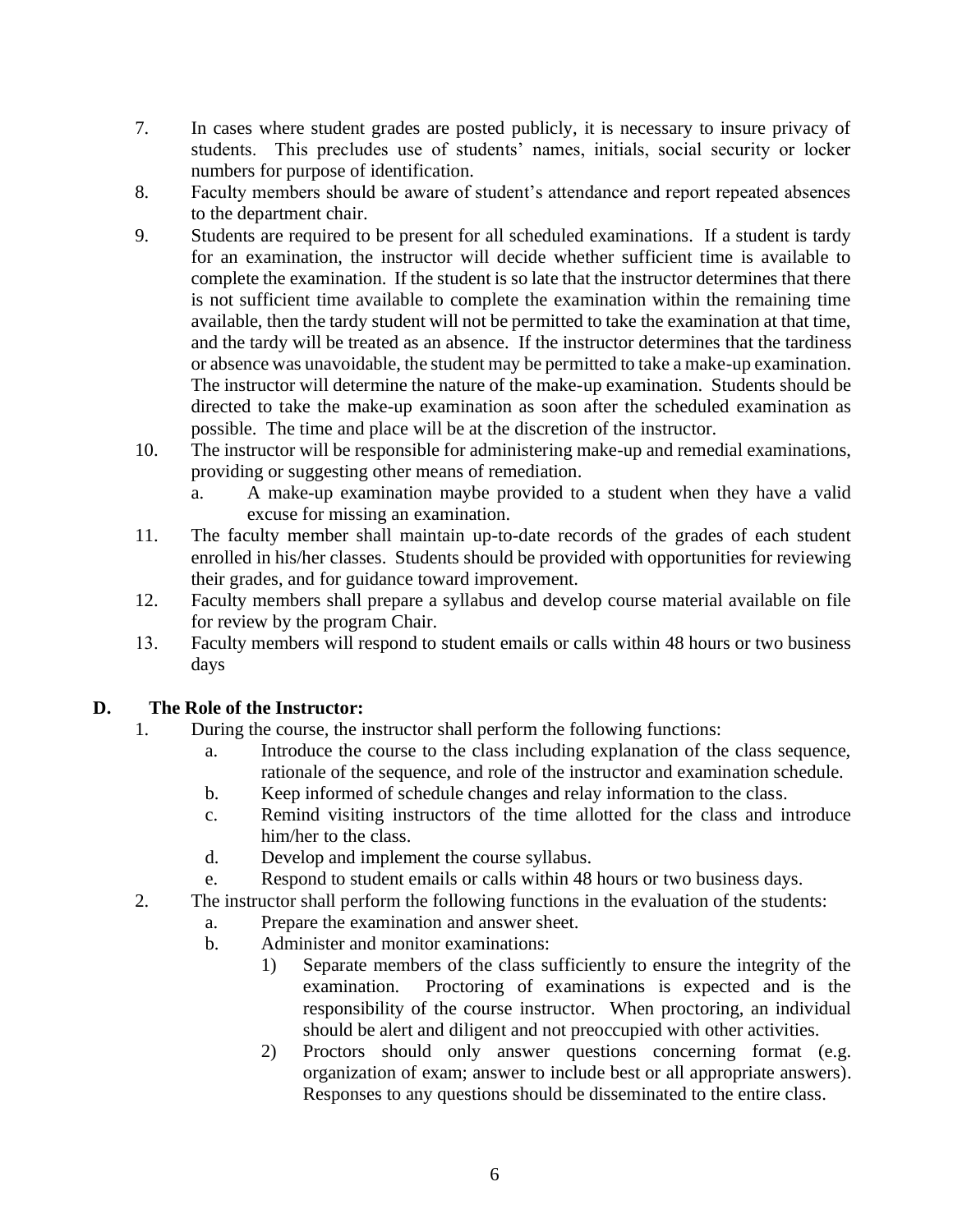- c. Grade and analyze the examination within ten working days.
	- 1) If the examination is a final examination, the instructor should, at that time, determine all the letter grades. The instructor will report the grade distribution to the specific Department Chair who will then forward it to the Registrar for distribution to the students.
	- 2) When evaluation of students comprises methods other than examinations, including essays, special projects, directed field experience and/or independent study, the faculty member shall follow guidelines specific to individual departments within the CHS for reporting grades.

#### <span id="page-6-0"></span>**E. Office Hours**

- 1. Faculty members will schedule a minimum of two hours per week and notify students of these hours and include information in syllabus. Students can also contact faculty to make a scheduled appointment to meet.
- 2. In cases of difficulty or hardship, special provision should be given to arranging time outside the normal hours of accessibility.

#### <span id="page-6-1"></span>**F. Examination Policy**

- 1. At the discretion of the faculty member, different assessment tools may be used to evaluate student performance. The type of assessment tools utilized will be listed on the course syllabus. An addendum to the syllabus will be distributed when changes are made.
- 2. The examination material should be updated as deemed appropriate by the Instructor. The items presented should reflect the course material.
- 3. In order for a student to take any examination at other than the scheduled time, the student must have an excused absence issued by the instructor.
- 4. The test questions and key should be available for students to view after all students have taken the exam and following the guidelines of the department
- 5. It is recommended that students not be allowed to keep exams so that a valid bank of questions can be developed for future use. Students shall not record or copy the exam in any fashion using camera, cell phones, etc.
- 6. The specific Department Chair must approve requests for variance from these guidelines.

#### <span id="page-6-2"></span>**G. Standards of Satisfactory Progress**

Refer to the appropriate sections in either the University or program specific Student Handbook, for items pertaining to:

- 1. Unsatisfactory Grade (U)
- 2. In Progress Grade (IP)
- 3. Credit Courses (Cr/NCr)
- 4. Promotion
- 5. Probation
- 6. Remediation
- 7. Dismissal
- 8. Appeal Process
- 9. Leave of Absence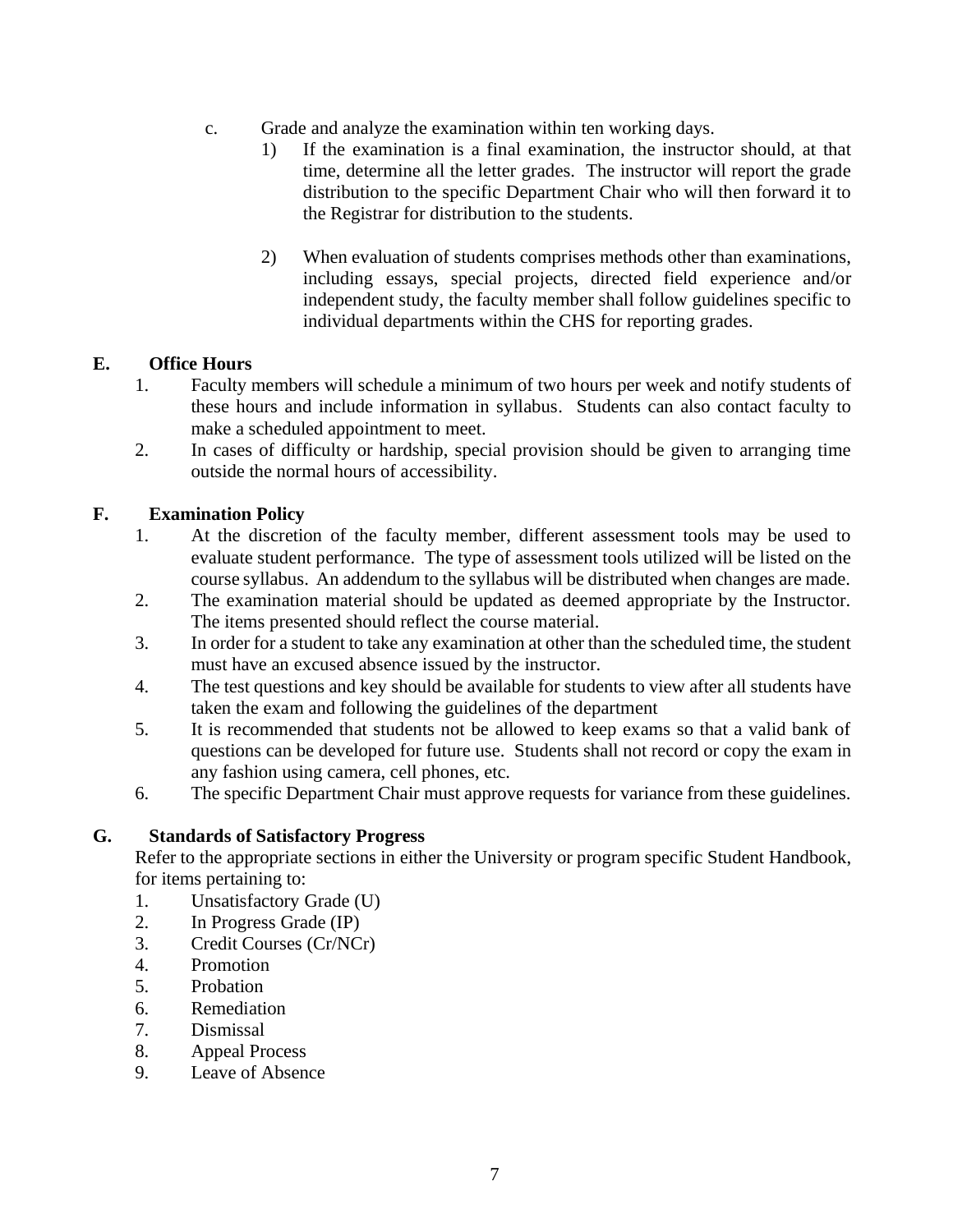### <span id="page-7-0"></span>**H. Grading Procedures and Credit**

Please refer to the University Catalog degree program subsections.

#### <span id="page-7-1"></span>**I. Academic Advisement System**

At the beginning of each academic year, each faculty member will be assigned an appropriate number of students by the Department Chair. An academic mentor's function, with respect to his/her assigned students, is:

- 1. To develop and maintain a knowledge of College policies and curriculum requirements.
- 2. To communicate to students the times and places where he/she will be available to meet with them.
- 3. To advise students who are on probation to cease non-scholastic activities as described in the student handbook.
- 4. To advise students regarding academic progress and graduation requirements.
- 5. To exercise prudence in advising students regarding personal matters.
- 6. To direct students to other sources of advisement or counseling when appropriate.
- 7. To meet with students at a mutually agreed time, at a minimum frequency and during periods of time during the curriculum as determined by the faculty member or Department Chair.
- 8. To advise students of any academic or behavioral deficiencies that arises.
- 9. To initiate contact with students who require assistance regarding academic or unprofessional conduct.

#### <span id="page-7-2"></span>**J. Faculty Attendance and Absences**

- 1. The faculty member is responsible for meeting his/her classes according to the published schedule.
- 2. Whenever any change is anticipated in scheduled meeting time or place, the faculty member should provide notice as soon as possible to members of the class.
- 3. In foreseen absences, the instructor should endeavor to have his/her classes covered by another faculty member or to make arrangements for these classes to be involved in meaningful activities for which his/her presence is not necessary.
- 4. If a faculty member cannot meet a class for any unforeseen reason, the Department Chair should be notified as soon as reasonably possible.
- 5. Faculty members are expected to attend scheduled faculty meetings and elected or appointed committee meetings.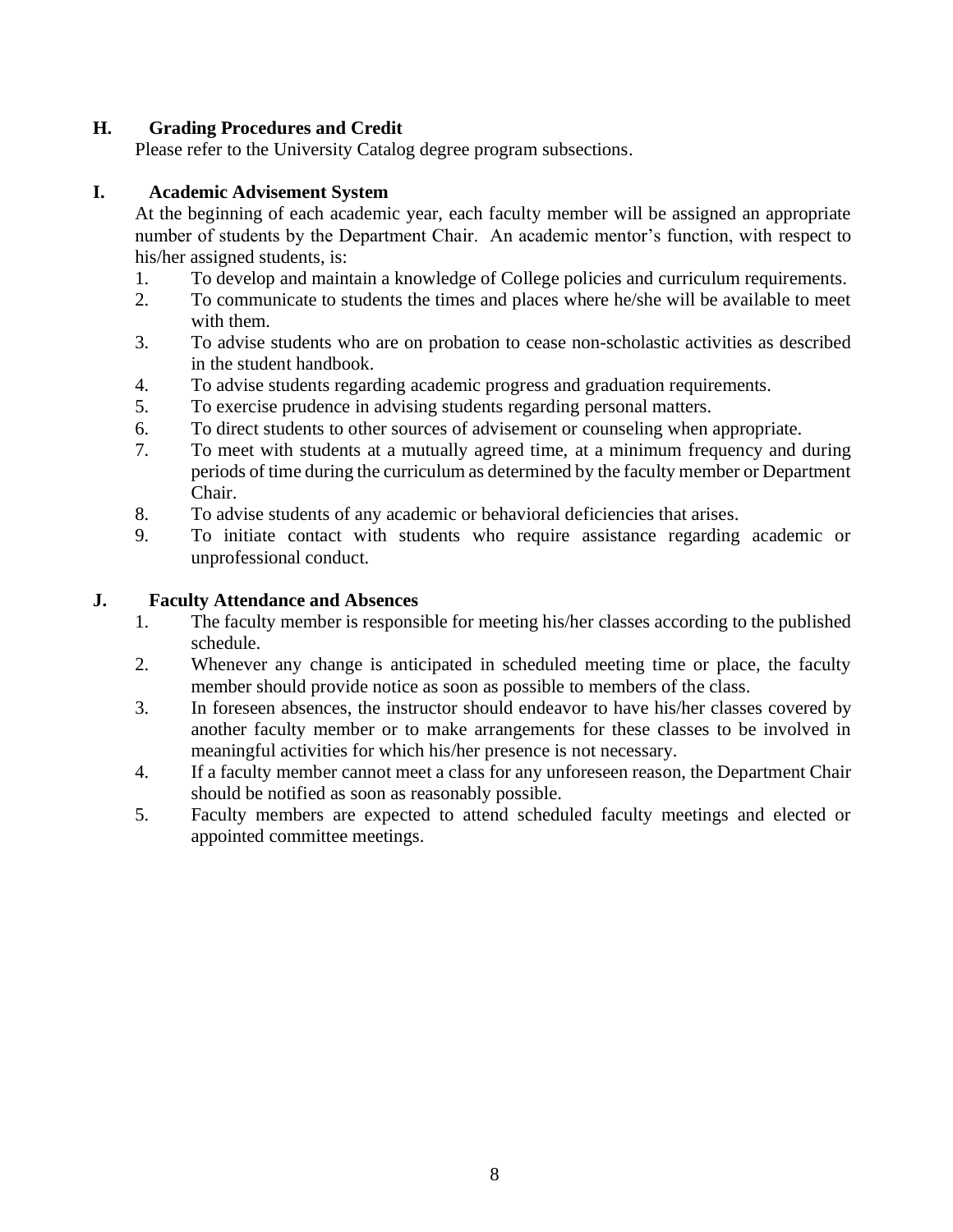# **SECTION II**

# **Guidelines and Criteria for Appointment, Contract Renewal, Promotion and Tenure - College of Health Sciences**

#### <span id="page-8-0"></span>**I. College Guidelines and Criteria for Appointment, Contract Renewal, Promotion and Tenure**

The purpose of this section is to specify the College's guidelines as they apply to, Appointment, Contract Renewal, Promotion and Tenure of the faculty with primary appointments within the CHS. This section adapts the Western University of Health Sciences criteria to the needs and circumstances unique to the CHS, where permitted by Western University of Health Sciences policy. The guidelines for contract renewal can be found in the University Faculty Handbook.

The CHS is in compliance with the Western University of Health Sciences Affirmative Action Policy in assuring that, gender, sexual preference, race, color, religion, age, disability or national origin will in no way interfere with the appointment, contract renewal, promotion or tenure of a faculty member.

For appointment, contract renewal, promotion and tenure, faculty must satisfy the criteria listed below:

- (1) Teaching
- (2) Scholarship
- (3) Service
- (4) Professional Development

#### <span id="page-8-1"></span>**A. Contract Renewal is Subject to the following Guidelines:**

Contract renewal requires that the Faculty member must also achieve a cumulative average rating of "Meets Expectation" from all input sources over all categories as determined by the Department Chair. The evaluation tool utilized to document achievement in each of these areas is completed in preparation for review by the Department Chair. Recommendations from the Department Chair are then forwarded to the Dean of (CHS).

1. All the faculty will be reviewed and evaluated on an annual basis by their Department Chair.

#### **The current evaluation tools utilized by the College of Health Sciences is attached as Appendix II**

#### <span id="page-8-2"></span>**B. Eligibility and Initiation for Promotion:**

- 1. All eligibility criteria must be complete prior to final approval of promotion. A request for promotion is initiated by the faculty member or the faculty member's immediate supervisor (e.g. Department Chair) who forwards the request to the Office of the Dean and the Promotion and Tenure Committee Chair.
- 2. The Dean may also solicit input from the appropriate Department Chair regarding the promotion request if the request is faculty-generated.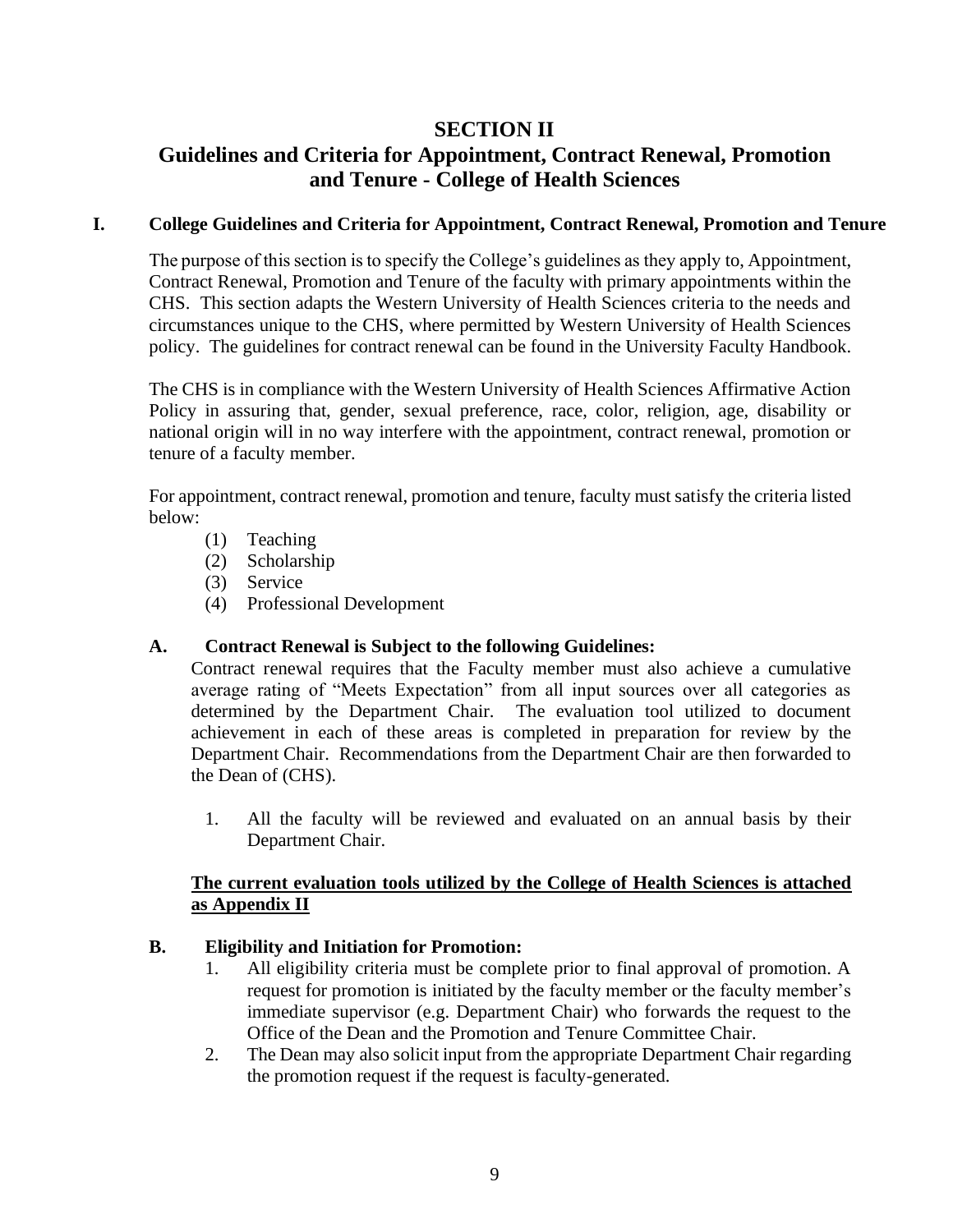3. Faculty having appointments in more than one program will be governed by the policy of the College in which the primary appointment is held. Faculty with appointments across multiple colleges will be held accountable to the standards set forth in the University Faculty Handbook.

#### <span id="page-9-0"></span>**C. Promotion Process:**

- 1. The Promotion and Tenure Committee (P & T Committee) will notify the faculty member of deadlines. The P  $&$  T Committee will provide faculty with an interim review of their dossier and provide feedback and recommendations.
- 2. The faculty member will provide the P & T Committee a list of 2 to 4 external dossier reviewers that hold the same rank or higher than what the faculty member is currently pursuing.
- 3. The P & T Committee will identify 2 external reviewers; send the reviewers the faculty member dossier with deadlines, and review comments and analysis from the external reviewers.
- 4. The P & T Committee will forward only its recommendation on promotion and/or tenure to the Dean.
- 5. The Dean will review the recommendation and render a decision to support or not support the promotion and/or tenure. This recommendation is sent to the Provost, who renders the final decision. Review and approval or disapproval occurs at each administrative level, and a decision must be communicated by the Dean to the faculty member no later than the end of the academic year (June  $30<sup>th</sup>$ ).
- 6. If the Dean does not recommend promotion and/or tenure, the faculty member must be provided with a written explanation within six weeks upon receipt of the Promotion and Tenure Committee's recommendation detailing the reason(s) for non-support must be followed by a written statement to the faculty and the Promotion and Tenure Committee explaining the reason(s) for the refusal to recommend promotion and/or tenure.
- 7. The faculty member has the right to appeal the promotion denial decision. The faculty member may follow the appeal process delineated in the University handbook under the Grievance Procedure, Appendix II.

#### <span id="page-9-1"></span>**D. Evaluation Criteria for Contract Renewal, Promotion and Tenure (see evaluation tools under Appendix B for definitions of terms)**

#### **1. Teaching**

- a. Instructional Design Skill
- b. Instructional Delivery Skills
- c. Content Expertise
- d. Course Management
- e. Educational Consultation

#### **2. Scholarship**

- a. Discovery/Investigation
- b. Integration/Synthesis
- c. Application
- d. Teaching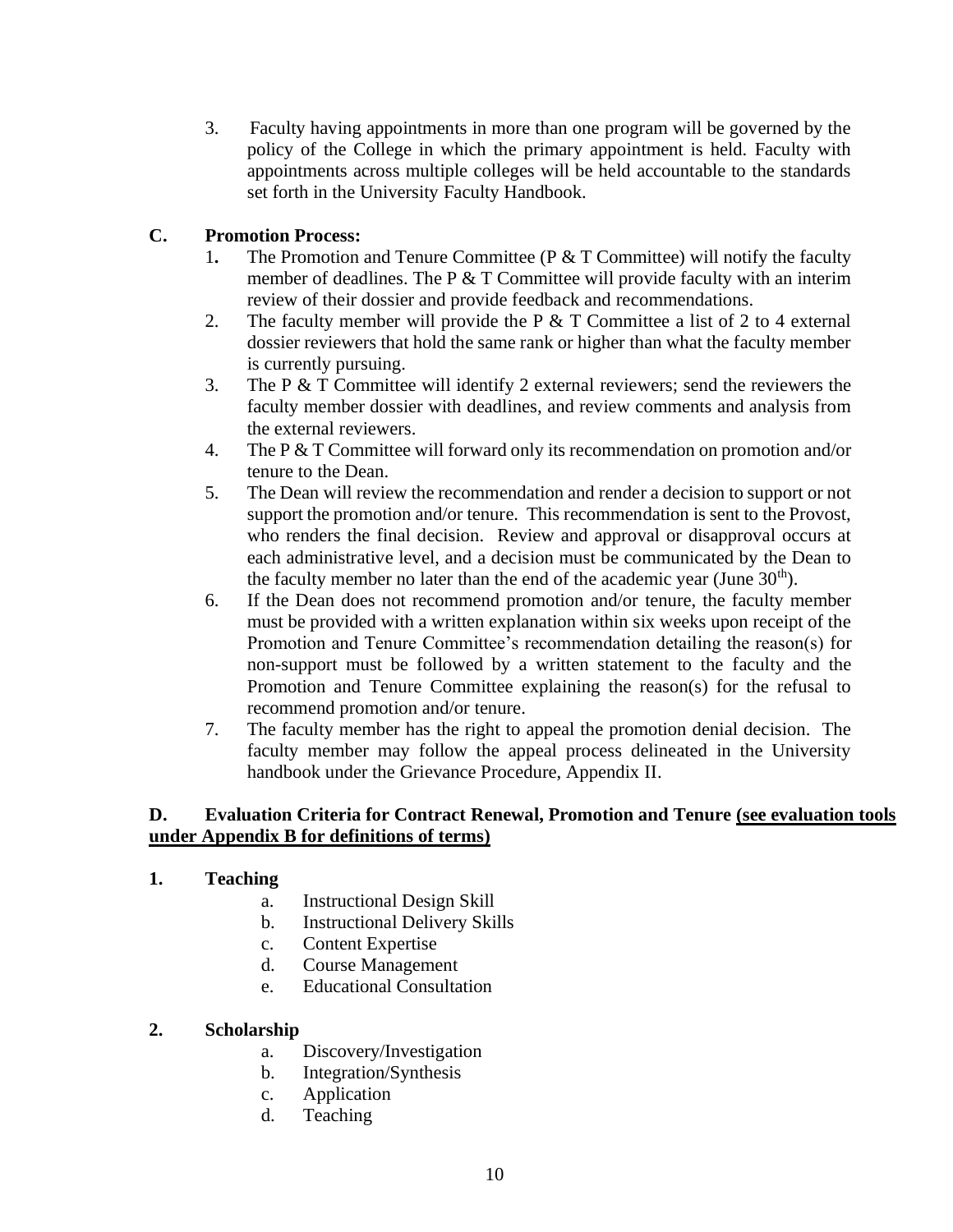#### **3. Service**

- a. Internal Service Departmental Activity
- b. Internal Service College Activity
- c. Internal Service Western University of Health Sciences Activity
- d. External Service Professional Service Activity
- e. External Service Community Service/Consultation (related to professional role)

#### **4. Professional Development**

- a. Continuing Education
- b. Certification(s)/ Degree Program
- c. Professional Meetings
- d. Clinical Practice

The final review dossier, at a minimum will consist of:

- a. Current curriculum vitae
- b. A personal statement (a maximum of 10 pages)
- c. Portfolios in the areas of: teaching, scholarship, and service, including clinical, administrative, professional, Department, College, WesternU, Community Service/Consultation
- d. Distribution of Effort (FTE) as contained in all Annual Employment Agreements to date
- e. Letters of endorsement from the faculty candidate (at minimum of two (2) letters) with reviewers holding a rank that is being sought by the candidate or higher
- f. Letters of endorsement solicited by the CHS Promotion and Tenure Committee (at minimum of two (2) letters) with reviewers holding a rank that is being sought by the candidate or higher
- f. Interim review report (if applicable).

#### <span id="page-10-1"></span><span id="page-10-0"></span>**II. College Guidelines and Criteria for Promotion**

#### **A. Guidelines for Faculty Promotion for the Department of Health Sciences Education**

#### **1. Non-Tenure Track:**

#### **a. Instructor:**

#### **Candidate for Instructor meets the following criteria:**

- 1) Possesses master's degree or higher from an accredited institution. The Candidate for Instructor may possess certification or licensure in appropriate profession with educational background, degree and/or professional experience sufficient to demonstrate mastery of the subject matter to be taught.
- 2) Prefer two or more years of full-time clinical or classroom teaching.
- 3) The Candidate for Instructor will provide the Department Chair with 2 letters of endorsement.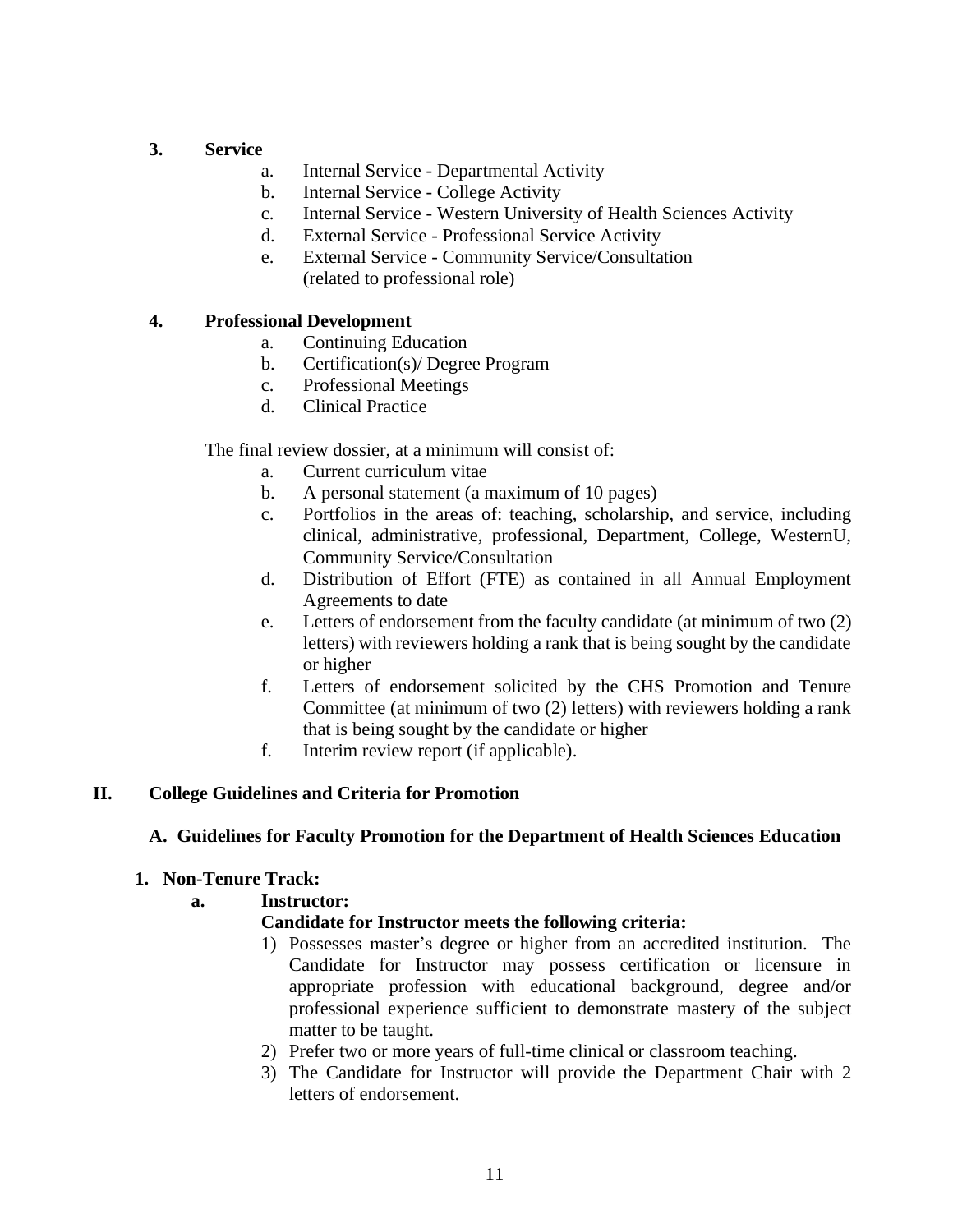4) For *promotion* to A*ssistant Pr*ofessor, Department Chair support is recommended.

#### **b. Assistant Professor:**

#### **Candidate** *for Assis***tant Professor meets the following criteria:**

- 1) Fulfills the requirements for Instructor.
- 2) Possesses a master's or doctoral degree from an accredited institution.
- 3) Demonstrates a minimum of three (3) years of full-time teaching with evidence of quality of teaching and participation in scholarly activities.
- 4) Evidence of participation in internal service at a program/department level, or higher. May also participate in external service to an organization in the community at large.
- 5) The Candidate for Assistant Professor will provide the P & T Committee with a list of 2 to 4 external dossier reviewers that hold the same rank or higher than what the Candidate is seeking. In addition, the Candidate will provide the P & T Committee with 2 letters of endorsement; one from within the department and one from within the college.
- 6) For *promotion* to Associate Professor, Department Chair support is recommended.

#### **c) Associate Professor:**

#### **Candidate for Associate Professor meets the following criteria:**

- 1) Fulfills the requirements for Assistant Professor.
- 2) Possesses a master's or doctoral degree from an accredited institution.
- 3) Has completed a total of five (5) years with evidence of having met expectations for quality teaching in delivery, design, content and management.
- 4) Participates in scholarly activities within scope of academic role and responsibilities as outlined in faculty development plan.
- 5) Evidence of participation in external service in a leadership capacity to a professional organization or the community at large.
- 6) Evidence of participation in internal service at the College level, or higher. The Candidate must have served as Chair of at least one (1) committee at the program, College or University level.
- 7) The Candidate must possess a regional reputation and be acknowledged by his/her peers to be an authority in her/her field.
- 8) The Candidate for Associate Professor will provide the P & T Committee with a list of 2 to 4 external dossier reviewers that hold the same rank or higher than what the Candidate is seeking. In addition, the Candidate will provide the P  $&$  T Committee with 2 letters of endorsement; one from within the college and one from within the university.
- 9) For *promotion* to Professor, Department Chair support is recommended.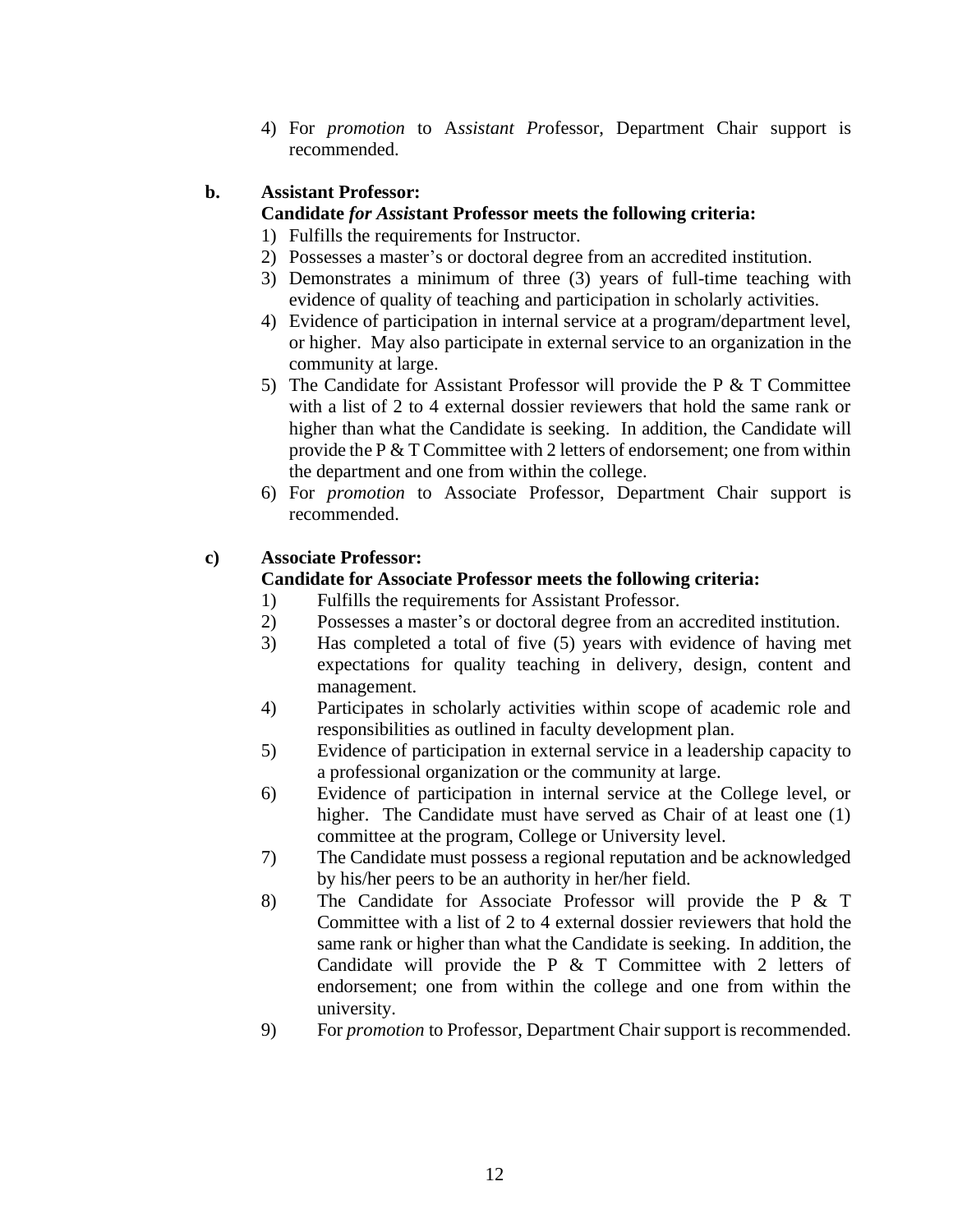# **d. Professor:**

#### **Candidate for Professor meets the following criteria:**

- 1) Fulfills the requirements for Associate Professor.
- 2) Possesses a doctoral degree from an accredited institution.
- 3) Has completed a total of seven (7) years with evidence that Candidate consistently exceeds expectations for quality teaching in delivery, design, content and management.
- 4) Participates in scholarly activities within scope of academic role and responsibilities as outlined in faculty development plan.
- 5) Evidence of participation in external service in a leadership capacity to a professional organization or the community at large.
- 6) Evidence of participation in internal service at the University level. The Candidate must have served as Chair of at least one (1) committee at the University level.
- 7) The Candidate must possess a national reputation and be acknowledged by his/her peers to be an authority in her/her field.
- 8) The Candidate for Professor will provide the P & T Committee with a list of 2 to 4 external dossier reviewers that hold the same rank or higher than what the Candidate is seeking. In addition, the Candidate will provide the P & T Committee with 2 letters of endorsement; one from within the university and one from outside the university.

#### **2. Tenure Track:**

**a. Instructor – Tenure track is only available for faculty in the rank of Assistant Professor and higher.**

#### **b. Assistant Professor:**

#### **Candidate for Assistant Professor meets the following criteria:**

- 1) Fulfills the requirements for Instructor.
- 2) Possesses a master's or doctoral degree from an accredited institution.
- 3) Demonstrates a minimum of three (3) years of full-time teaching with evidence of quality of teaching and participation in scholarly activities.
- 4) Evidence of participation in internal service at a program/department level, or higher. May also participate in external service to an organization in the community at large.
- 5) The Candidate for Assistant Professor will provide the P & T Committee with a list of 2 to 4 external dossier reviewers that hold the same rank or higher than what the Candidate is seeking. In addition, the Candidate will provide the P & T Committee with 2 letters of endorsement; one from within the department and one from within the college.
- 6) For *promotion* to Associate Professor, Department Chair support is recommended.

#### **c. Associate Professor:**

#### **Candidate for Associate Professor meets the following criteria:**

1) Fulfills the requirements for Assistant Professor.

2) Possesses a master's or doctoral degree from an accredited institution.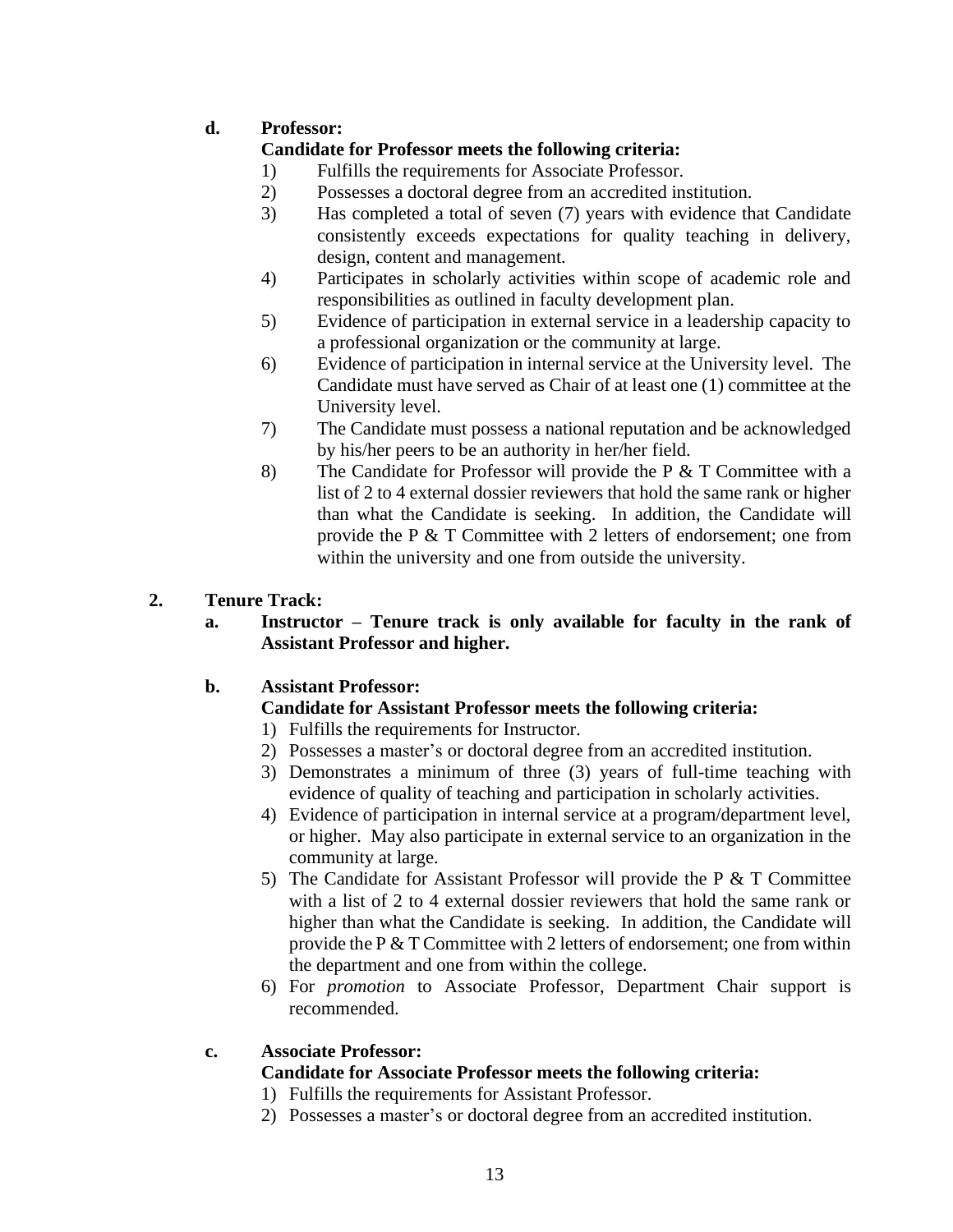- 3) Has completed a total of five (5) years with evidence of having met expectations for quality teaching in delivery, design, content, and management.
- 4) Participates in scholarly activities within scope of academic role and responsibilities as outlined in faculty development plan.
- 5) Evidence of participation in external service in a leadership capacity to a professional organization or the community at large.
- 6) Evidence of participation in internal service at the College level, or higher. The Candidate must have served as Chair of at least one (1) committee at the program, College or University level.
- 7) The Candidate must possess a regional reputation and be acknowledged by his/her peers to be an authority in her/her field.
- 8) The Candidate for Associate Professor will provide the P & T Committee with a list of 2 to 4 external dossier reviewers that hold the same rank or higher than what the Candidate is seeking. In addition, the Candidate will provide the P & T Committee with 2 letters of endorsement: one from within the college and one from within the university.
- 9) For *promotion* to Professor, Department Chair support is recommended.

#### **d. Professor:**

#### **Candidate for Professor meets the following criteria:**

- 1) Fulfills the requirements for Associate Professor.
- 2) Possesses a doctoral degree from an accredited institution.
- 3) Evidence that Candidate consistently exceeds expectations for quality teaching in delivery, design, content, and management.
- 4) Participates in scholarly activities within scope of academic role and responsibilities as outlined in faculty development plan.
- 5) Evidence of participation in external service in a leadership capacity to a professional organization or the community at large.
- 6) Evidence of participation in internal service at the University level. The Candidate must have served as Chair of at least one (1) committee at the University level.
- 7) The Candidate must possess a national reputation and be acknowledged by his/her peers to be an authority in her/her field.
- 8) The Candidate for Professor will provide the P  $&$  T Committee with a list of 2 to 4 external dossier reviewers that hold the same rank or higher than what the Candidate is seeking. In addition, the Candidate will provide the P & T Committee with 2 letters of endorsement; one from within the university and one from outside the university.

#### <span id="page-13-0"></span>**B. Guidelines for Faculty Promotion for the Department of Physician Assistant Education**

#### **1. Non-Tenure Track:**

#### **a. Instructor:**

#### **Candidate for Instructor meets the following criteria:**

1) Possesses a master's degree or higher from an accredited institution. The Candidate for Instructor may possess certification or licensure in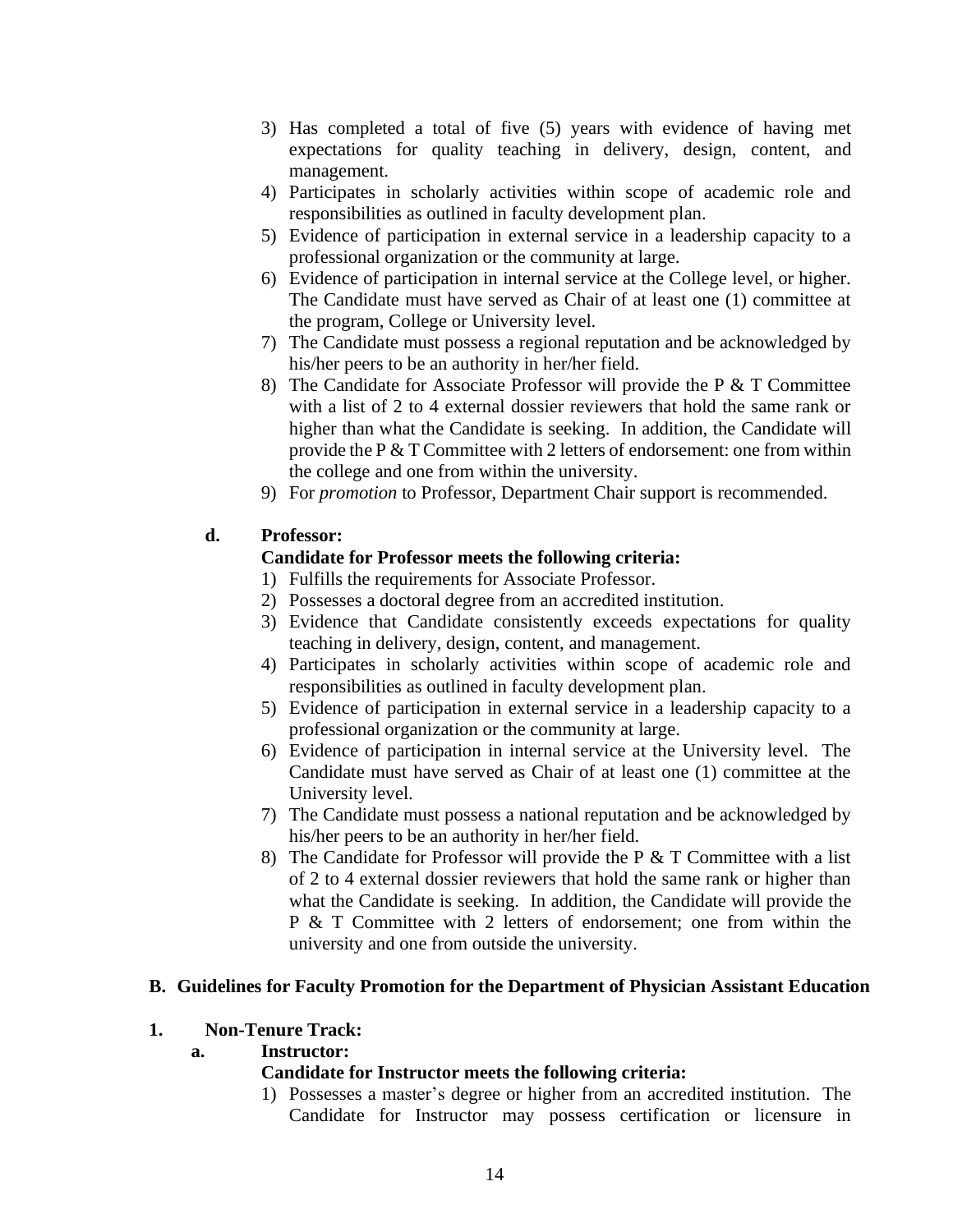appropriate profession with educational background, degree and/or professional experience sufficient to demonstrate mastery of the subject matter to be taught.

- 2) Prefer two or more years of full-time clinical or classroom teaching.
- 3) The Candidate for Instructor will provide the Department Chair with 2 letters of endorsement.
- 4) For *promotion* to Assistant Professor, Department Chair support is recommended.

#### **b. Assistant Professor:**

#### **Candidate for Assistant Professor meets the following criteria:**

- 1) Fulfills the requirements for Instructor.
- 2) Possesses a master's degree or higher from an accredited institution.
- 3) Demonstrates a minimum of three (3) years of full-time teaching with evidence of quality of teaching and participation in scholarly activities.
- 4) Evidence of participation in internal service at a program/department level, or higher. May also participate in external service to an organization in the community at large.
- 5) The Candidate for Assistant Professor will provide the P & T Committee with a list of 2 to 4 external dossier reviewers that hold the same rank or higher than what the Candidate is seeking. In addition, the Candidate will provide the P & T Committee with 2 letters of endorsement; one from within the department and one from within the college.
- 6) For *promotion* to Associate Professor, Department Chair support is recommended.

#### **c***)* **Associate Professor:**

#### **Candidate for Associate Professor meets the following criteria:**

- 1) Fulfills the requirements for Assistant Professor.
- 2) Possesses a master's degree or higher from an accredited institution.
- 3) Has completed a total of five (5) years with evidence of having met expectations for quality teaching in delivery, design, content and management.
- 4) Participates in scholarly activities within scope of academic role and responsibilities as outlined in faculty development plan.
- 5) Evidence of participation in external service in a leadership capacity to a professional organization or the community at large.
- 6) Evidence of participation in internal service at the College level, or higher. The Candidate must have served as Chair of at least one (1) committee at the program, College or University level.
- 7) The Candidate must possess a regional reputation and be acknowledged by his/her peers to be an authority in her/her field.
- 8) The Candidate for Associate Professor will provide the P & T Committee with a list of 2 to 4 external dossier reviewers that hold the same rank or higher than what the Candidate is seeking. In addition, the Candidate will provide the P & T Committee with 2 letters of endorsement; one from within the college and one from within the university.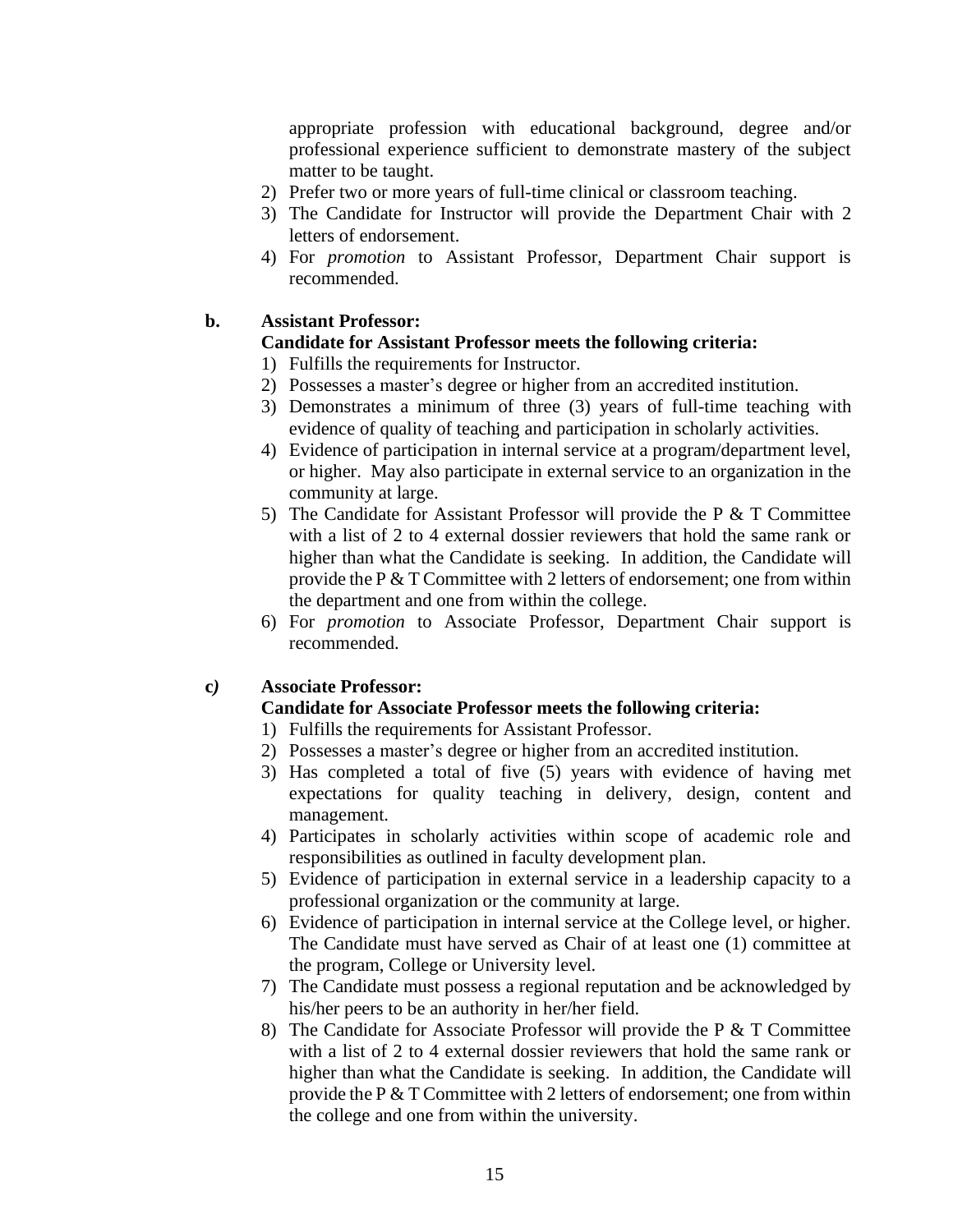9) For *promotion* to Professor, Department Chair support is recommended.

#### **d. Professor:**

#### **Candidate for Professor meets the following criteria:**

- 1) Fulfills the requirements for Associate Professor.
- 2) Possesses a doctoral degree from an accredited institution.
- 3) Has completed a total of seven (7) years with evidence that Candidate consistently exceeds expectations for quality teaching in delivery, design, content and management.
- 4) Participates in scholarly activities within scope of academic role and responsibilities as outlined in faculty development plan.
- 5) Evidence of participation in external service in a leadership capacity to a professional organization or the community at large.
- 6) Evidence of participation in internal service at the University level. The Candidate must have served as Chair of at least one (1) committee at the University level.
- 7) The Candidate must possess a national reputation and be acknowledged by his/her peers to be an authority in her/her field.
- 8) The Candidate for Professor will provide the P  $&$  T Committee with a list of 2 to 4 external dossier reviewers that hold the same rank or higher than what the Candidate is seeking. In addition, the Candidate will provide the P & T Committee with 2 letters of endorsement; one from within the university and one from outside the university.

#### <span id="page-15-0"></span>**C. Guidelines for Faculty Promotion for the Department of Physician Assistant Education – Tenure Track**

- **1. Tenure Track:**
	- **a. Instructor – Tenure track is only available for faculty in the rank of Assistant Professor and higher.**

#### **b. Assistant Professor:**

- **Candidate for Assistant Professor meets the following criteria:**
- 1) Fulfills the requirements for Instructor.
- 2) Possesses a master's degree or higher from an accredited institution.
- 3) Demonstrates a minimum of three (3) years of full-time teaching with evidence of quality of teaching and participation in scholarly activities.
- 4) Evidence of participation in internal service at a program/department level, or higher. May also participate in external service to an organization in the community at large.
- 5) The Candidate for Assistant Professor will provide the P  $&$  T Committee with a list of 2 to 4 external dossier reviewers that hold the same rank or higher than what the Candidate is seeking. In addition, the Candidate will provide the P & T Committee with 2 letters of endorsement; one from within the department and one from within the college.
- 6) For *promotion* to Associate Professor, Department Chair support is recommended.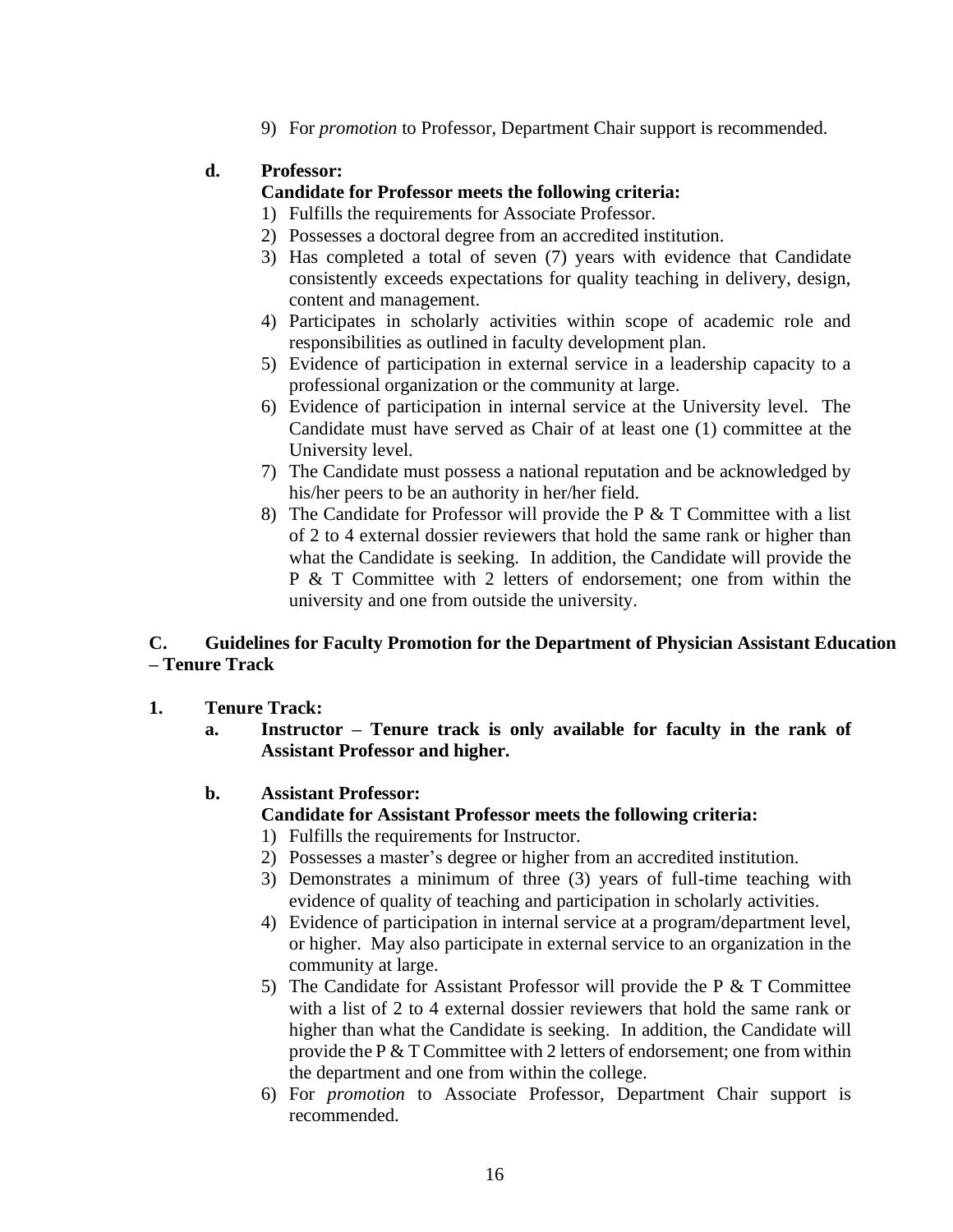#### **c. Associate Professor:**

#### **Candidate for Associate Professor meets the following criteria:**

- 1) Fulfills the requirements for Assistant Professor.
- 2) Possesses a master's degree or higher from an accredited institution.
- 3) Has completed a total of five (5) years with evidence of having met expectations for quality teaching in delivery, design, content and management.
- 4) Participates in scholarly activities within scope of academic role and responsibilities as outlined in faculty development plan.
- 5) Evidence of participation in external service in a leadership capacity to a professional organization or the community at large.
- 6) Evidence of participation in internal service at the College level, or higher. The Candidate must have served as Chair of at least one (1) committee at the program, College or University level.
- 7) The Candidate must possess a regional reputation and be acknowledged by his/her peers to be an authority in her/her field.
- 8) The Candidate for Associate Professor will provide the P & T Committee with a list of 2 to 4 external dossier reviewers that hold the same rank or higher than what the Candidate is seeking. In addition, the Candidate will provide the P & T Committee with 2 letters of endorsement; one from within the college and one from within the university.
- 9) For *promotion* to Professor, Department Chair support is recommended.

#### **d. Professor:**

#### **Candidate for Professor meets the following criteria:**

- 1) Fulfills the requirements for Associate Professor.
- 2) Possesses a doctoral degree from an accredited institution.
- 3) Evidence that Candidate consistently exceeds expectations for quality teaching in delivery, design, content and management.
- 4) Participates in scholarly activities within scope of academic role and responsibilities as outlined in faculty development plan.
- 5) Evidence of participation in external service in a leadership capacity to a professional organization or the community at large.
- 6) Evidence of participation in internal service at the University level. The Candidate must have served as Chair of at least one (1) committee at the University level.
- 7) The Candidate must possess a national reputation and be acknowledged by his/her peers to be an authority in her/her field.
- 8) The Candidate for Professor will provide the P  $&$  T Committee with a list of 2 to 4 external dossier reviewers that hold the same rank or higher than what the Candidate is seeking. In addition, the Candidate will provide the P & T Committee with 2 letters of endorsement; one from within the university and one from outside the university.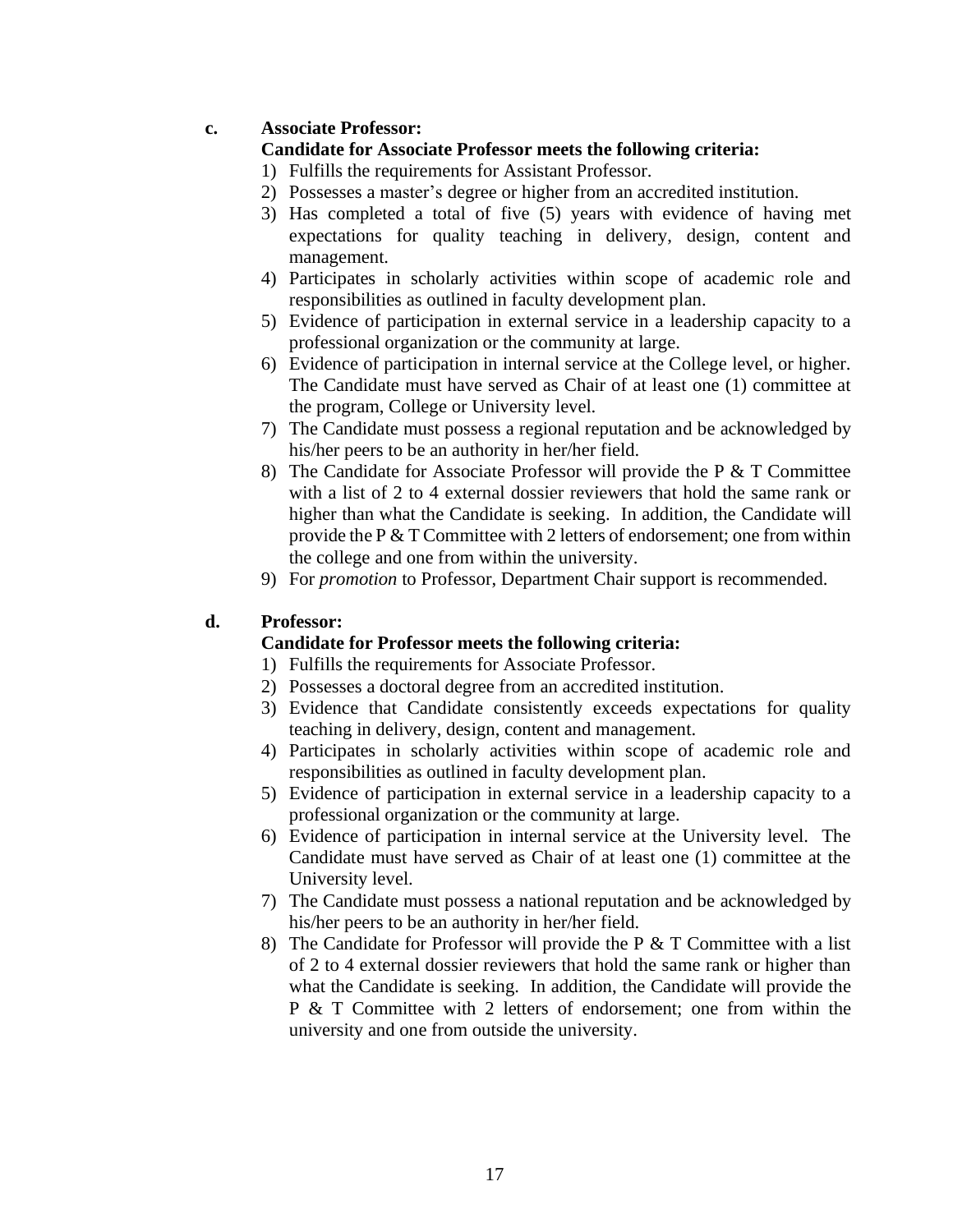#### <span id="page-17-0"></span>**D. Guidelines for Faculty Promotion for the Department of Physical Therapy Education Non-Tenure Track**

#### **1. Non-Tenure Track:**

#### **a. Instructor:**

#### **Candidate for Instructor meets the following criteria:**

- 1) Possesses a doctoral degree or higher from an accredited institution. The Candidate for Instructor may possess certification or licensure in appropriate profession with educational background, degree and/or professional experience sufficient to demonstrate mastery of the subject matter to be taught.
- 2) Prefer two or more years of full-time clinical or classroom teaching.
- 3) The Candidate for *appointment* to Instructor will provide the P & T Committee with a list of 2 to 4 external dossier reviewers that hold the same rank or higher than what the Candidate is seeking. In addition, the Candidate will provide the P  $&$  T Committee with 2 letters of endorsement from within the department.
- 4) For *promotion* to Assistant Professor, Department Chair support is recommended.

#### **b. Assistant Professor:**

#### **Candidate for Assistant Professor meets the following criteria:**

- 1) Fulfills the requirements for Instructor.
- 2) Possesses a doctoral degree or higher from an accredited institution.
- 3) Demonstrates a minimum of three (3) years of full-time teaching with evidence of quality of teaching and participation in scholarly activities.
- 4) Evidence of participation in internal service at a program/department level, or higher. May also participate in external service to an organization in the community at large.
- 5) The Candidate for Assistant Professor will provide the P  $&$  T Committee with a list of 2 to 4 external dossier reviewers that hold the same rank or higher than what the Candidate is seeking. In addition, the Candidate will provide the P & T Committee with 2 letters of endorsement; one from within the department and one from within the college.
- 6) For *promotion* to Associate Professor, Department Chair support is recommended.

#### **c) Associate Professor:**

#### **Candidate for Associate Professor meets the following criteria:**

1) Fulfills the requirements for Assistant Professor.

- 2) Possesses a doctoral degree or higher from an accredited institution.
- 3) Has completed a total of five (5) years with evidence of having met expectations for quality teaching in delivery, design, content and management.
- 4) Participates in scholarly activities within scope of academic role and responsibilities as outlined in faculty development plan.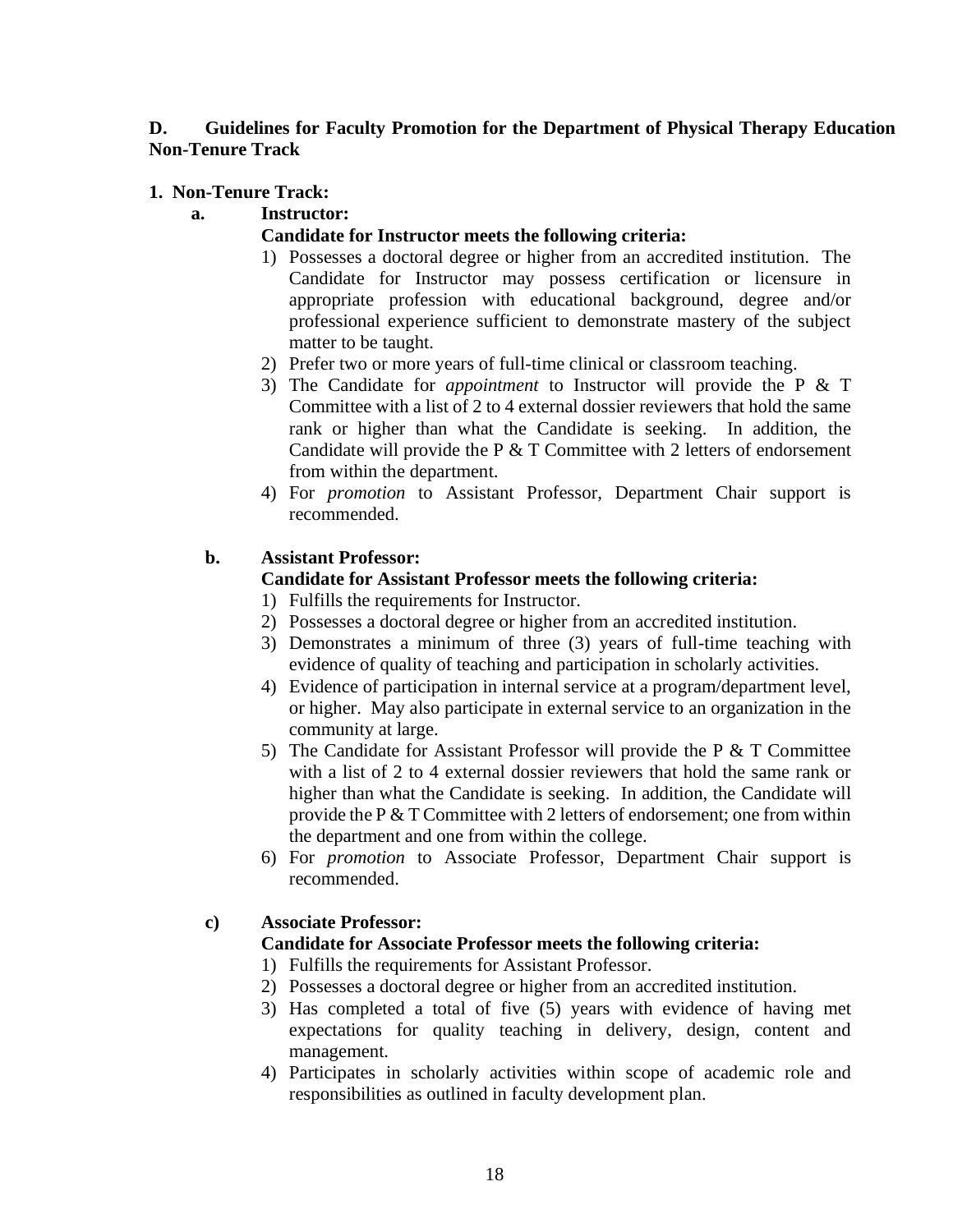- 5) Evidence of participation in external service in a leadership capacity to a professional organization or the community at large.
- 6) Evidence of participation in internal service at the College level, or higher. The Candidate must have served as Chair of at least one (1) committee at the program, College or University level.
- 7) The Candidate must possess a regional reputation and be acknowledged by his/her peers to be an authority in her/her field.
- 8) The Candidate for Associate Professor will provide the P & T Committee with a list of 2 to 4 external dossier reviewers that hold the same rank or higher than what the Candidate is seeking. In addition, the Candidate will provide the P & T Committee with 2 letters of endorsement; one from within the college and one from within the university.
- 9) For *promotion* to Professor, Department Chair support is recommended.

#### **d. Professor:**

#### **Candidate for Professor meets the following criteria:**

- 1) Fulfills the requirements for Associate Professor.
- 2) Possesses an academic doctoral degree (PhD, EdD, DSc) from an accredited institution.
- 3) Has completed a total of seven (7) years with evidence that Candidate consistently exceeds expectations for quality teaching in delivery, design, content and management.
- 4) Participates in scholarly activities within scope of academic role and responsibilities as outlined in faculty development plan.
- 5) Evidence of participation in external service in a leadership capacity to a professional organization or the community at large.
- 6) Evidence of participation in internal service at the University level. The Candidate must have served as Chair of at least one (1) committee at the University level.
- 7) The Candidate must possess a national reputation and be acknowledged by his/her peers to be an authority in her/her field.
- 8) The Candidate for Professor will provide the P  $&$  T Committee with a list of 2 to 4 external dossier reviewers that hold the same rank or higher than what the Candidate is seeking. In addition, the Candidate will provide the P & T Committee with 2 letters of endorsement; one from within the university and one from outside the university.

#### <span id="page-18-0"></span>**E. Guidelines for Faculty Promotion for the Department of Physical Therapy Education Tenure Track**

- **1. Tenure Track**
	- **a. Instructor – Tenure track is only available for faculty in the rank of Assistant Professor and higher.**
	- **b. Assistant Professor:**

#### **Candidate for Assistant Professor meets the following criteria:**

1) Fulfills the requirements for Instructor.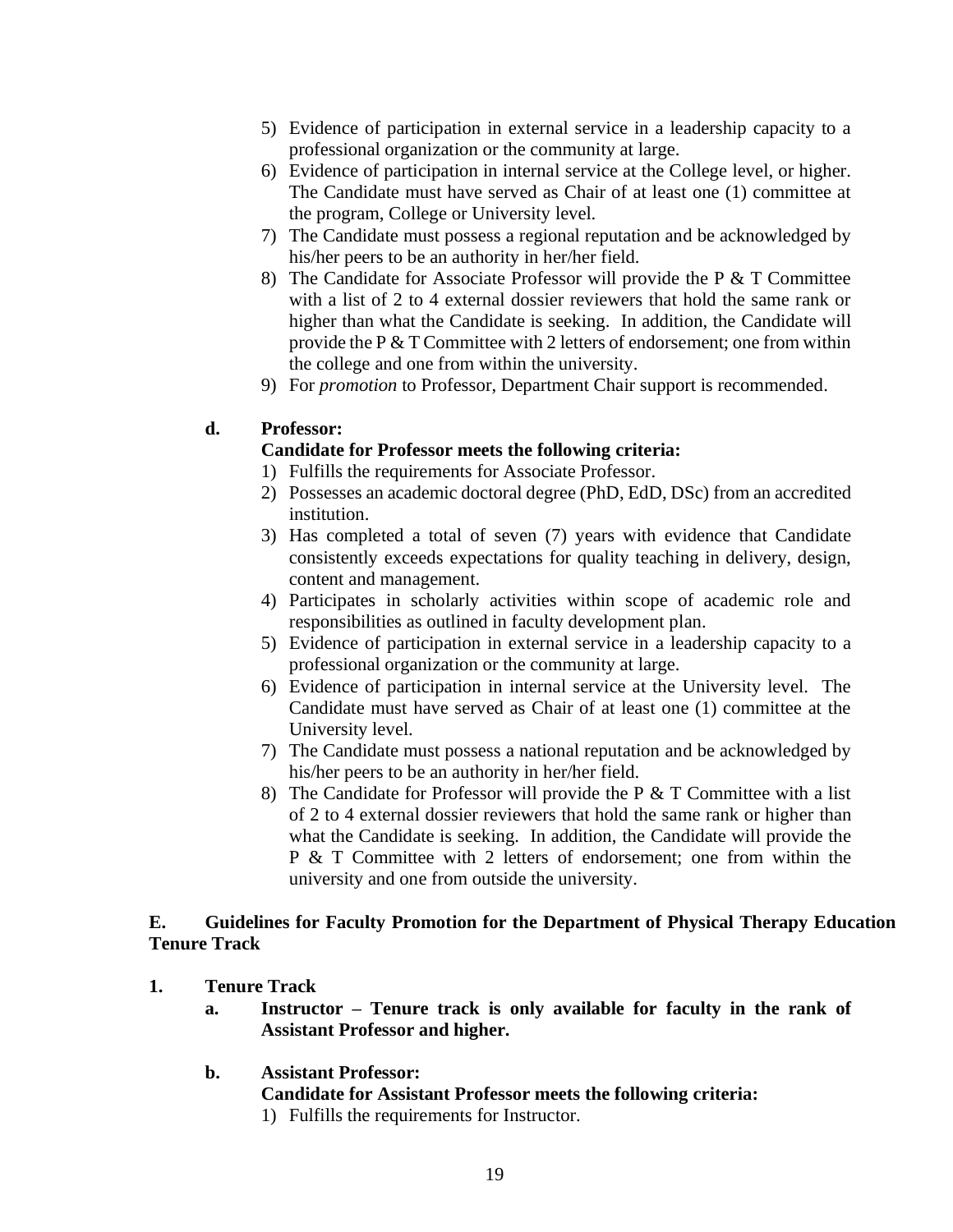- 2) Possesses a doctoral degree or higher from an accredited institution.
- 3) Demonstrates a minimum of three (3) years of full-time teaching with evidence of quality of teaching and participation in scholarly activities.
- 4) Evidence of participation in internal service at a program/department level, or higher. May also participate in external service to an organization in the community at large.
- 5) The Candidate for Assistant Professor will provide the P & T Committee with a list of 2 to 4 external dossier reviewers that hold the same rank or higher than what the Candidate is seeking. In addition, the Candidate will provide the P  $&$  T Committee with 2 letters of endorsement; one from within the department and one from within the college.
- 6) For *promotion* to Associate Professor, Department Chair support is recommended.

#### **c. Associate Professor:**

#### **Candidate for Associate Professor meets the following criteria:**

- 1) Fulfills the requirements for Assistant Professor.
- 2) Possesses a doctoral degree or higher from an accredited institution.
- 3) Has completed a total of five (5) years with evidence of having met expectations for quality teaching in delivery, design, content and management.
- 4) Participates in scholarly activities within scope of academic role and responsibilities as outlined in faculty development plan.
- 5) Evidence of participation in external service in a leadership capacity to a professional organization or the community at large.
- 6) Evidence of participation in internal service at the College level, or higher. The Candidate must have served as Chair of at least one (1) committee at the program, College or University level.
- 7) The Candidate must possess a regional reputation and be acknowledged by his/her peers to be an authority in her/her field.
- 8) The Candidate for Associate Professor will provide the P  $&$  T Committee with a list of 2 to 4 external dossier reviewers that hold the same rank or higher than what the Candidate is seeking. In addition, the Candidate will provide the P & T Committee with 2 letters of endorsement; one from within the college and one from within the university.
- 9) For *promotion* to Professor, Department Chair support is recommended.

#### **d. Professor:**

#### **Candidate for Professor meets the following criteria:**

- 1) Fulfills the requirements for Associate Professor.
- 2) Possesses an academic doctoral degree (PhD, EdD, DSc) from an accredited institution.
- 3) Evidence that Candidate consistently exceeds expectations for quality teaching in delivery, design, content and management.
- 4) Participates in scholarly activities within scope of academic role and responsibilities as outlined in faculty development plan.
- 5) Evidence of participation in external service in a leadership capacity to a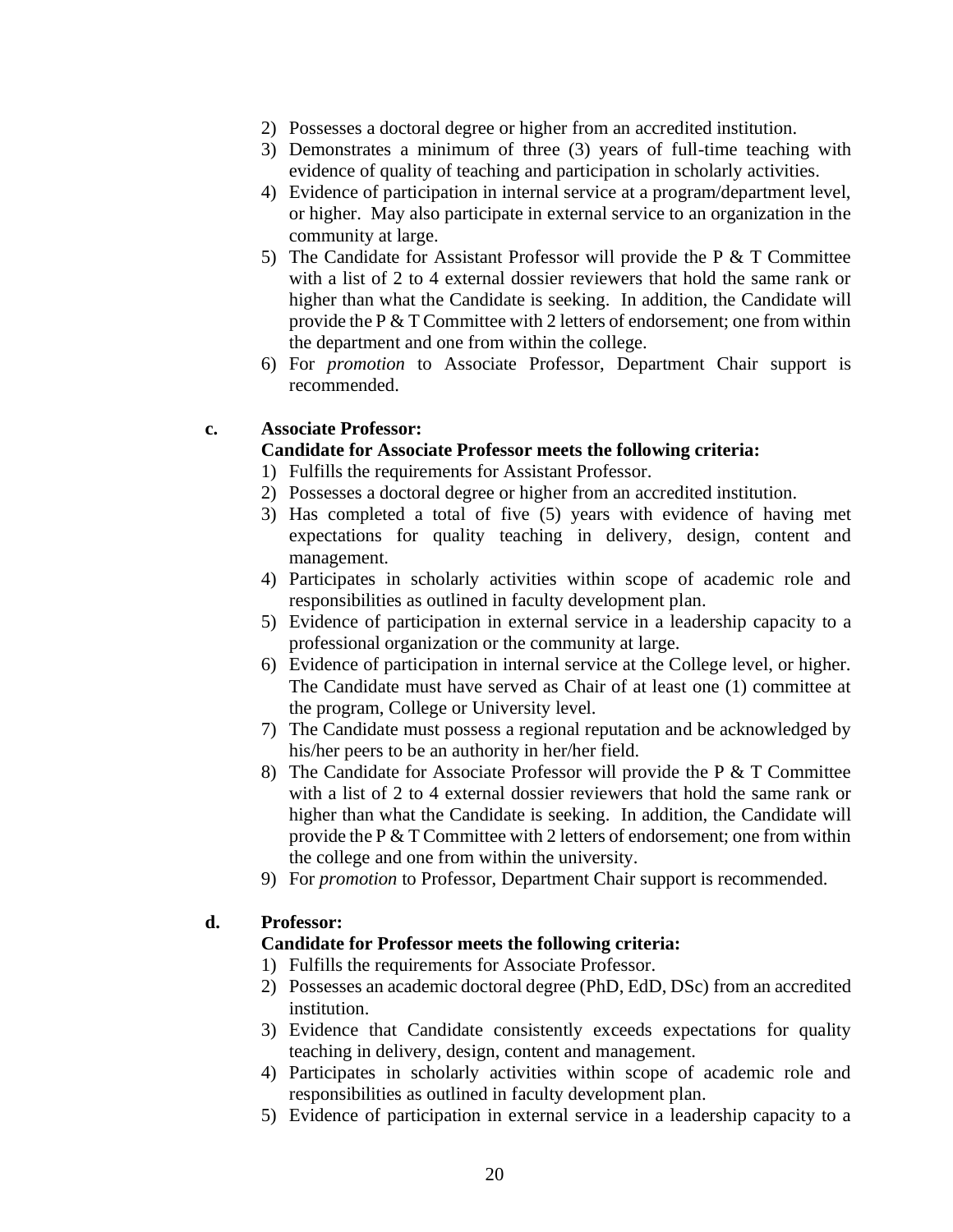professional organization or the community at large.

- 6) Evidence of participation in internal service at the University level. The Candidate must have served as Chair of at least one (1) committee at the University level.
- 7) The Candidate must possess a national reputation and be acknowledged by his/her peers to be an authority in her/her field.
- 8) The Candidate for Professor will provide the P  $&$  T Committee with a list of 2 to 4 external dossier reviewers that hold the same rank or higher than what the Candidate is seeking. In addition, the Candidate will provide the P & T Committee with 2 letters of endorsement; one from within the university and one from outside the university.

#### <span id="page-20-1"></span><span id="page-20-0"></span>**III. College Guidelines and Criteria for Tenure**

#### **A. Definition:**

Tenure, which is recognition of professional growth and development of a faculty member, is an institutional commitment to the academic development of the individual by the University which provides a pledge of continuous academic appointment. A fulltime faculty member may be subject to discontinuance for reasons stated in the Western University Faculty Handbook.

#### <span id="page-20-2"></span>**B. Objectives:**

- a) The award of tenure provides recognition of the Faculty member's professional growth and development that has reached an appropriately high level, and which has occurred during a period of service to the University.
- b) The availability of tenure is designed to attract and retain faculty of the highest quality for the academic programs of the institution.

#### <span id="page-20-3"></span>**C. Eligibility Criteria:**

Faculty having appointments in more than one program will be governed by the policy of the program of the primary appointment. In the case of dual appointments, the College in which the individual is on a tenure track will, upon recommendation of the Dean of that College, be designated by the Executive Vice President of Academic Affairs at the time of the dual appointment. This designation process does not award tenure or guarantee the future award of tenure.

- 1. Full-time academic appointment is required for tenure. Upon initial appointment or promotion, the faculty member shall be notified immediately in writing specifying if the appointment is renewable or tenured.
- 2. At the time of application, the faculty member must be on a tenured academic track in the CHS with at least six years of full-time academic experience, at least four of which is in full-time service at the Western University of Health Sciences. In special circumstances early tenure maybe considered.
- 3. The faculty member must have the rank of Associate Professor or above; however, promotion or appointment to Associate Professor or above does not include tenure automatically. Faculty members with other academic ranks are not eligible for tenure.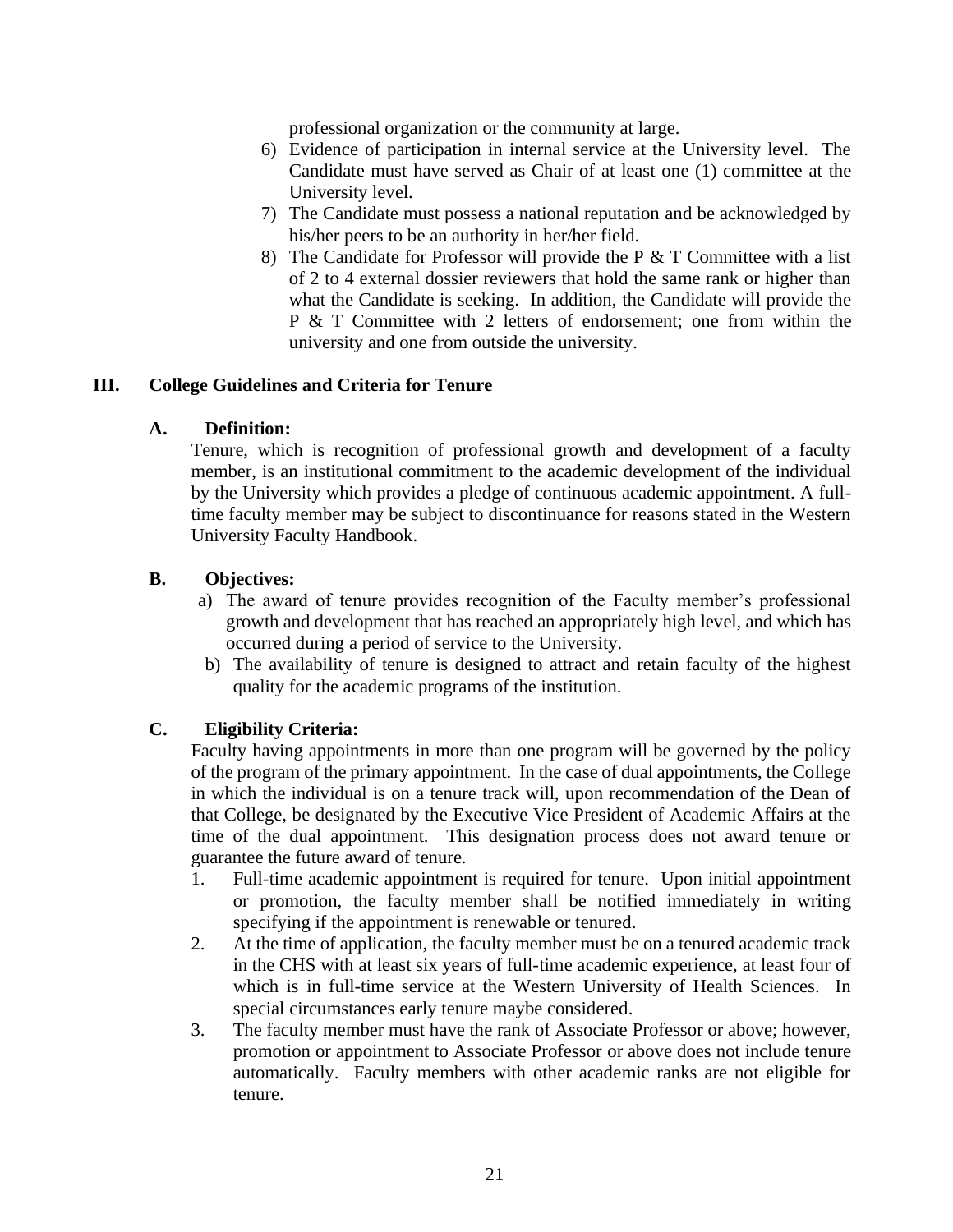- 4. For faculty hired pre-1998, please refer to the Western University Faculty Handbook for guidelines of tenure.
- 5. For faculty hired pre-July 1, 2018, please refer to the Western University Faculty Handbook for guidelines of tenure.

#### <span id="page-21-0"></span>**D. Procedure to Initiate Tenure:**

- 1. All eligibility criteria must be complete prior to final approval of tenure. A request for tenure is initiated by the faculty member or the faculty member's immediate supervisor (e.g. Department Chair) who forwards the request to the Office of the Dean by June 1.
- 2. The request for consideration (or reconsideration) must be submitted by the Dean to the Promotion and Tenure Committee Chair by July 1.
- 3. The Dean may also solicit input from the appropriate Department Chair regarding the tenure request.

#### <span id="page-21-1"></span>**E. Tenure Track Clock**

Tenure may be requested according to the CHS Faculty Guidelines and University Handbook for those faculty members at the ranks of Associate Professor or Professor only. The time frame to achieve tenure is six (6) years and termed "tenure clock". The Promotion and Tenure ( $P \& T$ ) Committee tenure progress review will be completed by the end of year four (4) to provide pre-tenure guidance to the faculty member. The faculty member should also be aware of the timing and deadlines for rank advancement and/or tenure.

1. **Faculty initially appointed at Instructor Rank (hired before July 1, 2006)**

The faculty member must identify tenure versus non-tenure track upon promotion to Assistant Professor. The tenure clock starts at promotion to Assistant Professor and terminates in six (6) years. None of the Instructor rank materials (including but not limited to development of teaching materials, course evaluations of teaching, publications or other scholarly activities) shall be utilized in evaluation for tenure.

2. **Faculty initially appointed at Assistant Professor Rank (hired after July 1, 2006)**

The faculty may identify tenure versus non-tenure track at either the time of appointment or within one (1) year from appointment. The tenure clock will terminate in six (6) years from appointment. All Assistant Professor rank materials, including those of the first year, shall be utilized in evaluation for tenure.

#### 3. **Change of track**

Change of track may occur at any time once the tenure clock begins. Faculty may elect to change tracks one time only. Faculty on the non-tenure track moving to the tenure track will start the tenure clock as of the date of promotion to appointment at the Assistant Professor rank or higher. Refer to University Faculty Handbook 2019 Section M. III. C. for details.

a. New faculty hired on the non-tenure track moving to the tenure track will start the tenure clock as of the date of hire and/or promotion to the rank of Assistant Professor rank or higher.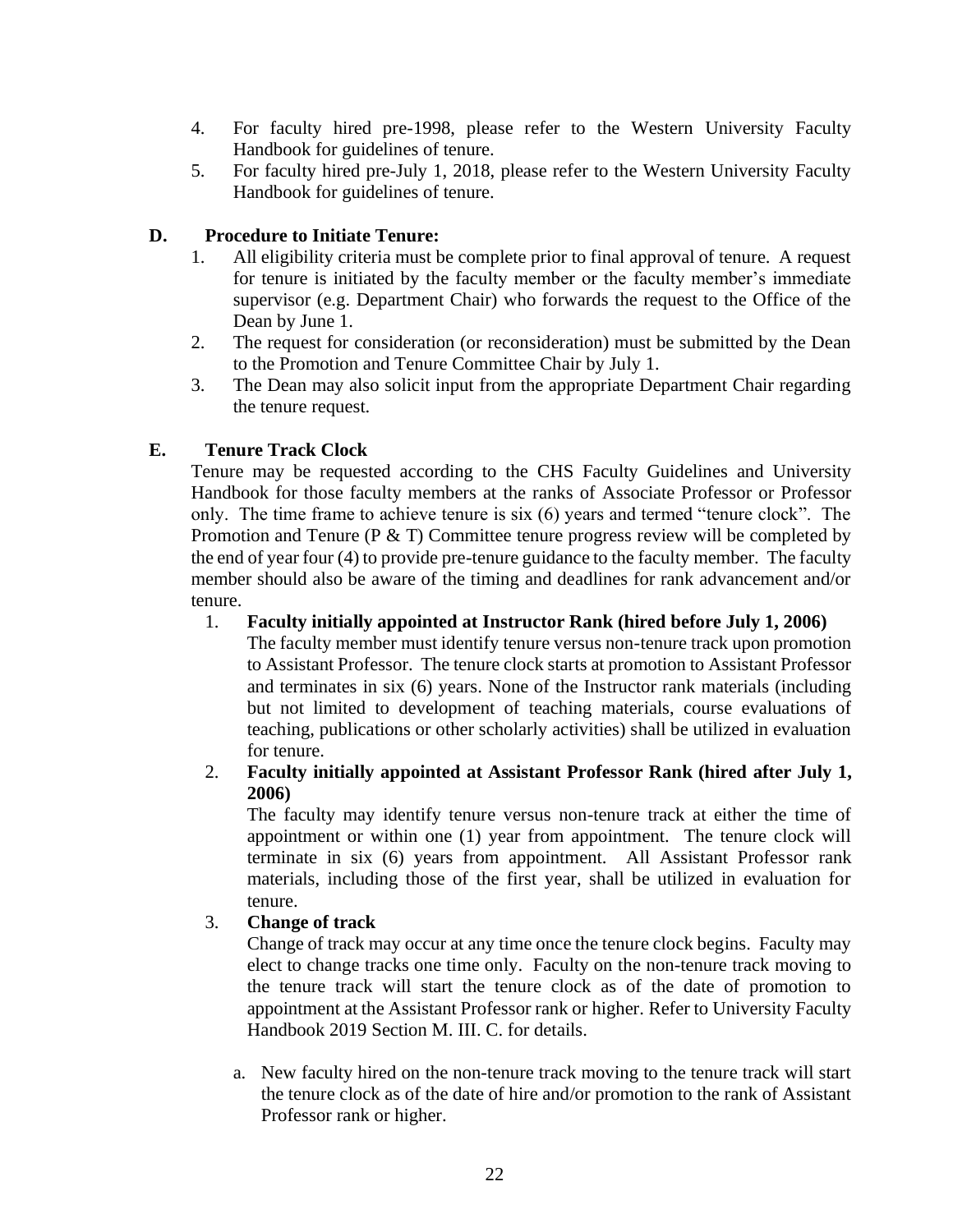b. New faculty hired on the tenure track may move at any time, prior to completion of the six (6) year tenure timeframe, to the non-tenure track, which would stop the tenure clock process.

#### <span id="page-22-0"></span>**F. Tenure Process:**

- 1. The Promotion and Tenure Committee ( $P \& T$  Committee) will notify the faculty member of deadlines. The P  $&$  T Committee will provide faculty with an interim review of their dossier and provide feedback and recommendations.
- 2. The faculty member will provide the P  $&$  T Committee a list of 2 to 4 external dossier reviewers that hold the same rank or higher than what the faculty member is currently pursuing.
- 3. The P & T Committee will identify 2 external reviewers; send the reviewers the faculty member dossier with deadlines, and review comments and analysis from the external reviewers.
- 4. The P & T Committee will forward only its recommendation on promotion and/or tenure to the Dean.
- 5. The Dean will review the recommendation and render a decision to support or not support the promotion and/or tenure. This recommendation is sent to the Provost, who renders the final decision. Review and approval or disapproval occurs at each administrative level, and a decision must be communicated by the Dean to the faculty member no later than the end of the academic year (June  $30<sup>th</sup>$ .).
- 6. If the Dean does not recommend promotion and/or tenure, the faculty member must be provided with a written explanation within six weeks upon receipt of the Promotion and Tenure Committee's recommendation detailing the reason(s) for non-support must be followed by a written statement to the faculty and the Promotion and Tenure Committee explaining the reason(s) for the refusal to recommend promotion and/or tenure.
- 7. The faculty member has the right to appeal the promotion denial decision. The faculty member may follow the appeal process delineated in the University Handbook under the Grievance Procedure, Appendix II.

# <span id="page-22-1"></span>**G. Review of Tenured Faculty:**

- 1. The pledge of continuous academic appointment provided by the award of tenure carries with it the expectation of continued professional growth and development of the faculty member for the duration of his/her academic career, as demonstrated by appropriate review of the faculty member's academic activities.
- 2. Tenured faculty are provided with annual or other periodic reviews of their continued professional growth and development through the existing method of evaluation. Criteria and procedures for this evaluation are provided by the department of their primary appointment. The results of this evaluation aid the Department Chair in commending and counseling tenured faculty regarding their continued professional growth and development as well as assessing merit salary increases.
- 3. The department of primary appointment is responsible for providing detailed procedures relating to assessments and remediation of unsatisfactory performance by tenured faculty.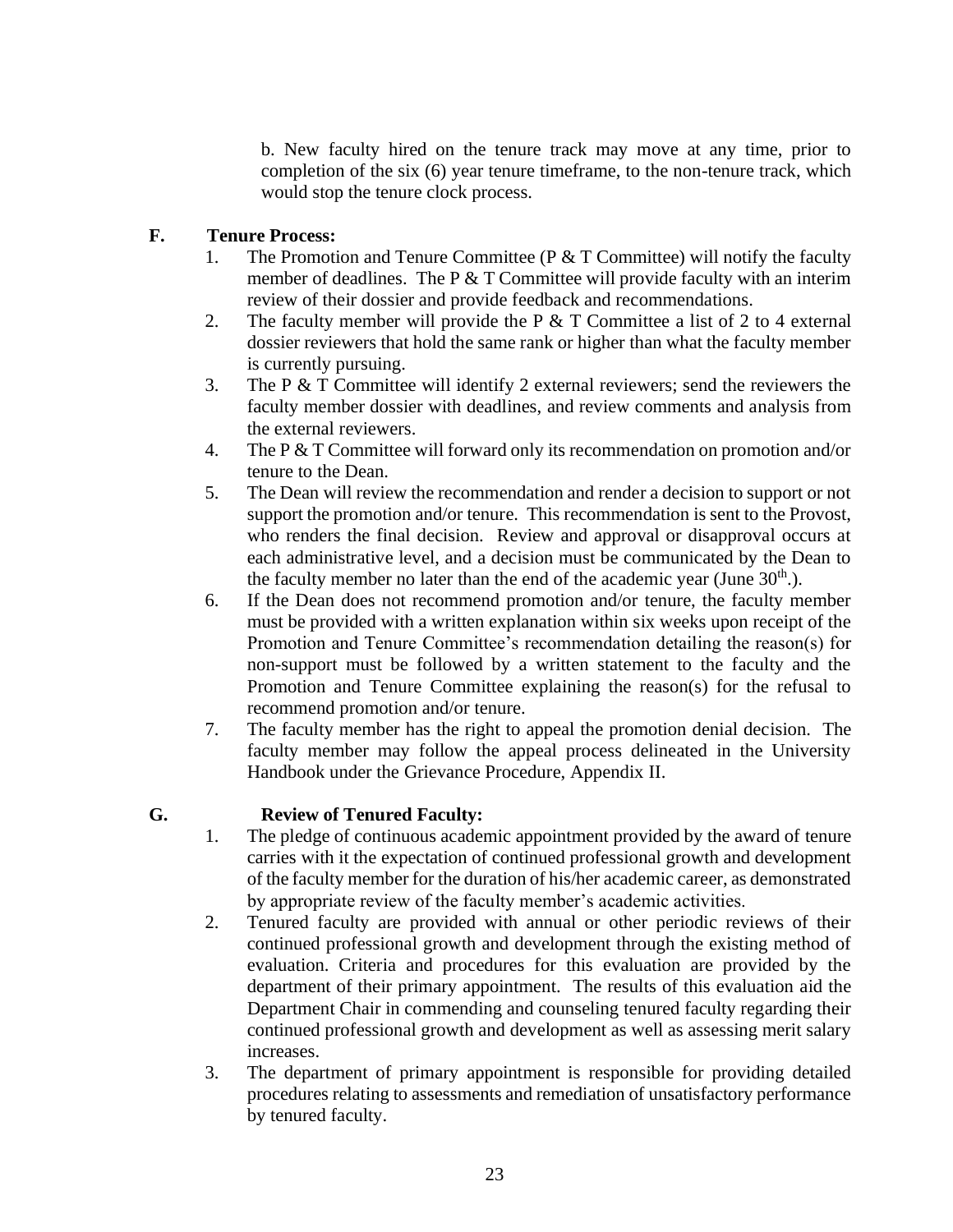# **SECTION III Workload Statement College of Health Sciences (CHS)**

Faculty in CHS represents many different disciplines. Assignments for individual faculty members are unique and represent a wide variety of work environments. It is the intent of the Faculty Workload Guidelines to provide individual faculty members, within this diverse faculty, assistance in negotiating workloads and equivalents specific to their professional goals. The document is not intended to be all inclusive, but rather, reflects a framework for determining workloads for each individual within the entire faculty.

Workload is defined in terms of TEACHING, SCHOLARSHIP, SERVICE, and PROFESSIONAL DEVELOPMENT. Other activities are defined in terms of workload equivalencies.

Defining the faculty member's responsibility regarding different degrees of emphasis in the four areas are identified in the Promotion and Tenure Committee's policies for CHS.

#### <span id="page-23-0"></span>**A. Workload Statement for the Department of Health Sciences Education**

The MSHS faculty workload guidelines are intended to reflect the variety of assignments an individual faculty member in the Department of Health Sciences could reasonably be expected to perform.

This statement is not intended to be inclusive. Rather, it is intended to provide guidelines for determining workloads for faculty who have vastly different assignments. Faculty will individually negotiate their teaching workload with the Department Chair in consideration of the faculty member's current areas of emphasis among teaching, scholarly activities, service, and professional development.

#### **Guidelines:**

- a. A full-time teaching assignment includes teaching three (3) classes per year with an overall teaching commitment that should not exceed 320 contact hours.
- b. A year is considered to be twelve (12) months, three (3) semesters, or forty-eight (48) weeks.
- c. Teaching equivalents are as follows:
	- a) Classroom instruction 1:1.0 (includes faculty development presentations).
	- b) Chairing special projects/theses 1:2.0.
	- c) Practicum/directed field 1:2.5 (i.e. 2.5 hours of practicum or 3.0 hours of advising equals 1 hour of classroom instruction.
	- d) Independent study 1:2.5.
- d. Appropriate release time for academic administrative duties to be negotiated with the Dean of CHS.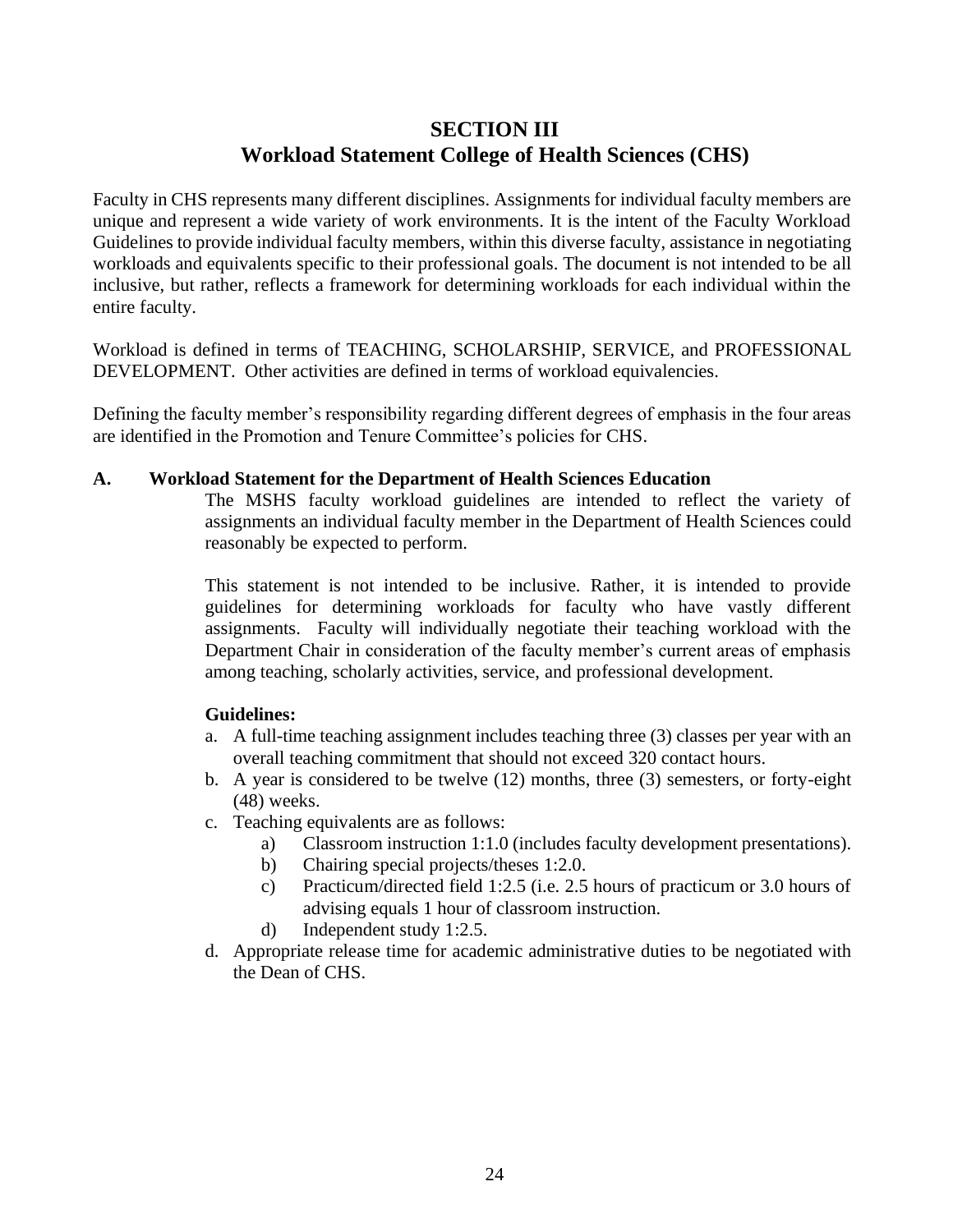#### <span id="page-24-0"></span>**B. Workload Statement for the Department of Physician Assistant Education**

Faculty will individually negotiate their teaching workload with the Department Chair in consideration of the faculty member's current areas of emphasis among teaching, scholarly activities, service, and professional development, and the needs of the MS-PA curriculum.

The Department of Physician Assistant Education academic year encompasses three semesters of instruction. Teaching workload is defined as the combination of teaching contact hours and course preparation time. Faculty with full-time appointment will not exceed 310 total teaching contact hours per academic year.

#### **Guidelines:**

- 1. Primary lecture/lab instructor one hour of instruction is equivalent to one contact hour.
- 2. Lab/Clinical Skill Assistant one hour of lab assistance by faculty is equivalent to one contact hour.
- 3. Faculty members are responsible to be the primary educator for at least six semester units of instruction and to coordinate at least three units of instruction.
- 4. Faculty members are expected to assist in a variety of practicum/clinical skill courses, e.g., Senior Seminar (I, II, III), Physical Assessment, Clinical Skills, Differential Diagnosis, etc.
- 5. The clinical coordinators with academic appointments will be assigned up to six semester unit values per year for clinical coordination activities.
- 6. One semester unit is defined as 15 lecture hours or 30 lab hours.

The total teaching contact hours may be adjusted and added to course preparation time in the case of a new course, a new co-instructor, etc.

Course preparation time for new, modified, or established courses will be allotted using the following guideline:

- 1. Primary Instructor up to three hours of preparation for each hour of the same topic lecture or lab.
- 2. Co-instructor up to 2 hours for each hour of the same topic lecture or lab.
- 3. Skills/Lab assistant faculty one hour for each hour of the same topic of lecture or lab.

#### <span id="page-24-1"></span>**C. Workload Statement for the Department of Physical Therapy Education**

Faculty will individually negotiate their teaching workload with the Department Chair in consideration of the faculty member's current areas of emphasis among teaching, scholarly activities, service, and professional development, and the needs of the DPT curriculum.

The Department of Physical Therapy Education academic year encompasses three trimesters of instruction. Teaching workload is defined as the combination of teaching contact hours and course preparation time. Faculty with full-time appointment will not exceed a total teaching workload of 270 teaching contact hours per academic year.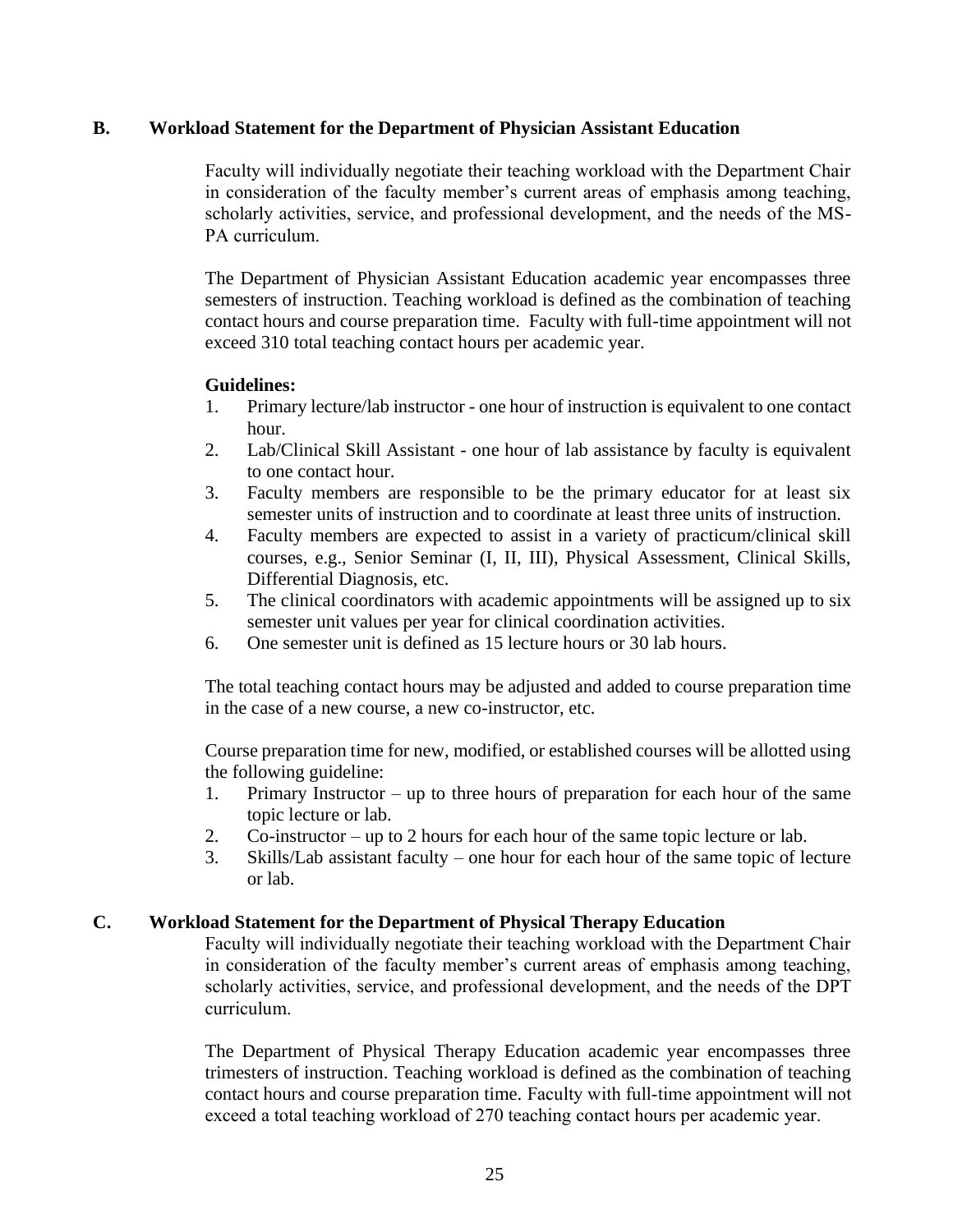#### **Guidelines:**

- 1. Primary instructor for lecture or lab session 1 hour for each hour of contact.
- 2. Secondary instructor for lecture or lab 1 hour for each hour of contact (e.g., a faculty member is the lab assistant).

The total of teaching contact hours may be adjusted and added to course preparation time in the case of a new course, co-teaching, etc.

Course preparation time (not applicable beyond the initial allotment when the same topic is given more than one time; i.e., multiple lab sections) for new, modified, or established courses will be allotted using the following guidelines:

- a) Primary instructor up to 3 hours for each hour of the same topic of lecture or lab contact.
- b) Co-instructor up to 2 hours for each hour of the same topic of lecture or lab contact.
- c) Secondary instructor (e.g. lab assistant) 1 hour for each hour of the same topic of lecture or lab contact.

Course units are calculated using an 18-week semester with one unit equal to 15 contact hours of lecture and/or 30 contact hours of lab.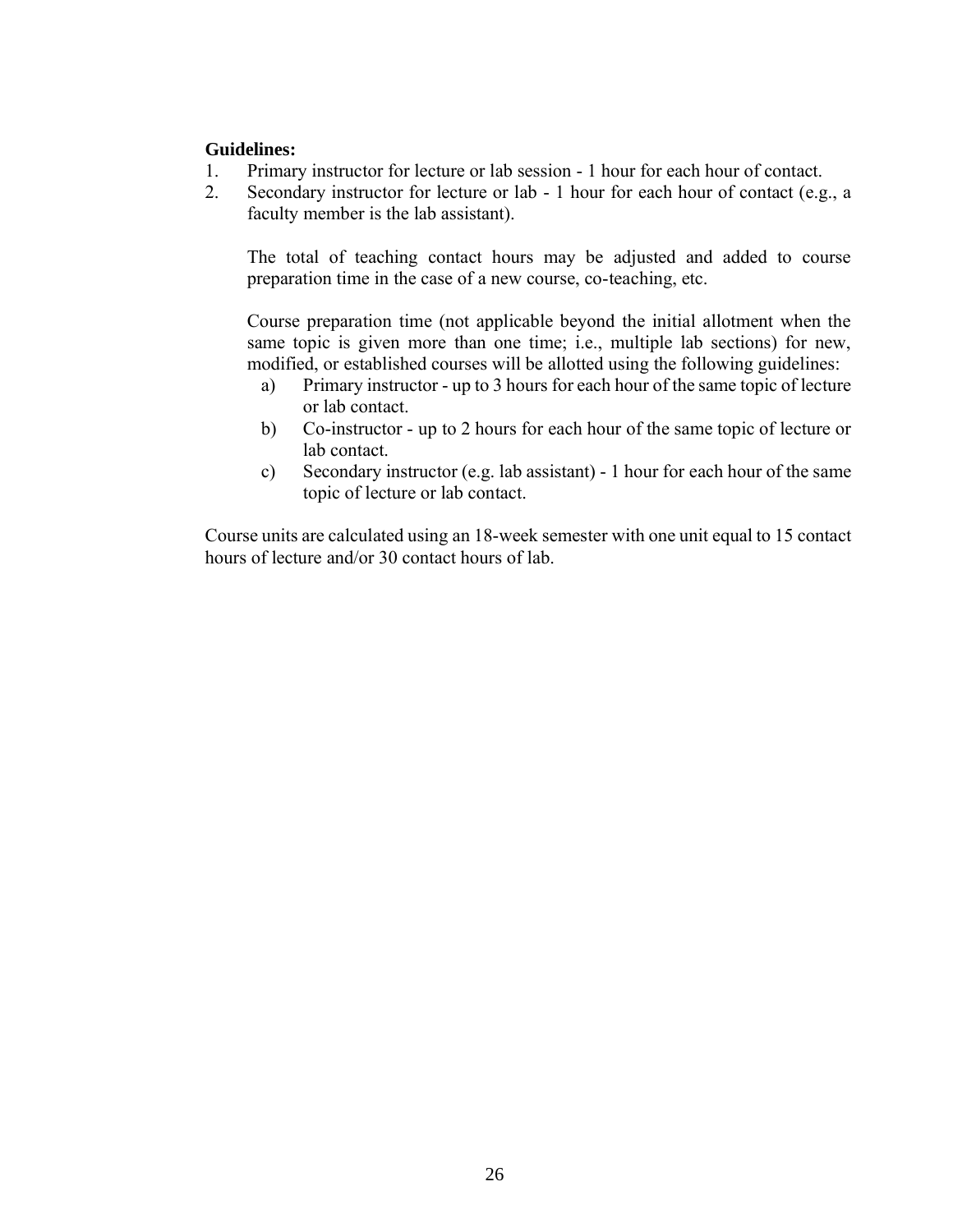# **APPENDIX A FACULTY BYLAWS**

# **COLLEGE OF HEALTH SCIENCES WESTERN UNIVERSITY OF HEALTH SCIENCES**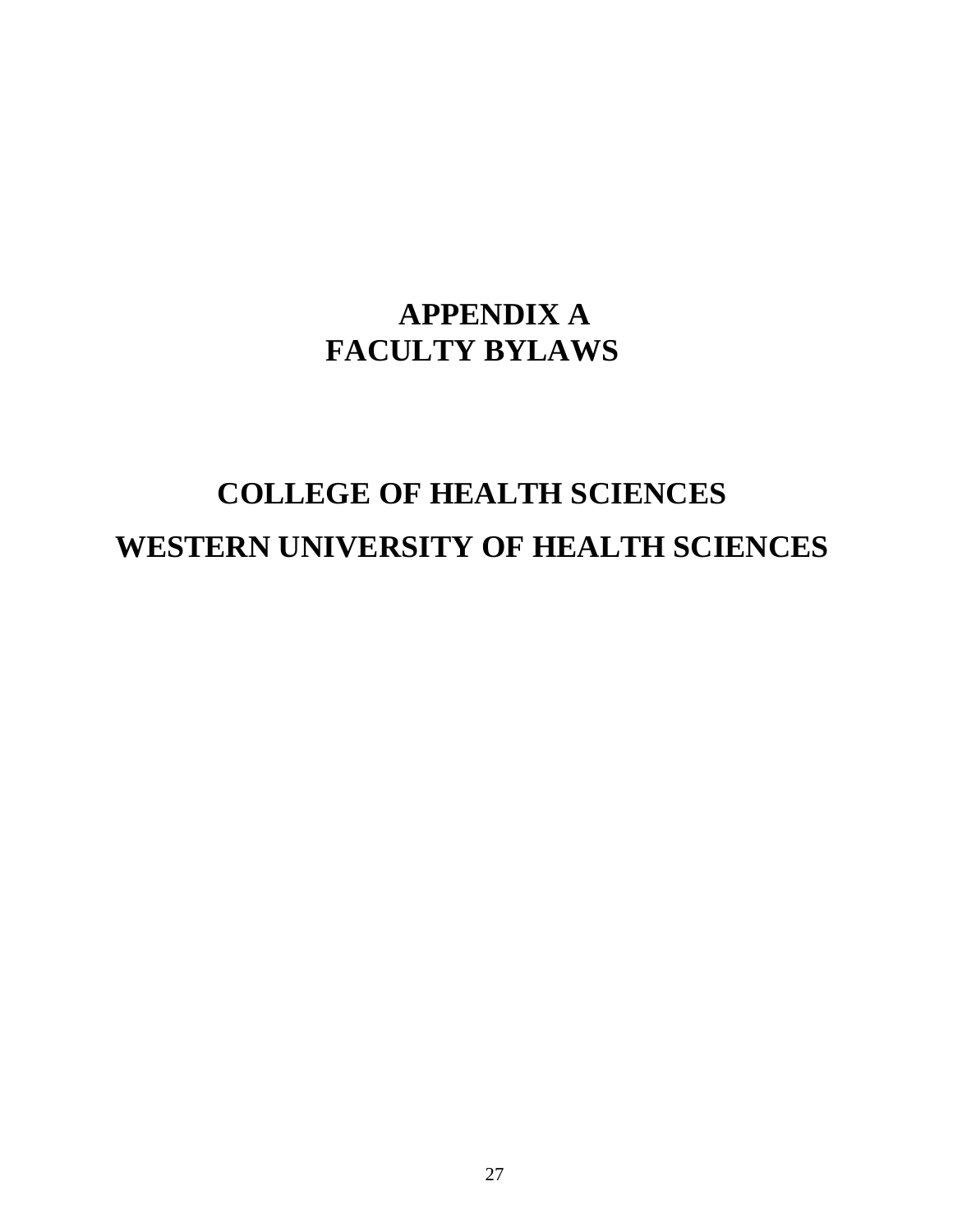# <span id="page-27-0"></span>**APPENDIX A FACULTY BYLAWS COLLEGE OF HEALTH SCIENCES WESTERN UNIVERSITY OF HEALTH SCIENCES**

#### <span id="page-27-1"></span>**Preamble**

The purpose of this document is to provide a written record of the procedures of selfgovernance of the College of Health Sciences. No information in this document shall conflict with the policies, procedures or practices of Western University of Health Sciences or the University's *Faculty Handbook*. If any such conflict should arise, the University policies and/or provisions of the University's *Faculty Handbook* shall prevail.

#### <span id="page-27-2"></span>**I. Governance of the College of Health Sciences (CHS)**

The Faculty of the CHS shall govern the College in accordance with this document and in concert with the regulations, policies, and directives of Western University of Health Sciences.

#### <span id="page-27-4"></span><span id="page-27-3"></span>**II. Membership, Responsibilities and Voting Rights of the Faculty**

#### **A. Membership**

Members of the Faculty include individuals with the academic rank of professor, associate professor, assistant professor, and instructor, who hold full-time or part-time appointments in the departments of Health Sciences, Physician Assistant, and/or Physical Therapy (others must be recommended by faculty and approved by the Dean).

#### <span id="page-27-5"></span>**B. Responsibilities of the Faculty**

The Faculty of the CHS shall be responsible for establishing policies and procedures for the governance of the College, and individual programs; developing, implementing and evaluating the academic curriculum for each program of the College; developing admission requirements; making discipline recommendations for student violations of the standards of professional conduct or unprofessional, unethical or uncivil behavior adversely affecting the programs or College; determining requirements for graduation and recommendation of candidates; establishing faculty research; providing service to the Department, College and University.

#### <span id="page-27-6"></span>**C. Voting Rights**

A voting member is any faculty member, employed at least 50 % of full-time work, and who performs administrative academic duties less than 50% of his/her contractual time. Any other individual who holds a faculty title, but does not meet the above criteria, must be recommended by faculty.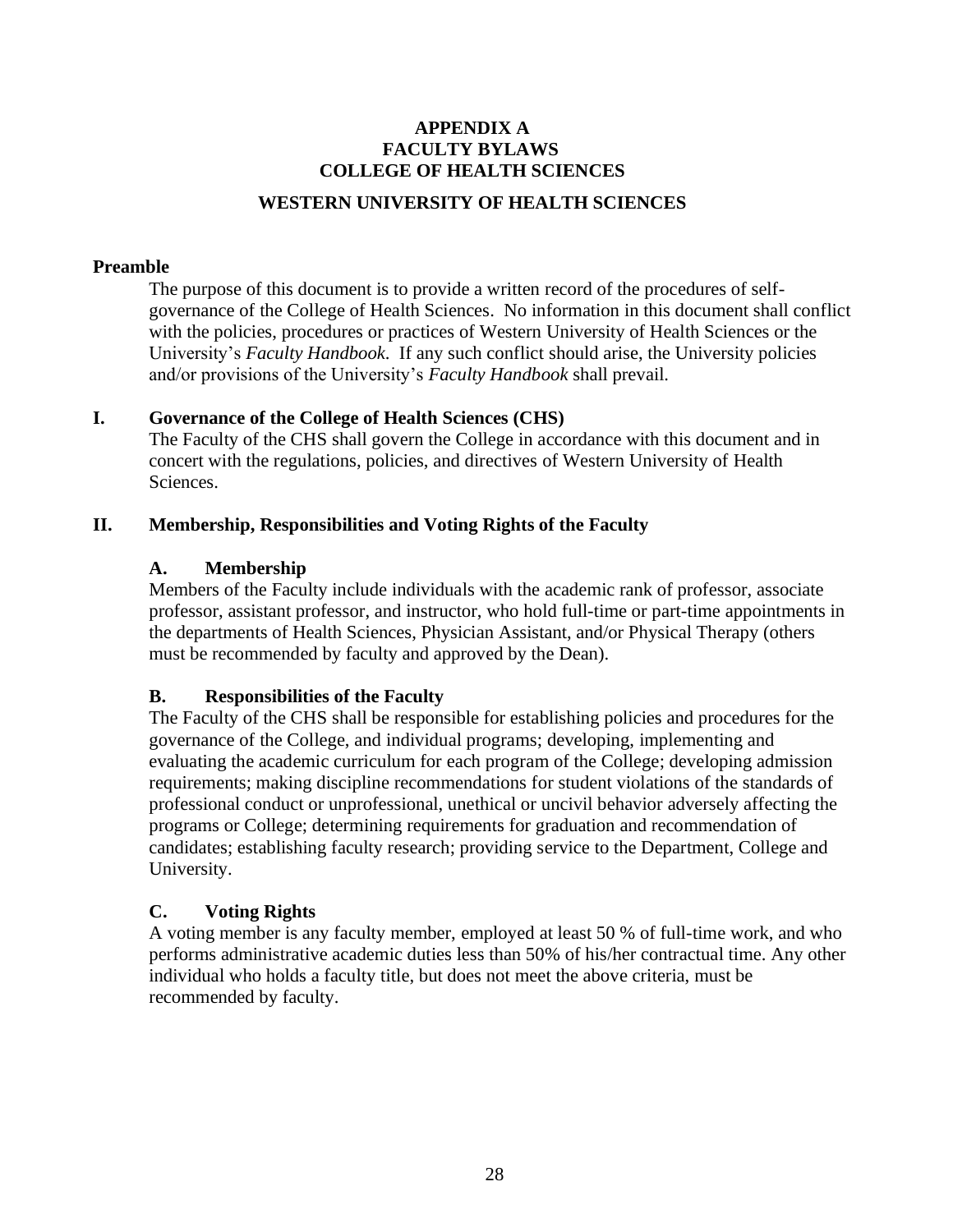### <span id="page-28-1"></span><span id="page-28-0"></span>**III. Officers of the College of Health Sciences**

#### **A. Presiding Officer**

The Dean shall serve as Presiding Officer of the CHS to coordinate the activities of the College faculty meetings. In his/her absence or inability to preside, this function shall be exercised by the Associate Dean. In his/her absence, one of the Department Chairs or other voting faculty member designated by the Dean/Associate Dean will preside.

#### <span id="page-28-2"></span>**B. Parliamentarian (appointed)**

The Parliamentarian shall be a voting member of the Faculty and is appointed by the Dean/Associate Dean in July. He/she shall rule on all questions of parliamentary procedure. The term will be one year.

### <span id="page-28-4"></span><span id="page-28-3"></span>**IV. College of Health Sciences Faculty Meetings**

### **A. Frequency**

Meetings of the Faculty shall be held on a regularly scheduled basis, at least two times per year. In addition, meetings may be held upon the call of the Presiding Officer, or upon the written call of two or more voting members of the Faculty. All mini-retreats shall be on an "as needed" basis.

### <span id="page-28-5"></span>**B. Notification of College of Health Sciences Meetings**

In July, the presiding officer will send all faculty members a calendar of meetings for the year. A reminder notice of any faculty meetings will be sent five (5) days prior to the meeting.

#### <span id="page-28-6"></span>**C. Quorum**

A quorum of the Faculty shall consist of the least possible majority of voting members. These members may vote by one of three ways: (1) physical attendance (2) telephone (3) electronic link. In the case where the total number of voting members on the Faculty is an even number, a quorum shall consist of one-half that number plus one; in the case where the total number of voting members is an odd number, a quorum shall consist of one-half that number plus one-half. Faculty members may exercise their vote via written proxy vote.

#### <span id="page-28-7"></span>**D. Order of Business**

A call for agenda items will go out 30 days prior to meeting and items will be accepted up to three (3) days prior to the meeting. An agenda for each faculty meeting shall be set by the Presiding Officer or his/her designee and shall be distributed with the meeting notice at least two days in advance of the meeting. The agenda shall provide for the following items of business, as appropriate: approval of minutes; general announcements/information; program reports; committee reports and recommendations (other than those already presented to the faculty by electronic means); completion of items of old or unfinished business; and introduction of new business items.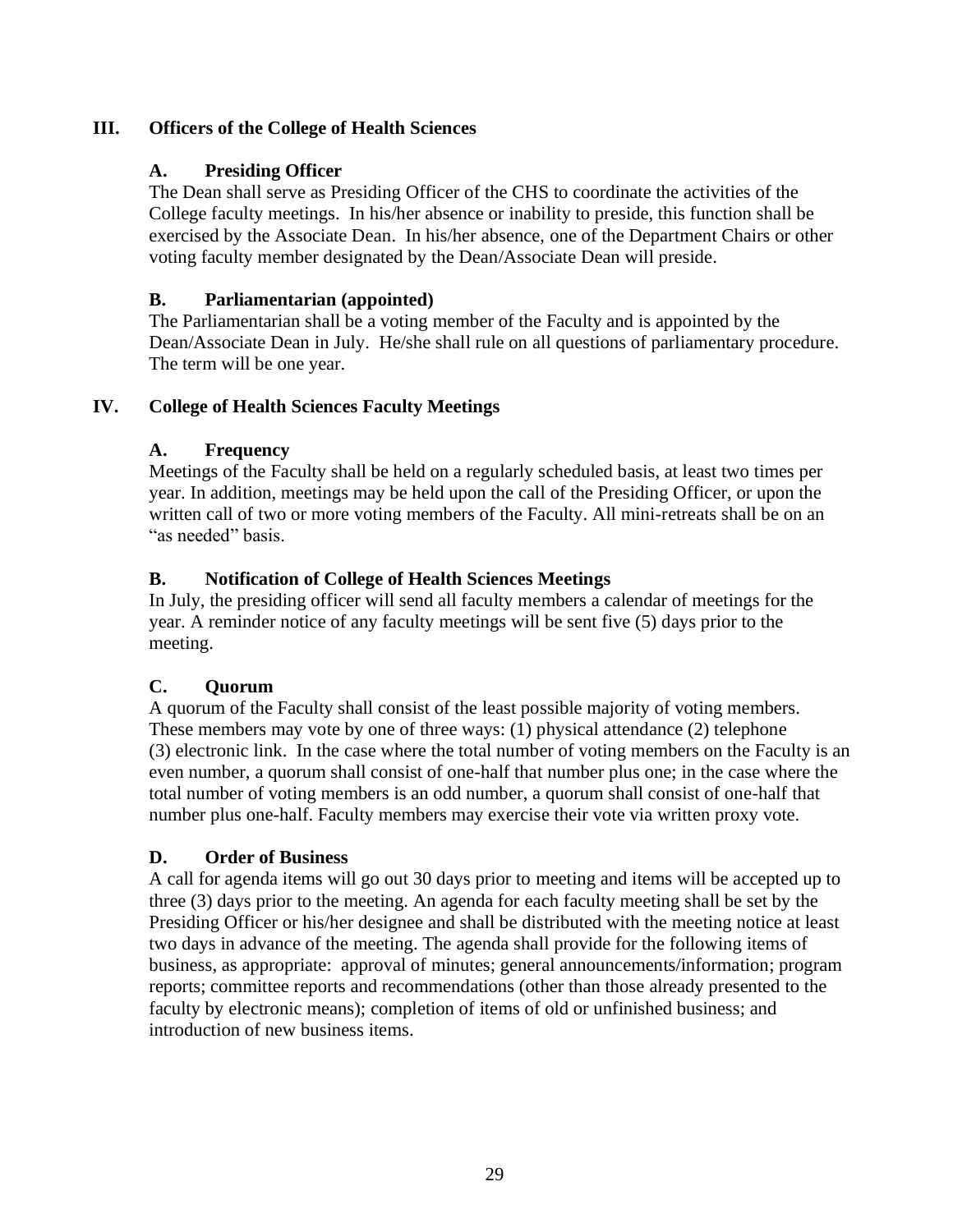### <span id="page-29-0"></span>**E. Introduction of New Business**

Any member of the voting faculty may place an item of new business on the agenda by contacting a member of the Executive Leadership Team. If the agenda item has as its purpose to create, amend or rescind College policy, a written statement in support of the proposal shall be required as provided for in Section V-B. When possible and appropriate, business items to be presented should be presented for discussion at a department faculty meeting prior to introduction at a CHS faculty meeting.

#### <span id="page-29-1"></span>**F. Parliamentary Procedure**

Faculty meetings shall be conducted according to parliamentary procedures. The current edition of *Roberts' Rules of Order* shall serve as the authority for such procedures.

### <span id="page-29-2"></span>**G. Duration of Faculty Meetings**

All faculty meetings will start promptly at 12:10 pm (unless stated otherwise in the agenda) and will not extend beyond 12:50 pm. If the meeting is anticipated to last more than 40 minutes, the faculty will be notified in advance of setting the agenda, or a separate meeting will be called.

#### <span id="page-29-4"></span><span id="page-29-3"></span>**V. Adoption of Policies Governing the College of Health Sciences**

#### **A. Definition**

A policy is a rule, guideline or established procedure that affects any aspect of the CHS that lies within the purview of the Faculty as a whole. Policies address issues related to faculty governance, student academic performance and standards, and promotion and tenure of faculty.

#### <span id="page-29-5"></span>**B. Policy Approval Process**

One or more voting faculty members may introduce a proposed new policy, or a proposed change in an existing policy. Non-voting faculty, staff or students of the CHS may also introduce policy proposals provided that one member of the voting faculty agrees to sponsor the proposal.

Any policy proposal must be submitted to all Department Chairs (prior to submission to the Dean) in writing and must include a clear statement of the proposed policy, the rationale for the proposal, and the name(s) of the individual(s) or committee introducing the policy. If non-voting faculty, staff, or students propose the policy, the name of the faculty sponsor must be included in the policy proposal. A policy proposal and its rationale will be added to the agenda under new business and then discussed at the next regularly scheduled CHS faculty meeting. Following discussion, the Faculty may vote to (1) approve the policy, (2) table the proposal until the next regularly-scheduled faculty meeting, (3) amend the proposed policy and table the vote on the amended motion until the next regularly-scheduled faculty meeting, (4) reject the proposal, (5) vote during the current meeting. The Presiding Officer may deem a proposed policy emergent in nature. When such a proposal is received and deemed emergent, the Presiding Officer will call for an emergency faculty meeting within no less than three working days. The proposal shall be distributed to all faculty members at least one working day prior to the meeting with an explanation of the need for emergency action.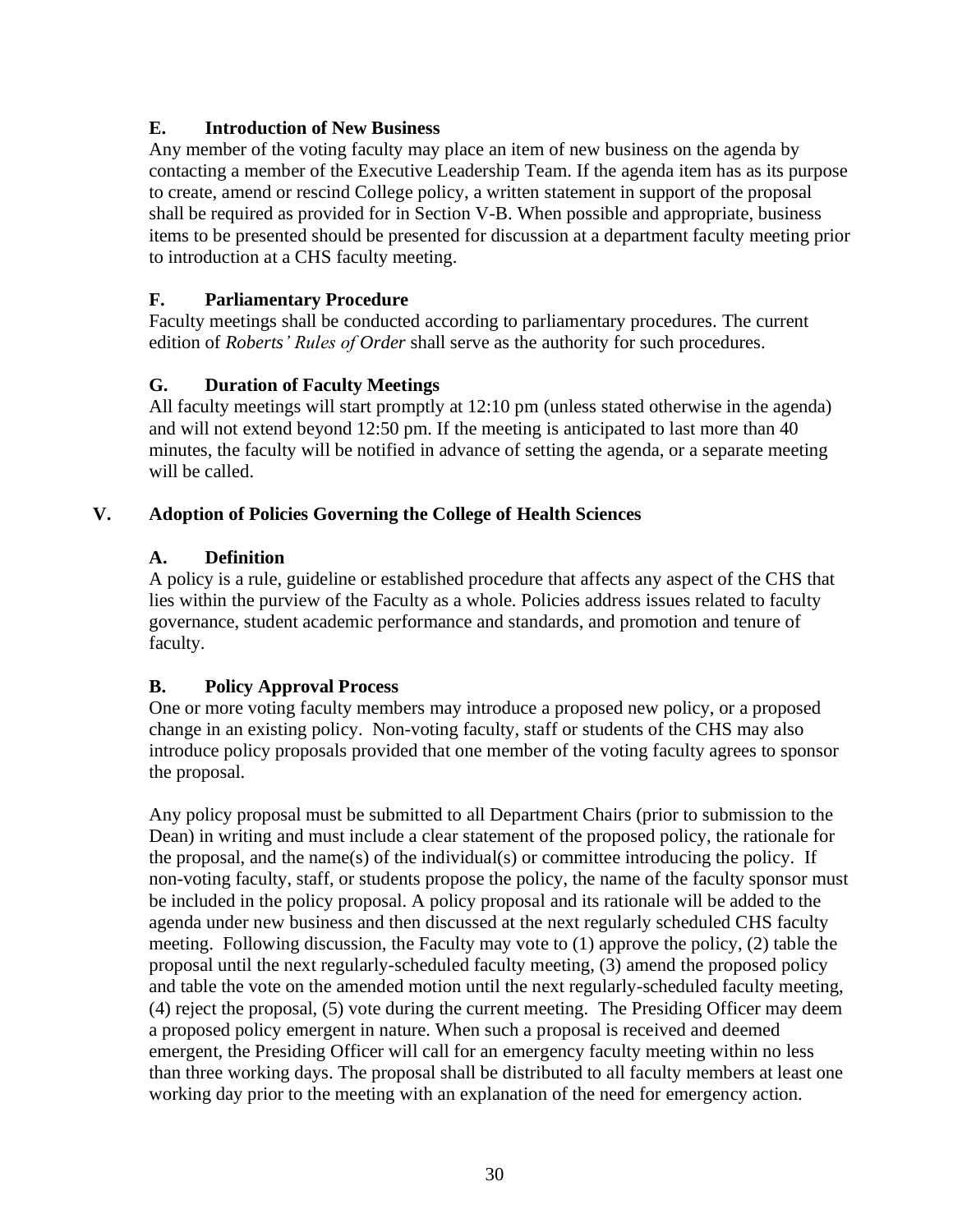Once the Parliamentarian has declared a quorum, all policy proposals shall require a simple majority for approval.

### <span id="page-30-0"></span>**C. Policy Implementation**

Policy approved by the Faculty is submitted by the Dean to University administration for approval. Following such approval, the policy will be submitted to the University Academic Standards and Policy Committee for review and recommendation. Upon approval, the policy will become effective immediately for implementation, unless otherwise specified at the time the policy is approved.

### <span id="page-30-2"></span><span id="page-30-1"></span>**VI. Faculty Committees (General Provisions)**

### **A. Authority to Establish Committees**

The Faculty shall have the authority to establish standing committees and to designate their title, function, membership, and term. Such standing committees must be specifically provided for in these by-laws (see Article VII); any addition or deletion to this list requires an amendment to these by-laws. Standing committees will serve from July 1 through June 30 of the next year. The Dean may also establish *ad hoc* committees as deemed necessary or as recommended by the Faculty.

### <span id="page-30-3"></span>**B. Committee Membership**

Committee members shall be elected by the Faculty or appointed by the Dean with consultation from the Department Chairs. Except as otherwise provided in Article VII, the Faculty shall affirm at a regularly scheduled meeting the membership of each standing committee appointed by the Dean/Associate Dean. Annual elections for faculty committee members will be held in May. Faculty must self-identify to be considered for membership on College Committees and/or if nominated by a faculty member, must submit written consent to serve, to the Ballot Committee, prior to the election.

#### <span id="page-30-4"></span>**C. Committee Chairs**

Each standing committee shall elect from among its members a chair, co-chair (if needed), and secretary unless otherwise provided in Article VII. The chair shall be responsible for calling committee meetings and presiding at the meetings. If the chair is unable to attend a meeting, he/she will request that the co-chair or another committee member preside at that meeting.

# <span id="page-30-5"></span>**D.** *Ex Officio* **Member**

Except as provided in Article VII, the Dean/Associate Dean shall serve as an *ex officio*, nonvoting member of all standing committees, except for the Promotion and Tenure Committee and the Student Progress Committee.

# <span id="page-30-6"></span>**E. Right of Faculty to Attend Committee Meetings**

Meetings of the following standing committees are open to all voting faculty members of each CHS Department: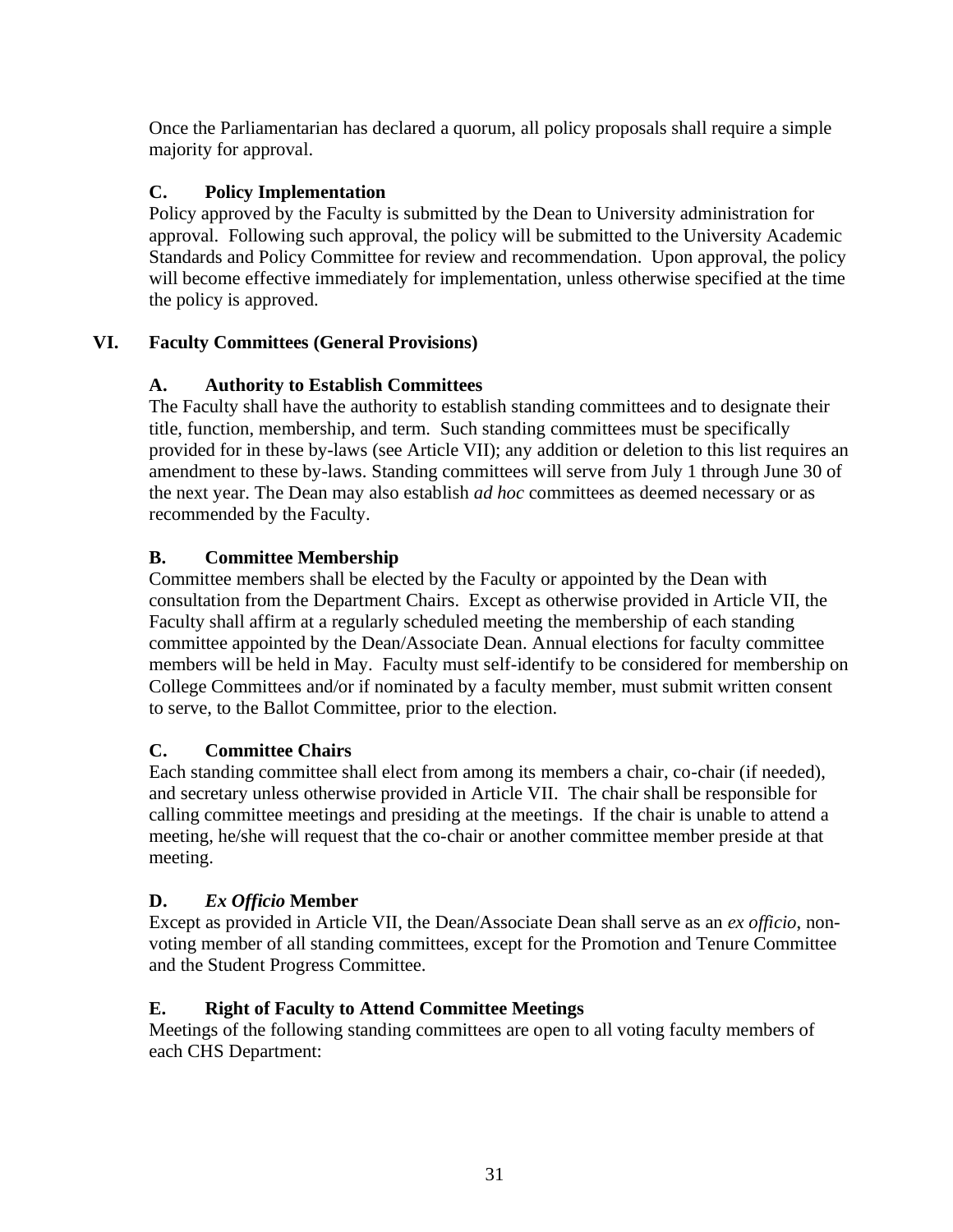#### **Department Committees**

Admissions Awards/Scholarship

#### **College of Health Sciences Committees**

Assessment and Curriculum Bylaws Guidelines Promotion and Tenure (by invitation only) Student Progress Committee (by invitation only) Student Conduct Committee (by invitation only) Ballot Committee

Attendance by non-members (such as students and faculty members in other colleges on campus) will be subject to approval by the individual committee. Only Committee members shall be allowed to vote.

#### <span id="page-31-0"></span>**F. Operating Procedures**

Each committee shall establish its own operating procedures. These will be available to the Faculty for review and comment and submitted to the Dean for approval.

#### <span id="page-31-1"></span>**VII. Standing Committees (Terms of Office July 1 – June 30 of Academic Year)**

Standing committees shall consist of members appointed by the Dean and/or members elected by the Faculty. If the vacancy is an emergency or occurs because of faculty workload or faculty resignation, the Dean will appoint a replacement that will be temporary or will remain in effect until the next election. This policy does not apply to the Promotion and Tenure Committee.

#### <span id="page-31-3"></span><span id="page-31-2"></span>**A. CHS Committees**

#### **1. Assessment and Curriculum Committee (5 Elected, 3 years)**

This Committee shall consist of one elected voting CHS member from each department, in addition to the Assistant Dean of Assessment. The committee will be chaired by a department chair on an annual rotation basis. The functions of this Committee shall be to review and approve recommendations concerning curriculum, academic content revisions, requirements for the professional degree, and matters related to improvement in teaching. If a program needs to make substantive curriculum changes, they will be bound by the Curriculum Changes, Substantive Change policy. All such recommendations shall be submitted to the Dean for approval

#### <span id="page-31-4"></span>**2. Bylaws (3 Appointed, 3 years)**

This Committee shall consist of three appointed faculty members. Appointments will be staggered to allow for committee membership to change while maintaining continuity. If able, an adjunct faculty member from the Department of Health Sciences will serve. The Associate Dean of the CHS with the Department Chairs,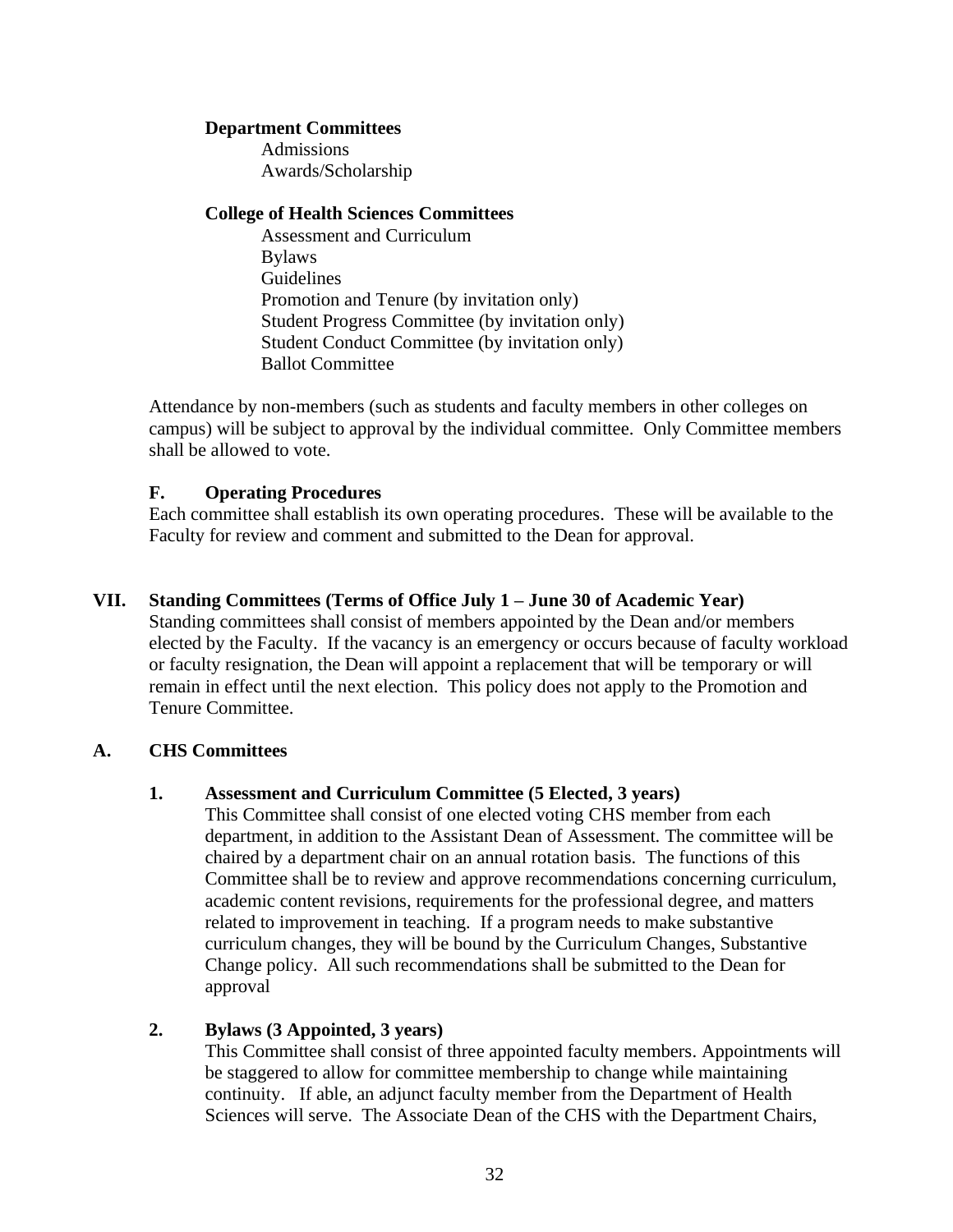serve as ex-officio members. The function of the committee is to review the Bylaws annually and make recommendations to the faculty-at- large.

#### <span id="page-32-0"></span>**3. Faculty Guidelines – (3 Appointed, 3 years)**

This Committee shall consist of three appointed faculty members. The committee is responsible for reviewing and recommending changes in the CHS Faculty Guidelines to the CHS faculty, as well, as the University Handbook Committee in compliance with policy and procedures for revisions of the University Faculty Handbook.

#### <span id="page-32-1"></span>**4. Promotion and Tenure Committee (3 Elected, 3 years)**

This Committee shall consist of three elected faculty members from the CHS holding the rank of Associate Professor or higher. If unable to locate CHS faculty that meet these requirements, the Chair of P&T or the committee should solicit an eligible faculty from outside the college. In the event of a resignation or leave of absence of a member of the Committee, a new election will be held within one month of the vacancy to fill the vacancy on the Committee for the remainder of the unexpired term. The Promotion and Tenure Committee serves as an advisory committee to the Dean and conducts peer-review activities, in accordance with standards and guidelines established by the College and the University, for the purpose of recommending faculty for promotion and/or tenure. The Committee shall also be responsible for maintaining the College's guidelines and standards for promotion and tenure. Each member shall be elected for a term of three years and shall not serve more than two terms consecutively; terms shall be staggered in order to ensure that one or two new members are elected each year. The Chair of the Committee shall be elected annually by members of the Committee. A Co-Chair may be selected if necessary. Faculty members on the committee who are candidates for promotion and/or tenure would excuse themselves during that portion of the meeting.

#### <span id="page-32-2"></span>**5. Ballot Committee (3 Appointed, 3 years)**

This committee shall be appointed by the Associate Dean and will consist of three faculty members from CHS. The term of appointment shall be three years. The responsibilities will include creating the nomination form; sending out the nomination form or electronic voting system to faculty; receiving, recording and tallying all votes. The committee will prepare a college ballot for elections to be held during the month of April. The results will be reported to the faculty by the Ballot Committee. The committee will maintain and update a current CHS committee roster and disseminate to college faculty members.

#### <span id="page-32-3"></span>**6. Student Progress Committee (5 Elected, 3 years)**

This Committee (SPC) shall consist of: five elected full-time faculty members and as ex-officio non-voting members, the Department Chairs, and the Dean of Student Affairs/designee shall serve. The chair of the committee is elected by its members and the committee meets at the call of the chair. Term of membership is three years with staggered terms.

The SPC committee is charged with the following responsibilities: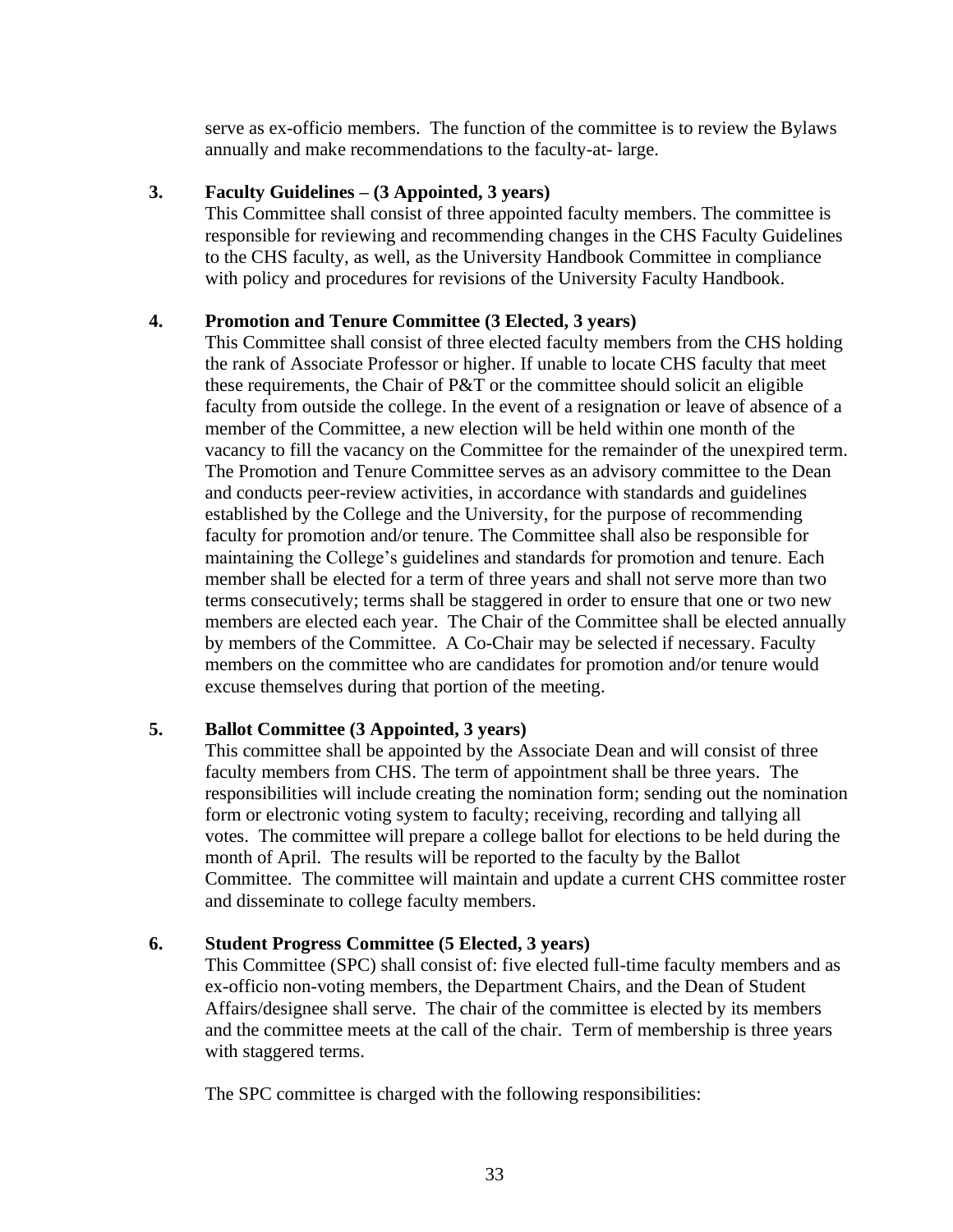- a) The SPC periodically reviews the academic achievement and the performance of students who are pursuing degrees in the CHS.
- b) SPC monitors and recommends removal from probation to the Dean when the conditions of probation have been met.
- c) The SPC also has the responsibility of recommending to the Faculty as a whole the awarding of the respective degrees of the CHS upon satisfactory completion of all requirements for graduation as stated in the CHS catalog.

#### <span id="page-33-0"></span>**7. Student Conduct Committee (3 Elected, 3 years)**

The committee is charged to set the Standards of Professional Conduct and to investigate the violation(s) of professional conduct.

Western University of Health Sciences expects all students to adhere to its standards of professional conduct as published in the University Catalog. Any allegation(s) that a student has violated these standards may be referred to the Student Conduct Committee for investigation.

The CHS Student Conduct Committee (SCC) shall consist of three elected full-time CHS faculty members, the Assistant Dean of Student Affairs or designee and the University legal counsel. The Chair of the committee is appointed by the Dean and the committee meets at the call of the Chair. Term of membership is three years. The CHS SCC considers violations of the Standards of Professional Conduct when requested either by the CHS Dean or by a student.

#### <span id="page-33-2"></span><span id="page-33-1"></span>**B. Department Committees**

#### **1. Admissions Committee (Appointed)**

This Committee shall consist of all voting faculty of each department. The chairmanship shall be determined by the Department Chairs. Students, practitioners and other stakeholders may serve as non-voting members. The CHS Director of Admissions is responsible for coordinating admissions for the CHS programs and shall serve as *ex officio*, non-voting member of the Admissions Committee. The Committee shall apply the admission requirements adopted by the Faculty in evaluating student applications for admission to the CHS academic departments. The Committee shall also be responsible for the regular review of admission requirements and the development and implementation of an effective student recruitment program.

#### <span id="page-33-3"></span>**2. Awards/Scholarship Committee (Appointed)**

This Committee shall consist of all voting faculty members of each department. The chairmanship shall be determined by the Department Chairs. It shall be responsible for the selection of recipients of student awards based on scholarly achievements and other criteria set by the University Awards Committee.

#### <span id="page-33-4"></span>**VIII. Dean's Council (Membership is determined by the Dean)**

Members of the Dean's Executive Leadership Team shall consist of the CHS Department Chairs, Associate Dean and the Assistant Dean of Assessment and Collaborations. The Dean's Executive Leadership Team shall be responsible for the strategic planning activities of the College and act as an advisory body to the Dean on college matters.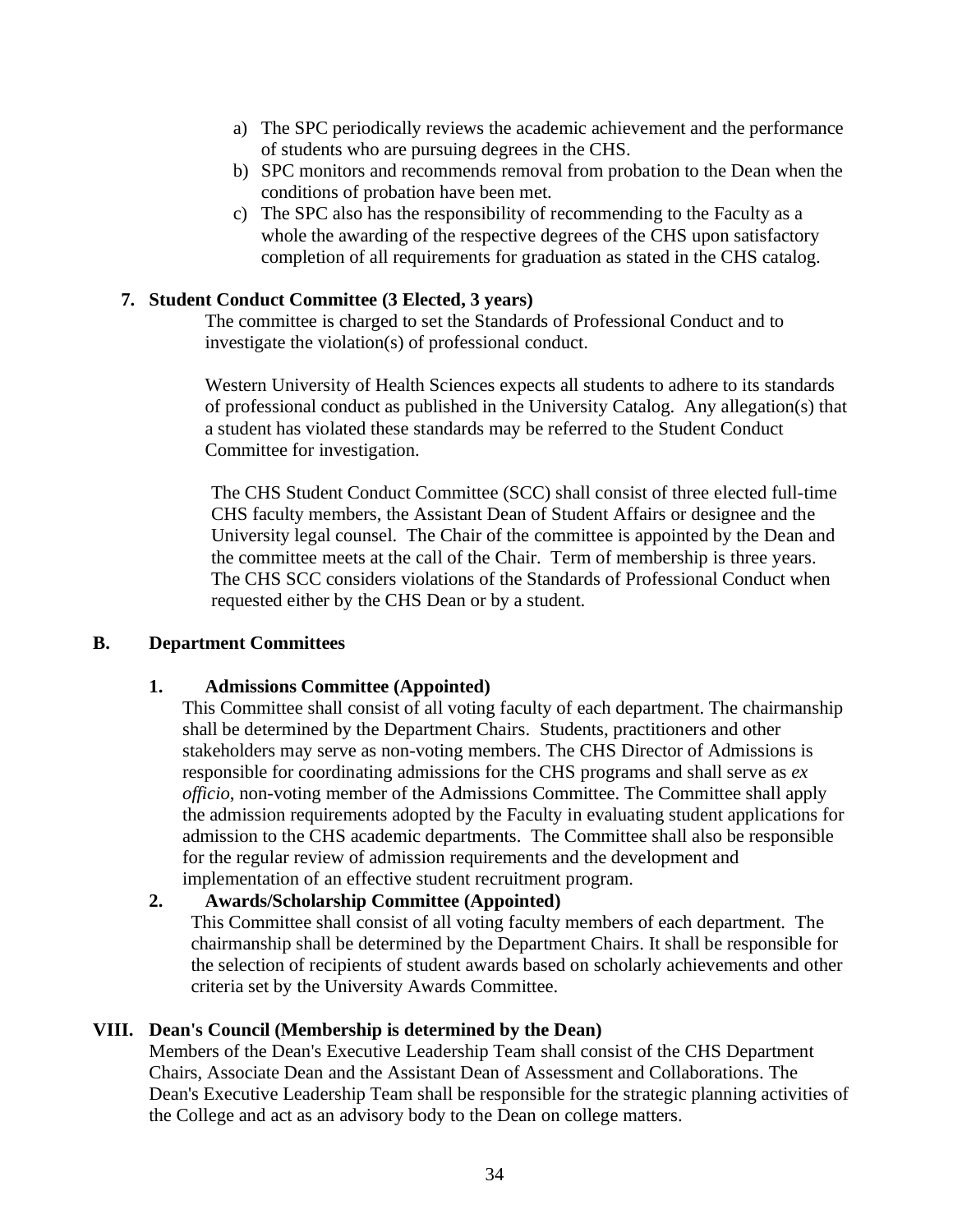#### <span id="page-34-0"></span>**IX. Suspension of Rules**

At any meeting of the Faculty, the rules of order governing the conduct of the meeting may be suspended by two-thirds majority of the Faculty, assuming that a quorum is present.

#### <span id="page-34-1"></span>**X. Amendments to these Bylaws**

These bylaws may be amended at any meeting of the Faculty when a quorum is present, by a two-thirds majority vote, provided that a written notice of the proposed amendment and a statement of the purpose and effect of the proposed amendment are distributed to each member of the Faculty at least seven days prior to the meeting at which the amendment will be considered, or provided that the motion was originally presented at a previous faculty meeting.

#### <span id="page-34-2"></span>**XI. Review of Bylaws**

These bylaws will be reviewed by the faculty annually at a regularly scheduled fall meeting.

Bylaws approved by the Faculty on May2004 Bylaws approved by the Faculty on February 15, 2006. Bylaws approved by the Faculty April 27, 2018.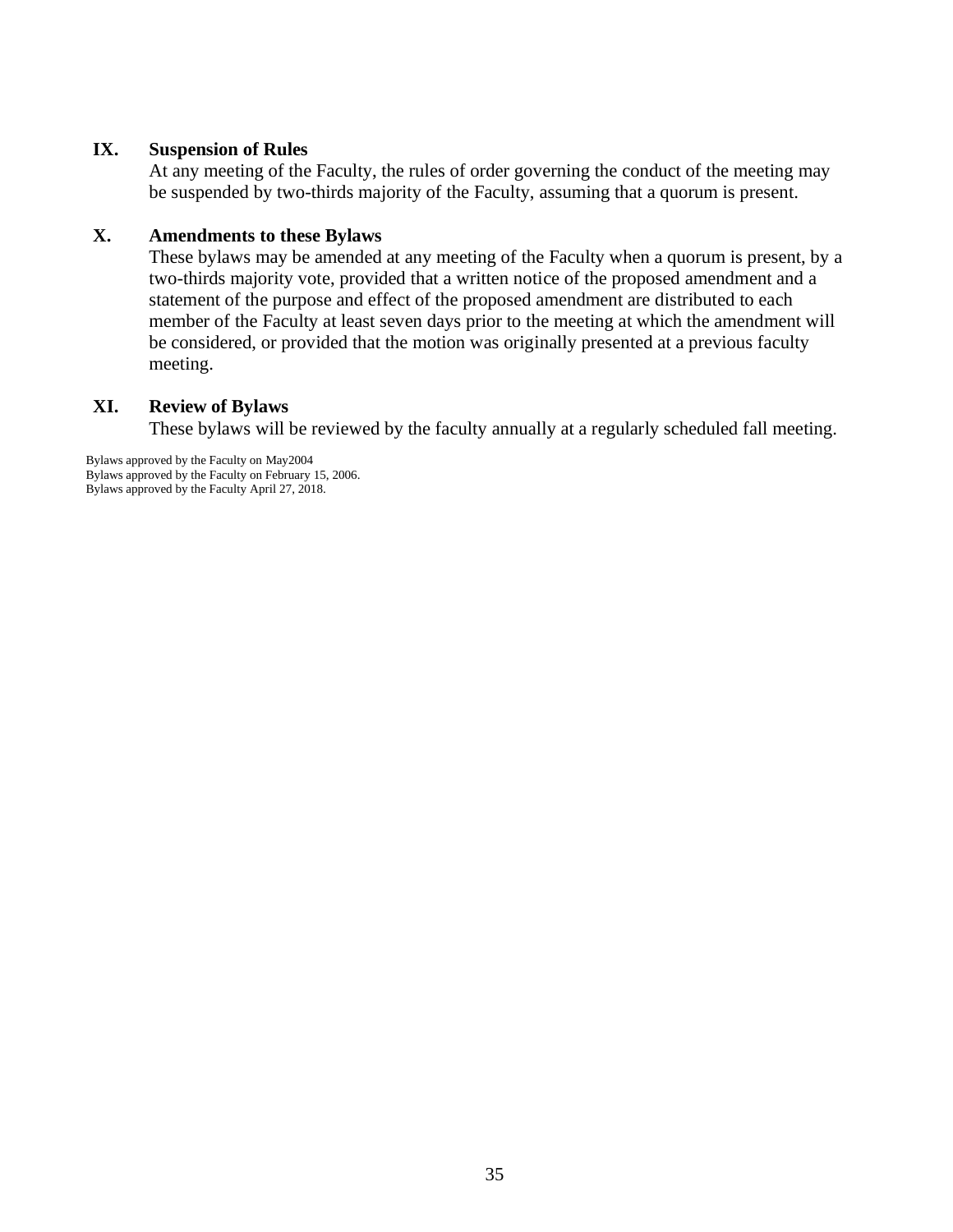# **APPENDIX B**

# **INSTRUCTIONS on CONTRACT RENEWAL, PROMOTION AND TENURE**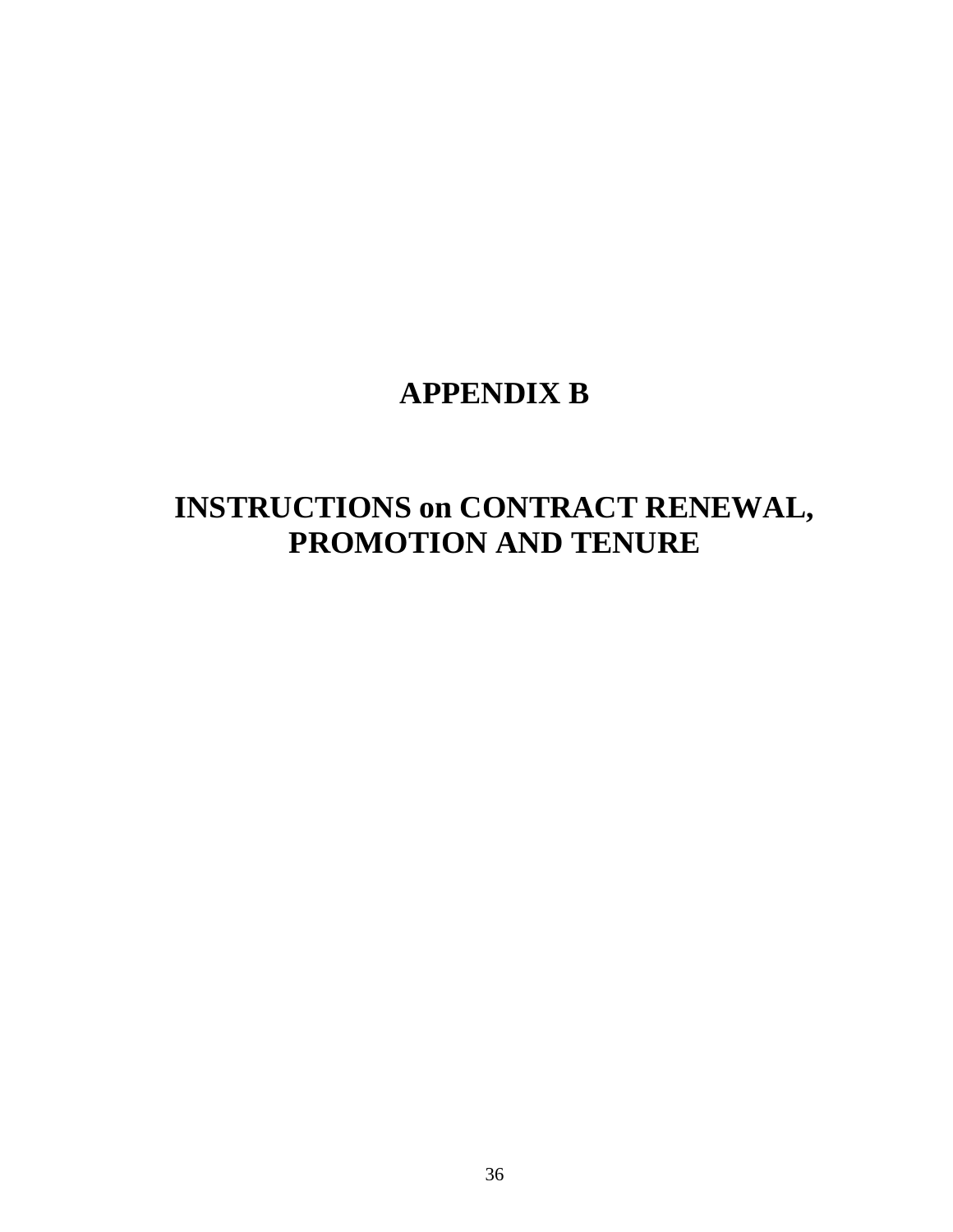#### **APPENDIX B**

#### <span id="page-36-0"></span>**I. INSTRUCTIONS on CONTRACT RENEWAL, PROMOTION AND TENURE**

Western University of Health Sciences College of Health Sciences Promotion and Tenure Committee **General Instructions**

Dear Faculty Member,

The following instructions are provided to serve as general guidelines for completing the Faculty Evaluation forms required for your review for contract renewal, promotion, or tenure. Faculty seeking promotion and/or tenure need to digitally submit a completed dossier through the established University electronic submission process no later than one week following the Winter break. CHS Promotion and Tenure chair shall advise faculty seeking promotion and/or tenure in the process and deadlines required.

*Form Location:* Instructions and requirements can be found in the electronic submission program established by WesternU. In this program you will find the following:

**I. Faculty Evaluation of Activity Form**

**II. Evaluation of Teaching Form**

- **III. Evaluation of Service Form**
- **IV. Evaluation of Scholarship Form**

1.*Procedure:* For further clarification, the **Faculty Evaluation Forms** or **Letters of Endorsement** Needing completion by each evaluator (*Self, Chair, and Peer*) are listed below:

- a. *Self*: Self completes the following:(2forms):
	- 1. Faculty Evaluation Activity Form (Faculty Candidate)
	- 2. Requests Peer and/or Chair to complete the Evaluation of Teaching Form
- b. *P & T Committee Chair*: P & T Committee Chair completes the following:
	- 1. Identifies at least four external dossier reviewers, sends instructions to complete the review, clearly details deadlines.

2. In addition to the **Faculty Evaluation Forms**, please include in your completed dossier the following items:

- a. Curriculum Vitae (CV), updated
- b. Personal statement (a maximum of 10 pages)
- c. Course syllabus or syllabi
- d. Portfolios in the areas of: teaching, scholarship, and service, including clinical, administrative, professional, Department, College, WesternU, Community Service/Consultation
- e. Distribution of Effort (FTE) as contained in all Annual Employment Agreements to date
- f. In addition to the four letters of endorsement external to the College of Health Sciences, the faculty candidate may elect to include a maximum of two (2) internal letters with reviewers holding a rank that is being sought by the candidate or higher.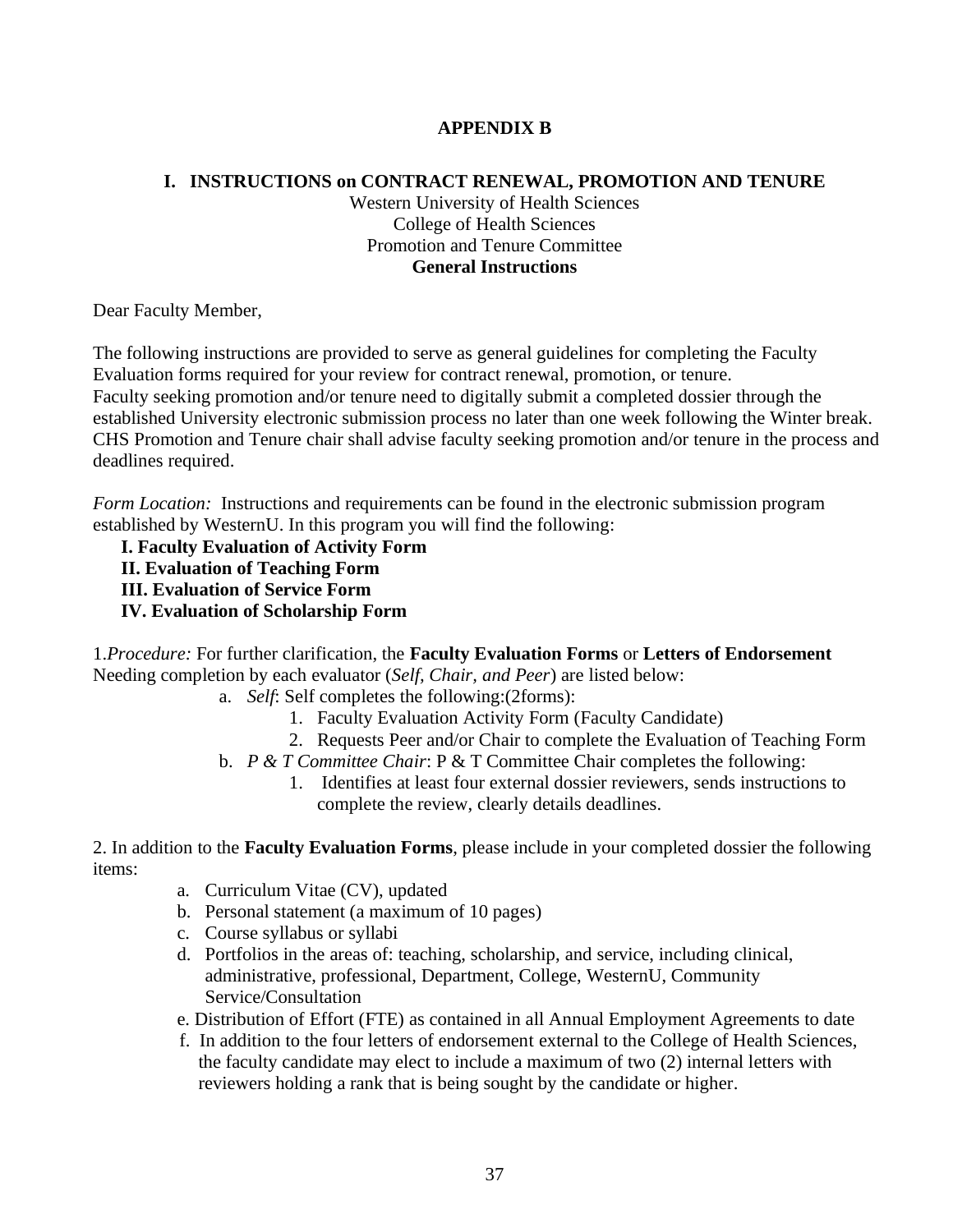- g. Lecture presentation samples (Power Point, handouts, lecture notes, etc.)
- h. Samples of exams, quizzes, projects, labs, etc.
- i. Student evaluations (Student Evaluation of Course and Faculty forms)
- j. Miscellaneous items or other supportive documentation (letters of endorsement, student comments, awards, etc.)

3. The **Faculty Evaluation Activity Form** serves as a standardized format for everyone being reviewed by the P& T Committee. Please read the directions section carefully as this further explains this form and the Faculty Evaluation process.

4. The **Evaluation of Teaching Form** has four subcategories requiring evaluation by Self, Peer and the Department Chair:

- I. Evaluation of Instructional Design
- II. Evaluation of Instructional Delivery
- III. Evaluation of Content Expertise
- IV. Evaluation of Course Management

Each subcategory should be rated on a scale of 1-5. Descriptions for the ratings of "1", "3", and "5" are provided at the bottom of each subcategory.

5. The **Evaluation of Service Form** subcategories are divided into behaviors involving Internal and External Service:

- I. Internal: Departmental, College, University
- II. External: Professional Activity (e.g., to a Professional Organization), Community (professionally-related)
- III. Miscellaneous: any other service activity

A minimum of 4 hours per month of Internal Service should be performed; there is no minimum requirement for external service. Each evaluation requires an overall rating at the end of the form. This rating, if more or less than "3", must be substantiated with a rationale for the rating in the "Overall Comments" section.

#### 6. The **Evaluation of Scholarship Form** has five subcategories:

- I. Discovery/Investigation
- II. Integration/Synthesis
- III. Application
- IV. Teaching
- V. Miscellaneous

It is not an expectation that a faculty member will have activities or behaviors in all of the subcategories listed above. A single "work in-progress" in any one of the subcategories meets the current minimum requirement for scholarship. Each evaluation requires an overall rating at the end of the form. This rating, if more or less than "3", must be substantiated with a rationale for the rating in the "overall" general comment section.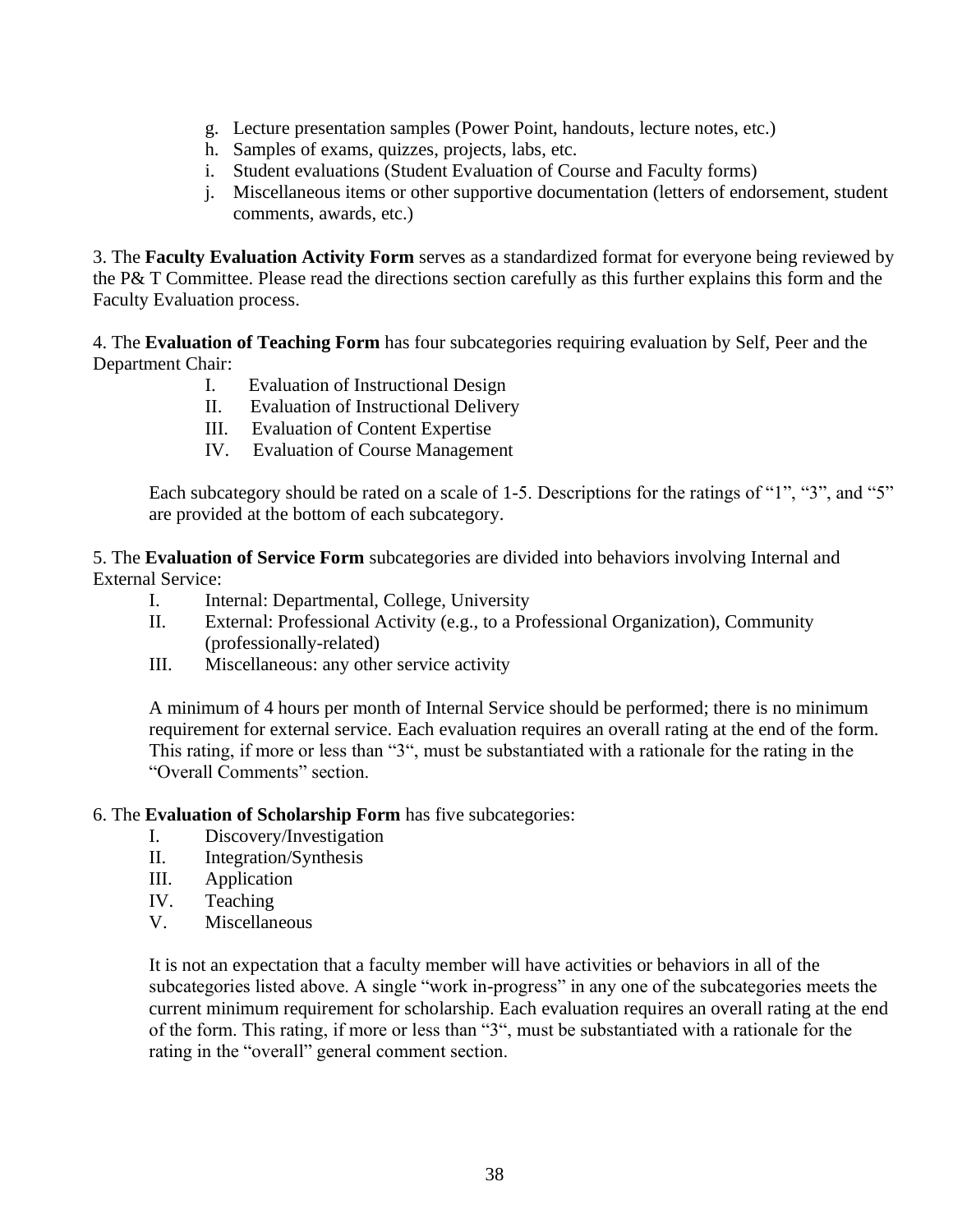# **APPENDIX C**

# **EVALUATION TOOLS**

**I***.* **Faculty Evaluation Activity Form**

**II. Evaluation of Teaching Form**

**III. Evaluation of Service Form**

**IV. Evaluation of Scholarship Form**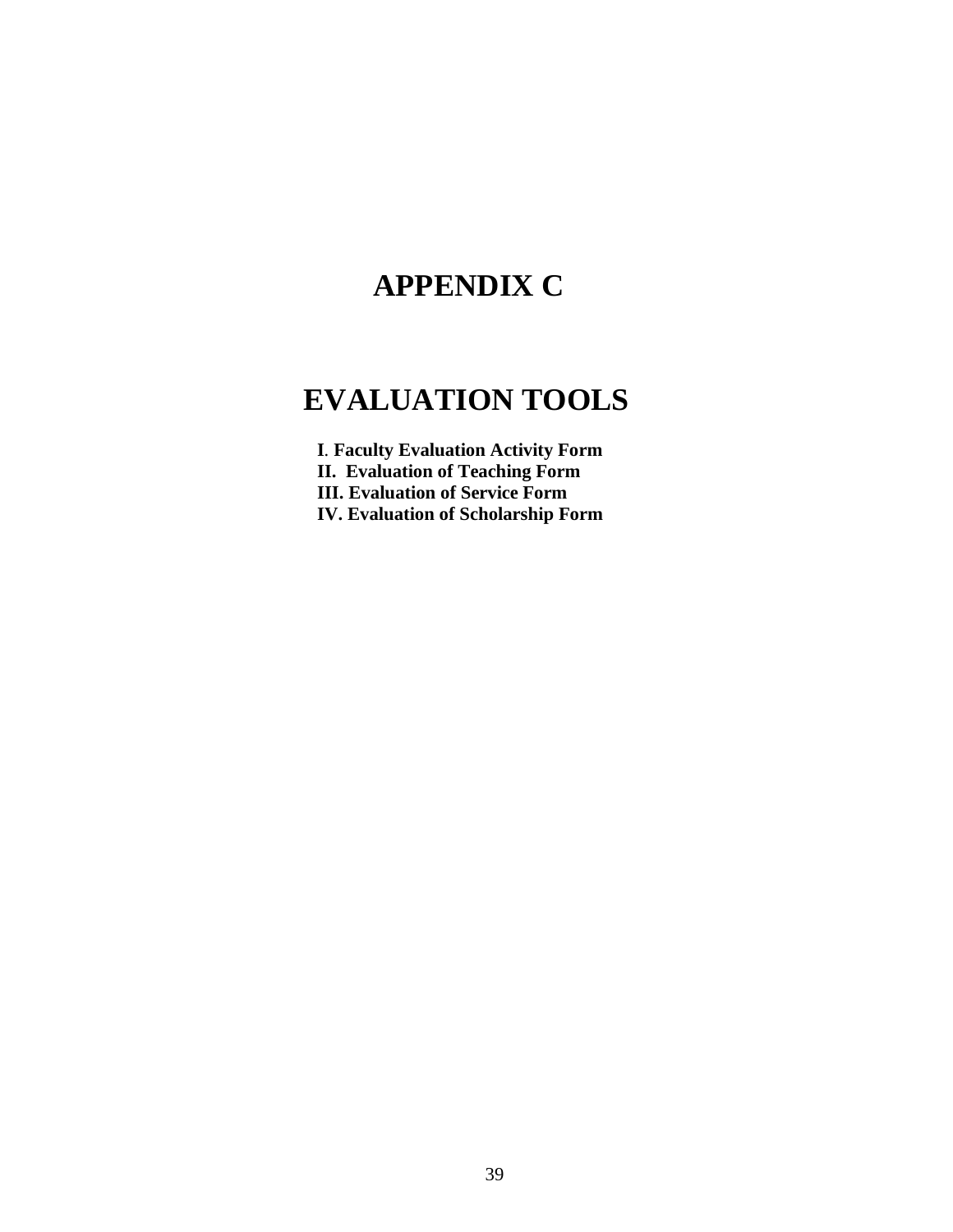# <span id="page-39-0"></span>**I. FACULTY EVALUATION of ACTIVITY FORM**

**DIRECTIONS: Activity form** – This is YOUR blueprint. Work from your curriculum vitae (CV) first to fill in the required information. This document can be found in the electronic program established by WesternU. You may cut and paste elements from your CV into the Activity Form. Please DO NOT simply WRITE "refer to CV", or "see CV" (this is not an acceptable response).

This document provides a standardized format for everyone being reviewed by the Promotion and Tenure Committee and provides comparable elements in a standard order and format regardless of individual variations of CV and dossier.

In preparing your materials, you will need to first have a meeting with your chair to discuss "**Goals"** and "**Weighting Values"** for each of four areas (teaching, scholarship, service and professional development).

**You will be deciding in concert with your department chair your goals, priorities, and weighting for each of the subject areas. This is an** opportunity **to identify accomplishments as well as areas for development.**

**You are expected to arrange an internal and or external peer endorsement for any or all of the four categories (teaching, research, scholarly activity, service and professional development). Plan to make time before and after your evaluation with the peer/s you have chosen to discuss the evaluation process and to receive feedback. This is especially important if your peer is from outside the University or College. The idea behind these forms is FACULTY DEVELOPMENT, i.e., to continually improve. Copies of all evaluation forms should be included in the dossier you submit, but originals should always be retained for your records.**

| <b>Name</b> | <b>Review Period</b> |
|-------------|----------------------|
|             |                      |

| <b>Review Period</b> |  |
|----------------------|--|
|----------------------|--|

**Department\_\_\_\_\_\_\_\_\_\_\_\_\_\_\_\_\_\_\_\_\_\_\_\_\_\_\_\_\_\_\_ Date\_\_\_\_\_\_\_\_\_\_\_\_\_\_\_\_\_**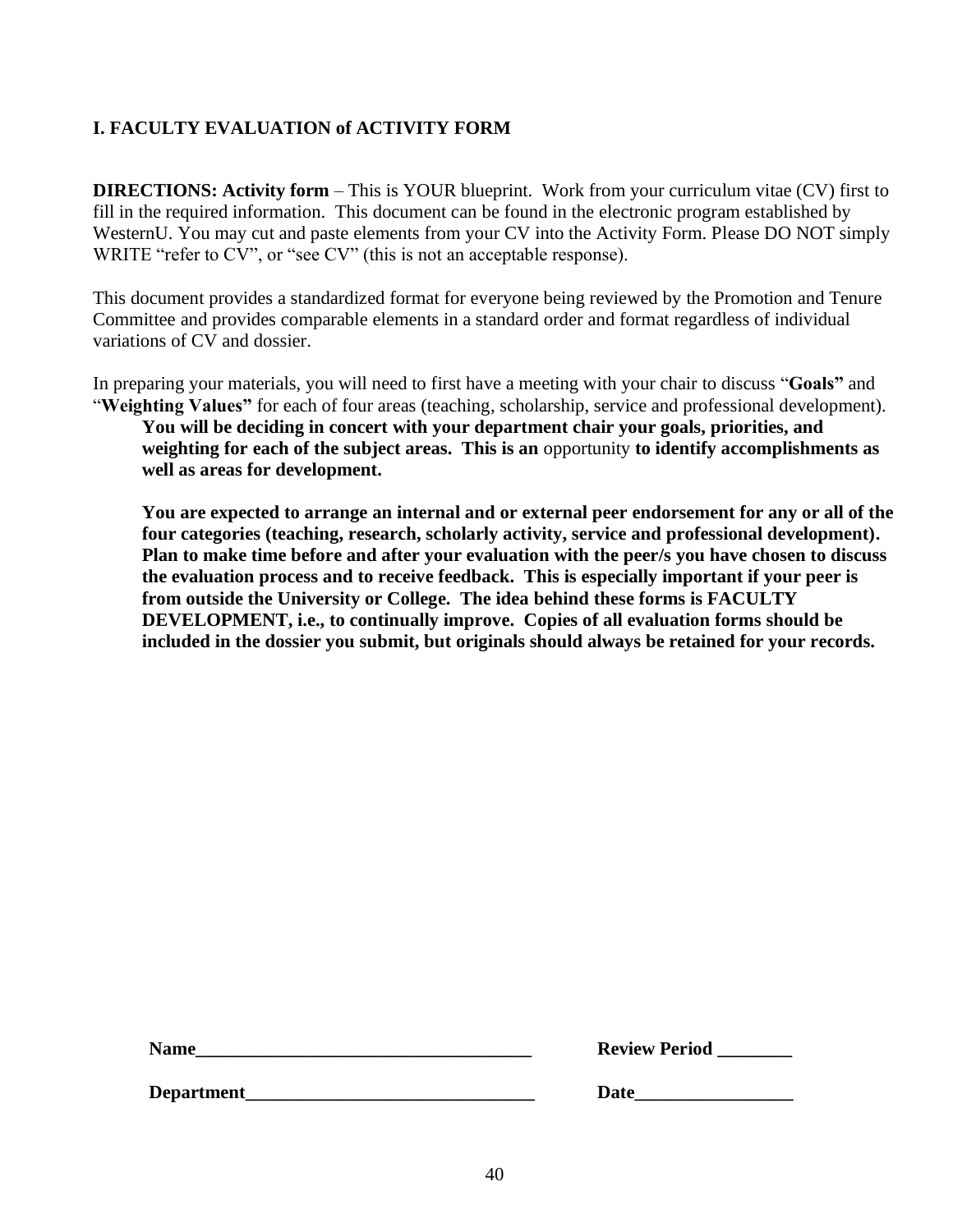#### **A. Faculty development**

Please append a copy of your "Goals", developed in consultation with your department chair, for the review period in question. Please address briefly your progress toward completing these goals, availability of resources and training toward that end, and any impediments or changes you have encountered in attempting realization of these goals.

**B. Teaching Assigned weight:** \_\_\_\_\_\_\_

Responsibilities in department, CHS, and Western University:

#### **I. FACULTY EVALUATION of ACTIVITY FORM (continued)**

| <b>Primary Instructor/Coordinator:</b>                               |                    |                |               |
|----------------------------------------------------------------------|--------------------|----------------|---------------|
| Dates Course # / Name                                                | <b>Lecture Hrs</b> | <b>Lab Hrs</b> | # of Students |
| <b>Secondary Instructor/Co-Coordinator:</b><br>Dates Course # / Name | <b>Lecture Hrs</b> | Lab Hrs        | # of Students |
| Lecturer:<br>Dates Course # / Name                                   | <b>Lecture Hrs</b> | Lab Hrs        | # of Students |
| <b>Lab Assistant:</b><br>Dates Course # / Name                       | <b>Lecture Hrs</b> | <b>Lab Hrs</b> | # of Students |

**Miscellaneous** (e.g., panel member, pod coordinator, mentoring research projects, senior seminar, projects, student advisement, special circumstances, teaching outside Western University)

**Comments**: (related to "Teaching" activity)

#### **C. Scholarly Activities: Assigned weight: \_\_**

In the left margin, please indicate the category of scholarship (D=discovery; I=integration, A=application; T=teaching) under which each listed item belongs (see "Evaluation of Scholarship" form).

#### **Publications**:

List all **peer-reviewed** publications in professional journals, proceedings, textbooks, etc. during this review period. Include published abstracts. **Give full bibliographic citations**. Indicate status (published, submitted, in preparation). Arrange in chronological order starting with the most recent; add pages if necessary.

| Year | <b>Authors</b> | . itle | \tation | status |
|------|----------------|--------|---------|--------|
|      |                |        |         |        |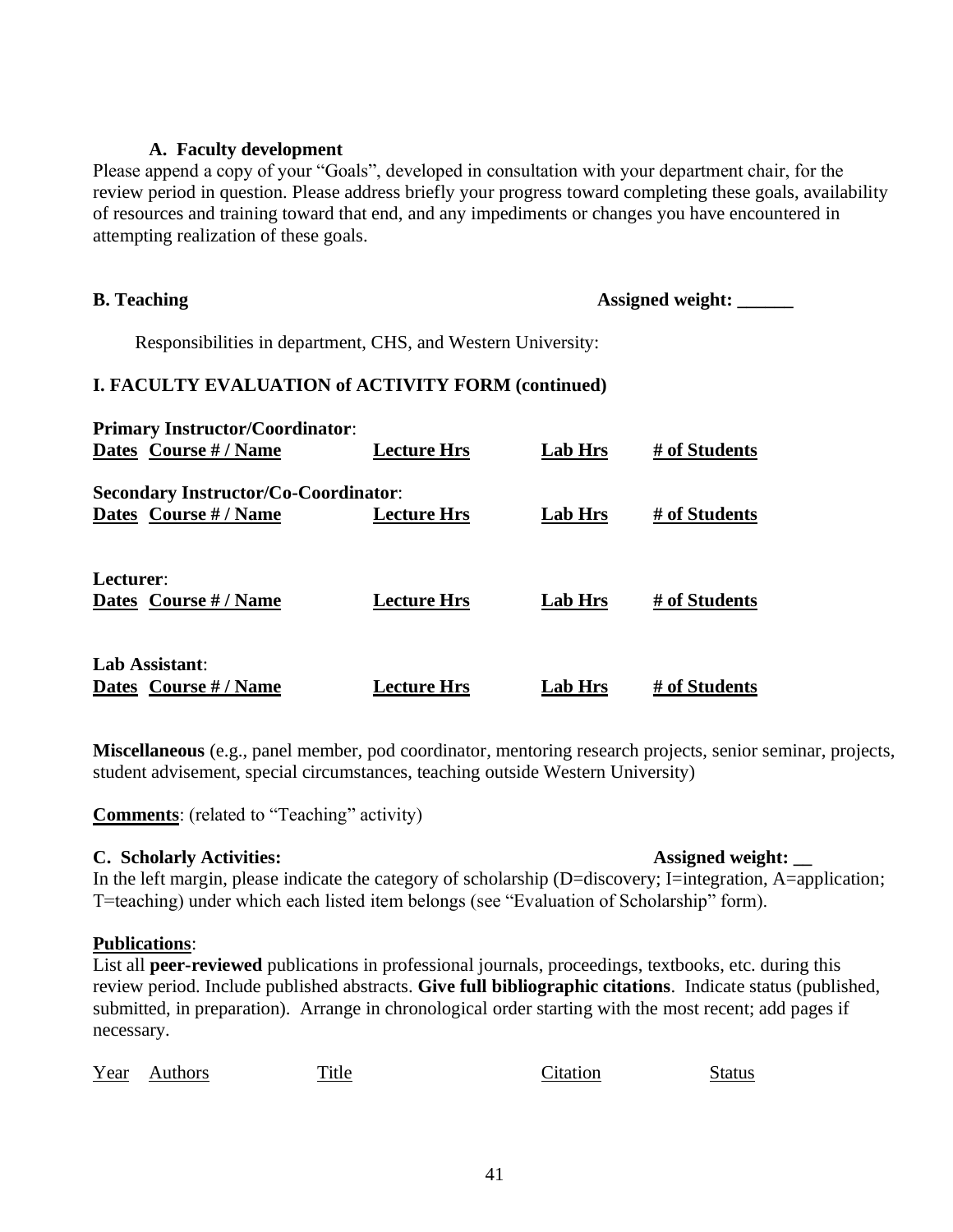| <b>Additional Publications:</b><br>List publications that were not subject to the peer-review process.                                                                                                                                                                              |                                                                                                                                                                                                                                                             |                                                                                                                                                                                |                                 |                         |                    |  |  |  |  |  |
|-------------------------------------------------------------------------------------------------------------------------------------------------------------------------------------------------------------------------------------------------------------------------------------|-------------------------------------------------------------------------------------------------------------------------------------------------------------------------------------------------------------------------------------------------------------|--------------------------------------------------------------------------------------------------------------------------------------------------------------------------------|---------------------------------|-------------------------|--------------------|--|--|--|--|--|
|                                                                                                                                                                                                                                                                                     | Year Authors                                                                                                                                                                                                                                                | Title                                                                                                                                                                          | Citation                        | <b>Status</b>           |                    |  |  |  |  |  |
|                                                                                                                                                                                                                                                                                     | <b>Presented peer-reviewed conference papers/posters:</b><br>List all contributing authors in order in which they appear in citation.<br>Conference<br>Poster/Platform<br>Authors<br>Title<br>Date                                                          |                                                                                                                                                                                |                                 |                         |                    |  |  |  |  |  |
| Other presentations:<br>(e.g., conference educational presentations, con-ed courses/workshops, seminars, in-services, poster,<br>lecture, roundtable discussion, panel discussion, CME or CEU, etc.)<br>Date Authors<br><b>Title</b><br>Organization<br><b>Type of Presentation</b> |                                                                                                                                                                                                                                                             |                                                                                                                                                                                |                                 |                         |                    |  |  |  |  |  |
| Grants:                                                                                                                                                                                                                                                                             |                                                                                                                                                                                                                                                             | Please list those for which you had <b>primary</b> authorship only. Please list all and indicate status as<br>"funded", "submitted but denied", "submitted", "in preparation". |                                 |                         |                    |  |  |  |  |  |
| Year                                                                                                                                                                                                                                                                                | <b>Awarding agency</b>                                                                                                                                                                                                                                      | Nature of grant                                                                                                                                                                | <b>Amount funded</b>            | <b>Status</b>           |                    |  |  |  |  |  |
|                                                                                                                                                                                                                                                                                     | <b>Miscellaneous:</b><br>(e.g., Grants to which you contributed but were not the primary author; or any other scholarly activity not<br>previously described. Please specify your contribution.)<br><b>Comments:</b><br>(related to "Scholarly Activities") |                                                                                                                                                                                |                                 |                         |                    |  |  |  |  |  |
|                                                                                                                                                                                                                                                                                     | D. Internal and External Professional Service:                                                                                                                                                                                                              |                                                                                                                                                                                |                                 | Assigned weight:        |                    |  |  |  |  |  |
| Name<br><u>Service</u>                                                                                                                                                                                                                                                              | <b>Department Committees:</b><br>Position                                                                                                                                                                                                                   | Hrs per month/year<br><b>Committee Activities</b>                                                                                                                              | <b>Individual Contributions</b> |                         | Dates of           |  |  |  |  |  |
| <u>Name</u><br><b>Service</b>                                                                                                                                                                                                                                                       | <b>College Committees:</b> Hrs per month/year<br>Position                                                                                                                                                                                                   | <b>Committee Activities</b>                                                                                                                                                    | <b>Individual Contributions</b> |                         | Dates<br><u>of</u> |  |  |  |  |  |
| <b>Name</b><br><b>Service</b>                                                                                                                                                                                                                                                       | <b>University Committees:</b><br>Position                                                                                                                                                                                                                   | Hrs. per month/year _<br><b>Committee Activities</b>                                                                                                                           | <b>Individual Contributions</b> |                         | Dates of           |  |  |  |  |  |
| <b>Type</b>                                                                                                                                                                                                                                                                         | Position/role                                                                                                                                                                                                                                               | <b>Special Assignments</b> (e.g., task forces, special appointments, accreditation activities):<br><b>Activities</b>                                                           | Hrs. per month/yr               | <b>Dates of Service</b> |                    |  |  |  |  |  |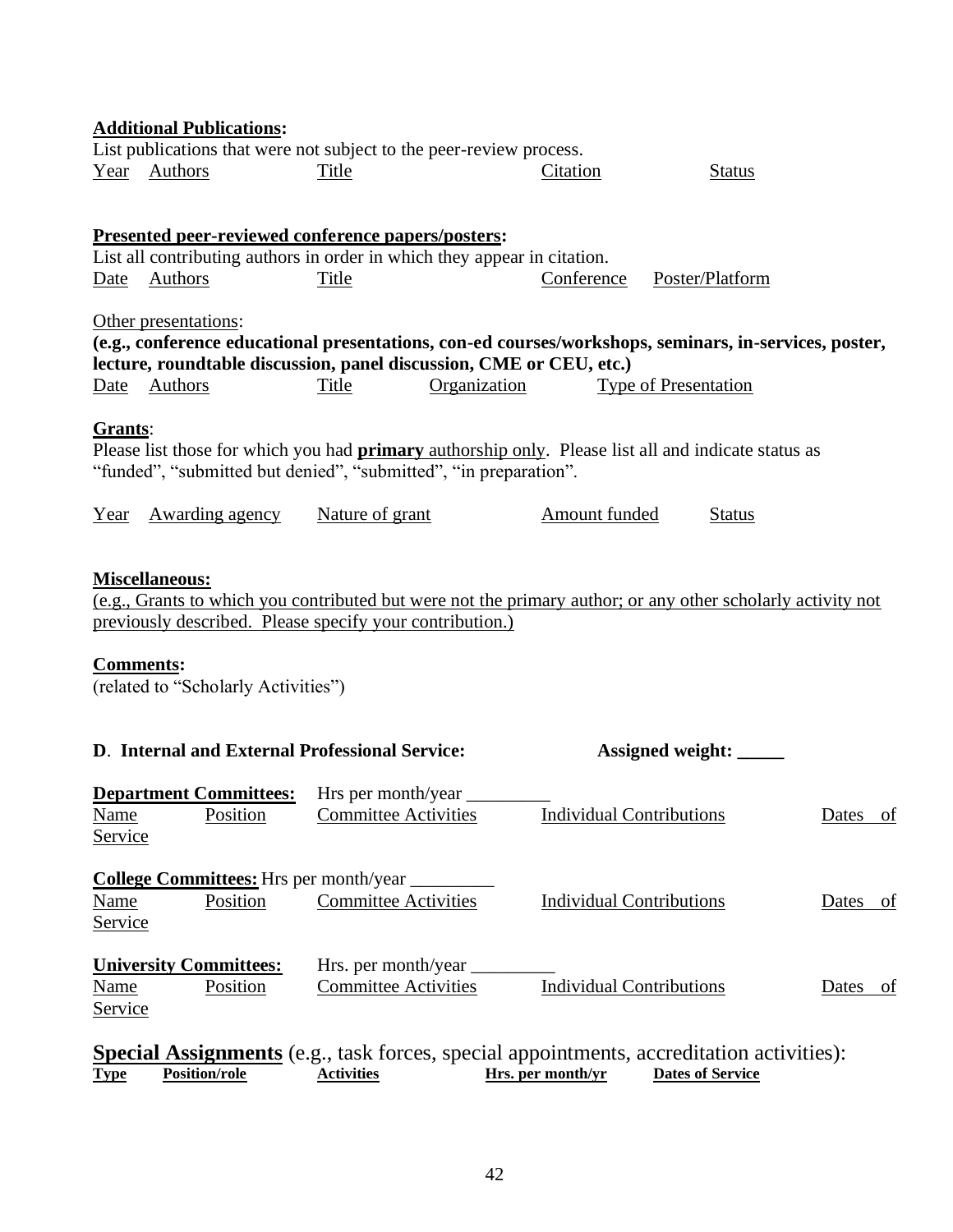|                          |                                                                                     |                   |                                          | <b>Community Service/Consultation</b> (related to profession, e.g., advisory boards, public organizations,                       |
|--------------------------|-------------------------------------------------------------------------------------|-------------------|------------------------------------------|----------------------------------------------------------------------------------------------------------------------------------|
|                          | guest lectures or speeches, clinical practice):                                     |                   |                                          |                                                                                                                                  |
| <b>Type</b>              | Position/role                                                                       | Activities        | Hrs. per month/yr                        | Dates of Service                                                                                                                 |
|                          | <b>Professional Organizations</b> (include memberships, offices, task forces, etc): |                   |                                          |                                                                                                                                  |
| <b>Name</b>              | Position/role                                                                       | <b>Activities</b> | Hrs. per month/ $yr$                     | Dates of Service                                                                                                                 |
| component):              |                                                                                     |                   |                                          | <b>Presentations at professional meetings</b> (only those which have a significant <b>service</b> , rather than research,        |
| <b>Title</b>             |                                                                                     | Organization      | Date of presentation                     |                                                                                                                                  |
|                          |                                                                                     |                   |                                          | Miscellaneous (e.g., Club advisement, Commencement, White Coat ceremony): Include dates of service.                              |
|                          | <b>Comments:</b> (related to "University and Community Service" activities)         |                   |                                          |                                                                                                                                  |
|                          | <b>E. Professional Development</b>                                                  |                   |                                          | Assigned weight: _____                                                                                                           |
|                          | <b>Continuing Education Courses</b>                                                 |                   |                                          |                                                                                                                                  |
| Dates Total hours        | Title of course                                                                     |                   | Instructor or sponsoring<br>organization | # CEUs/CMEs                                                                                                                      |
|                          |                                                                                     |                   | <b>Certification/Degree Program</b>      |                                                                                                                                  |
| Dates                    | Institution/Organization                                                            |                   | Degree/certification                     |                                                                                                                                  |
|                          |                                                                                     |                   | <b>Professional Meetings</b>             |                                                                                                                                  |
|                          | (Please list only those applicable to the category of professional development.)    |                   |                                          |                                                                                                                                  |
| Dates                    | Title                                                                               |                   | Organization                             |                                                                                                                                  |
| <b>Clinical Practice</b> | (Describe below duration & frequency of your time spent in clinical practice.)      |                   |                                          |                                                                                                                                  |
| Dates                    | Hrs per month                                                                       | Facility          | Primary responsibility                   |                                                                                                                                  |
| <b>Miscellaneous:</b>    |                                                                                     |                   |                                          | $(D_1, \ldots, D_n)$ , then called the deal of each construction of development of the solution of the constitution of $\lambda$ |

(Describe other activities that enhance your professional development, e.g., public speaking course.)

**Comments:** (related to "Professional Development" activities)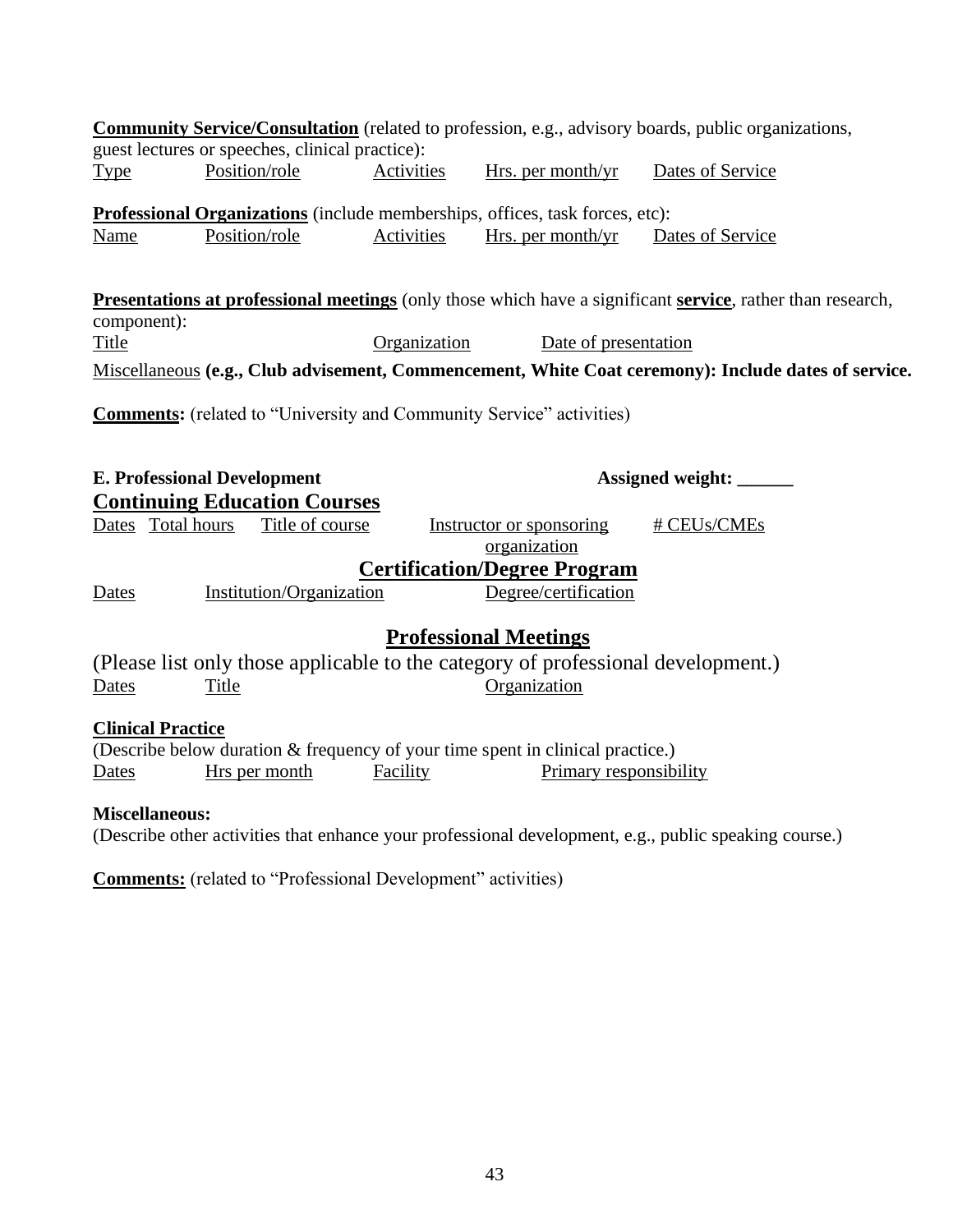#### <span id="page-43-0"></span>**II. Evaluation of Teaching Form**

**Directions:** This form is to be filled out by faculty member (self), your chair and at least one peer. Faculty being assessed completes all portions as self-assessment. Chair fills out all but the "Delivery" section. Peer fills out all but "Course Management" section. At the time of review, the faculty member collects completed Evaluation of Teaching forms from peer and chair and turns these in along with the self-completed form to Promotion and Tenure Committee Chair.

| Evaluator (please print name legibly):                                                                                                                                                      | Date: $\angle 20$                                                              |
|---------------------------------------------------------------------------------------------------------------------------------------------------------------------------------------------|--------------------------------------------------------------------------------|
| Evaluator's Signature:                                                                                                                                                                      |                                                                                |
|                                                                                                                                                                                             |                                                                                |
| My relationship to the person being evaluated:<br>If peer, in what capacity do you know this faculty member (faculty colleague, other organization colleague,<br>please name organization)? | $\bigcirc$ Self $\bigcirc$ Chair $\bigcirc$ Peer $\bigcirc$ <i>See below</i> ) |

Directions to evaluators:

Please rate the candidate across the each of the appropriate categories (as directed above) on the 5-point scale provided (1=unacceptable, 2, 3=meets expectations, 4, 5=outstanding). A specific definition of what constitutes 1, 3 and 5 appears with each category (Delivery, Design, Expertise, and Management). Scores in each category will be included in the computation of the candidate's final rating. If you were not able to observe or evaluate a category, check "Not Applicable" (NA). Checking this will not adversely affect the candidate.

The lists of behaviors included under each category are intended to help you track your observations and/or to trigger thoughts about other observed behaviors. However, please provide comments in the section provided to support and explain each rating and elaborate on the specific behaviors observed; include area(s) of strength, and area(s) to strengthen. Constructive and specific suggestions are encouraged to help the faculty member develop ideas and consider alternative ways of presenting course material.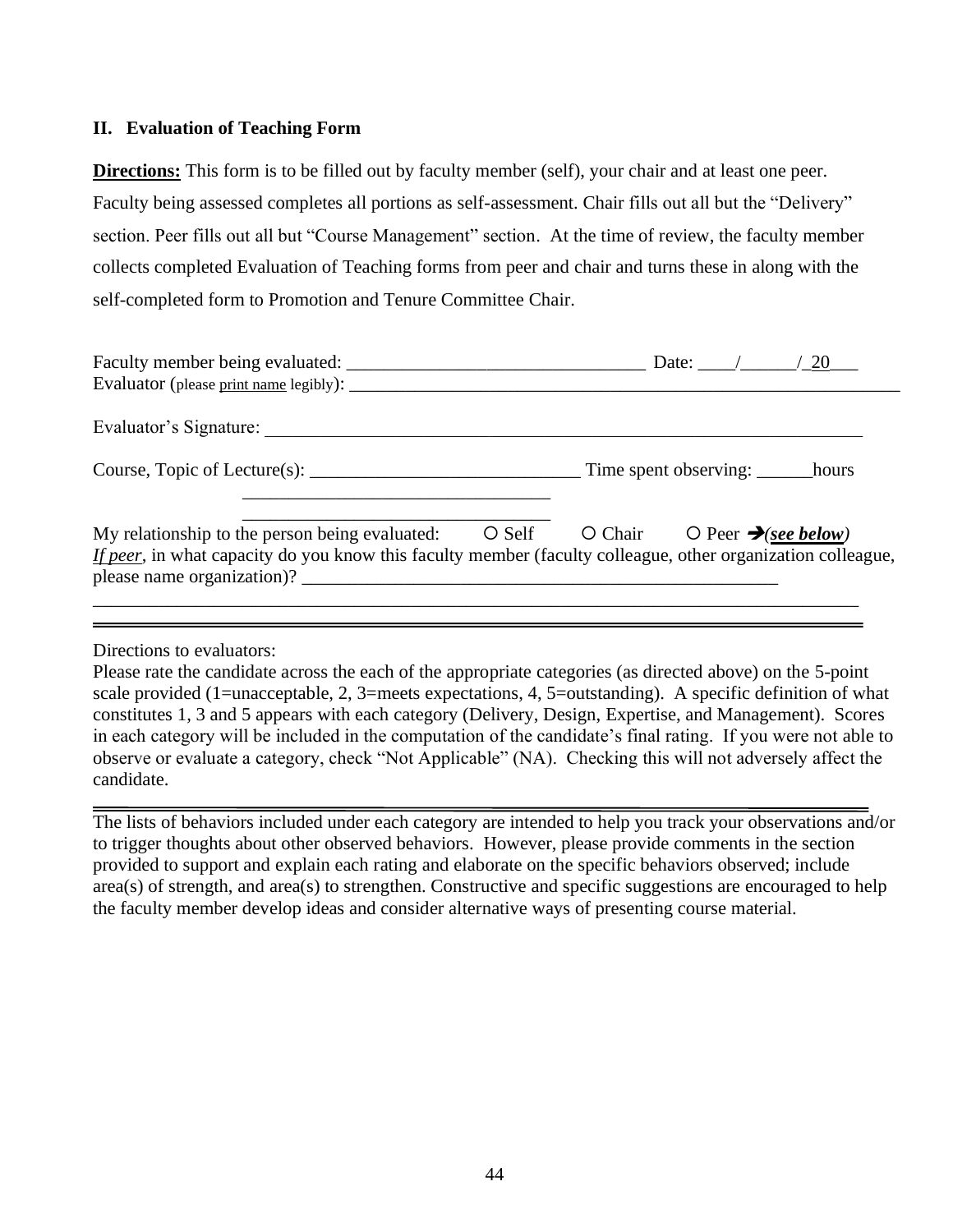#### **I. Evaluation of Instructional Design**

If faculty member meets expectations or is rated "Meets Expectations" in this category (Instructional Design), designate 3 points. If the faculty member exceeded a "Meets Expectations" performance, designate a rating of 4 or 5, and elaborate on the rationale for this rating in the "OVERALL COMMENTS" below. If the faculty member failed to meet expectations, designate a rating of 1 or 2, and elaborate on what more is expected as the rationale for the lower rating in the "COMMENTS" below *\*Note: the ratings for each category will be used by the faculty member and the Promotion and Tenure Committee to assist with identifying strengths and areas for improvement.*

**Directions:** *PLEASE READ BEFORE FILLING OUT THIS FORM.* The following list of behaviors is not all-inclusive, and some may not apply. The list is provided to help you complete the form. Note that some of the statements are not applicable or necessary in all situations, and some may not come up at the time of your particular observation. Please check all that apply and elaborate in the "comments section, as applicable. Please use the comment section to describe behaviors observed but not listed. *Note: Faculty member being observed is expected to provide a copy of the syllabus to the evaluator.* 

- O The sequencing of material was appropriate. O Information was tied to other lectures.
- O The syllabus included course expectations, guidelines, assignments, schedule, learning objectives and policies.
- Course content was appropriate for allotted time.
- Clinical/practical relevance and application of material was presented.
- Provided students adequate first exposure to the material and/or clinical skills.
- Supervised student visits to clinical site to observe treatment of real patients.
- O Considered needs of varied learning styles.  $\circ$  Appropriate amount was planned for class.
- 
- O Time was allotted for questions and checking for student understanding (e.g., asked questions, gave quizzes).
- Instructional media was used to facilitate learning.
- O Balanced lecture with active learning strategies (group or pair activities with reflection/discussion).
- Provided feedback on student participation in practical or lab project to keep students on track.
- Encouraged students to take responsibility for their own learning (e.g., refer students to source material for factual information).
-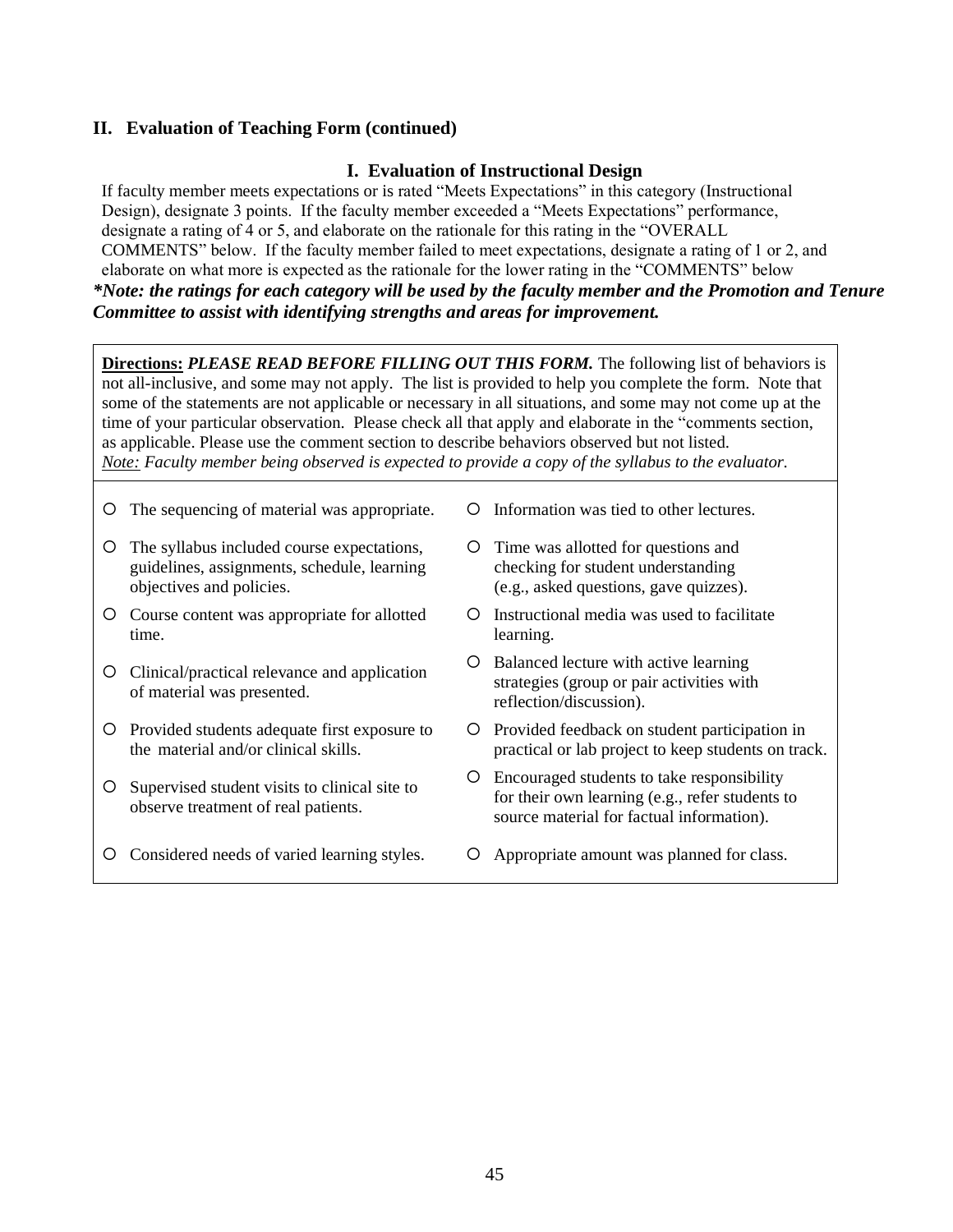| Based on your observation, how would you rate the faculty member's instructional design? |  |                                                                                                                                                                                                                                                                                                                                                                                                                                                                                                                                                                                                                                                                                                                                                                                                                                                                                                                                               |  |              |  |
|------------------------------------------------------------------------------------------|--|-----------------------------------------------------------------------------------------------------------------------------------------------------------------------------------------------------------------------------------------------------------------------------------------------------------------------------------------------------------------------------------------------------------------------------------------------------------------------------------------------------------------------------------------------------------------------------------------------------------------------------------------------------------------------------------------------------------------------------------------------------------------------------------------------------------------------------------------------------------------------------------------------------------------------------------------------|--|--------------|--|
|                                                                                          |  |                                                                                                                                                                                                                                                                                                                                                                                                                                                                                                                                                                                                                                                                                                                                                                                                                                                                                                                                               |  |              |  |
|                                                                                          |  |                                                                                                                                                                                                                                                                                                                                                                                                                                                                                                                                                                                                                                                                                                                                                                                                                                                                                                                                               |  |              |  |
| Unacceptable*                                                                            |  | <b>Meets Expectations</b>                                                                                                                                                                                                                                                                                                                                                                                                                                                                                                                                                                                                                                                                                                                                                                                                                                                                                                                     |  | Outstanding* |  |
| instructional impact.                                                                    |  | <i>*Descriptions of the above ratings:</i><br>(1) "Unacceptable" Material presented appeared to be inappropriate, too complex, or difficult, needing<br>further explanation and break-down for the level of the course; lacked important connecting information<br>between topics; examinations did not appear to reflect course objectives.<br>(3) "Meets Expectations" Covers material in manageable units, uses a variety of methods as<br>appropriate, builds concepts from knowledge to application level of learning, evaluation methods reflect<br>appropriate level and content, amount of material is appropriate for time allotted, material meets<br>professional standards, addresses needs of multiple learning styles.<br>(5) "Outstanding" Syllabi, objectives, handouts, other supportive materials, and examinations are<br>appropriately designed using media and other forms of instructional technology to elicit maximal |  |              |  |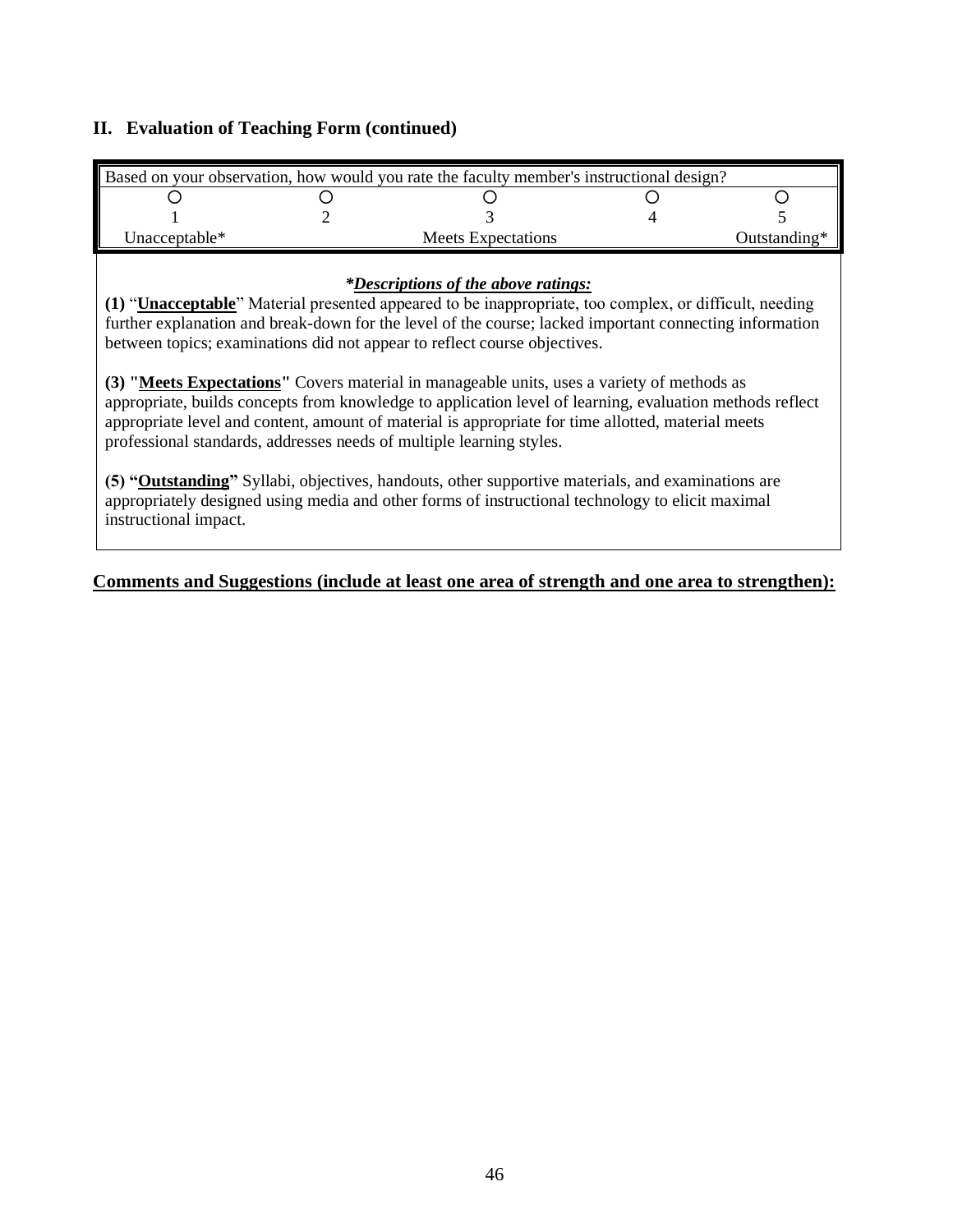### **II. Evaluation of Instructional Delivery**

#### *Chair - does not complete this section, please mark "NA" below.*

**Directions:** The following list of behaviors is not all-inclusive and some may not apply. The list is provided to help you complete the form. Note that some of the statements are not applicable or necessary in all situations, and some may not come up at the time of your observation. Please check all that apply comments section, as applicable. Please use the comment section to describe behaviors observed but not listed.

| $\circ$ | Oriented students to the purpose of the<br>session.                                                          | $\left( \right)$ | Demonstrated enthusiasm toward material.                                                                                     |
|---------|--------------------------------------------------------------------------------------------------------------|------------------|------------------------------------------------------------------------------------------------------------------------------|
| Ő       | Did <b>not</b> spend a lot of time reading to<br>students.                                                   | Ő                | Encouraged student participation.                                                                                            |
|         | O Provided examples when presenting<br>material.                                                             | Ő                | Checked for student understanding<br>(e.g., asked questions, facilitated class)<br>reflection).                              |
|         | O Communicated in a way that held student<br>interest.                                                       | Ő                | Interacted with students in a professional<br>manner.                                                                        |
| Ő       | Communicated clearly<br>(appropriate pace, no jargon, no mumbling).                                          |                  | Finished material set out to cover.                                                                                          |
| Ő       | Presented material in a way that did not<br>Distract from content (e.g., look at students,<br>no fidgeting). | $\left( \right)$ | The instructor was flexible and able to<br>detour from plan when appropriate<br>(e.g., took advantage of teachable moments). |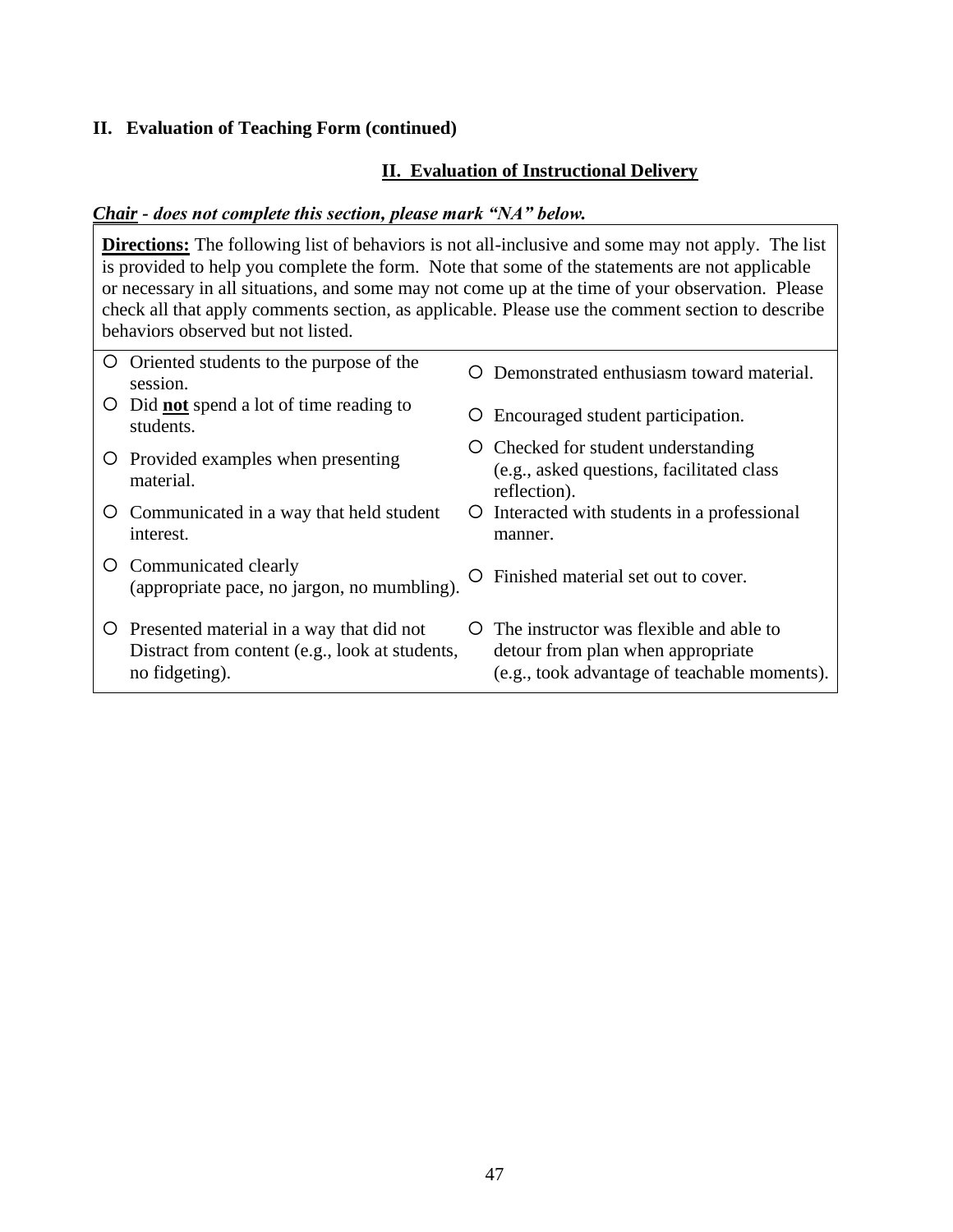| Based on your observation, how would you rate the faculty member's instructional delivery? |               |  |                           |  |                 |  |  |
|--------------------------------------------------------------------------------------------|---------------|--|---------------------------|--|-----------------|--|--|
|                                                                                            |               |  |                           |  |                 |  |  |
| Not Applicable<br><b>CHECK IF</b><br>CHAIR]                                                | Unacceptable* |  | <b>Meets Expectations</b> |  | Outstanding $*$ |  |  |

#### *\*Descriptions of the above ratings:*

**(1)** "**Unacceptable**" Transitions are inadequate to make the material flow smoothly; word choices are limited and include slang or jargon; the presenter's tone of voice or other mannerisms may create alienation from the audience (eye contact is limited, tends to look at the floor, mumble, speak inaudibly, use inconsistent tone, fidget, or read most or all of the material); mannerisms are distracting; lacks enthusiasm; responses to audience questions are undeveloped or unclear.

**(3) "Meets Expectations"** Ideas usually flow smoothly, but additional clarity and smoother transitions may be needed; language choices make an effective point; the presenter generally appears poised – however, effective use of volume, eye contact, vocal control, etc., may not be consistent; some hesitancy or excessive dependency on notes may be observed; responses to audience questions are generally relevant, but little elaboration may be offered

**(5) "Outstanding"** Advanced verbal and non-verbal interactions to communicate the material (comfortable use of presentation tools such as Power Point (PP), overheads, handouts, other AV tools); gets the attention of the audience; makes smooth transitions; language choices are vivid and precise; material is developed for an oral rather than a written presentation; the delivery is natural and confident – posture, eye contact, gestures, facial expressions, volume, pace, etc., indicate confidence and a willingness to communicate with the students; limited use of filler words (clear articulation and pronunciation are used); responses to audience questions are focused and relevant.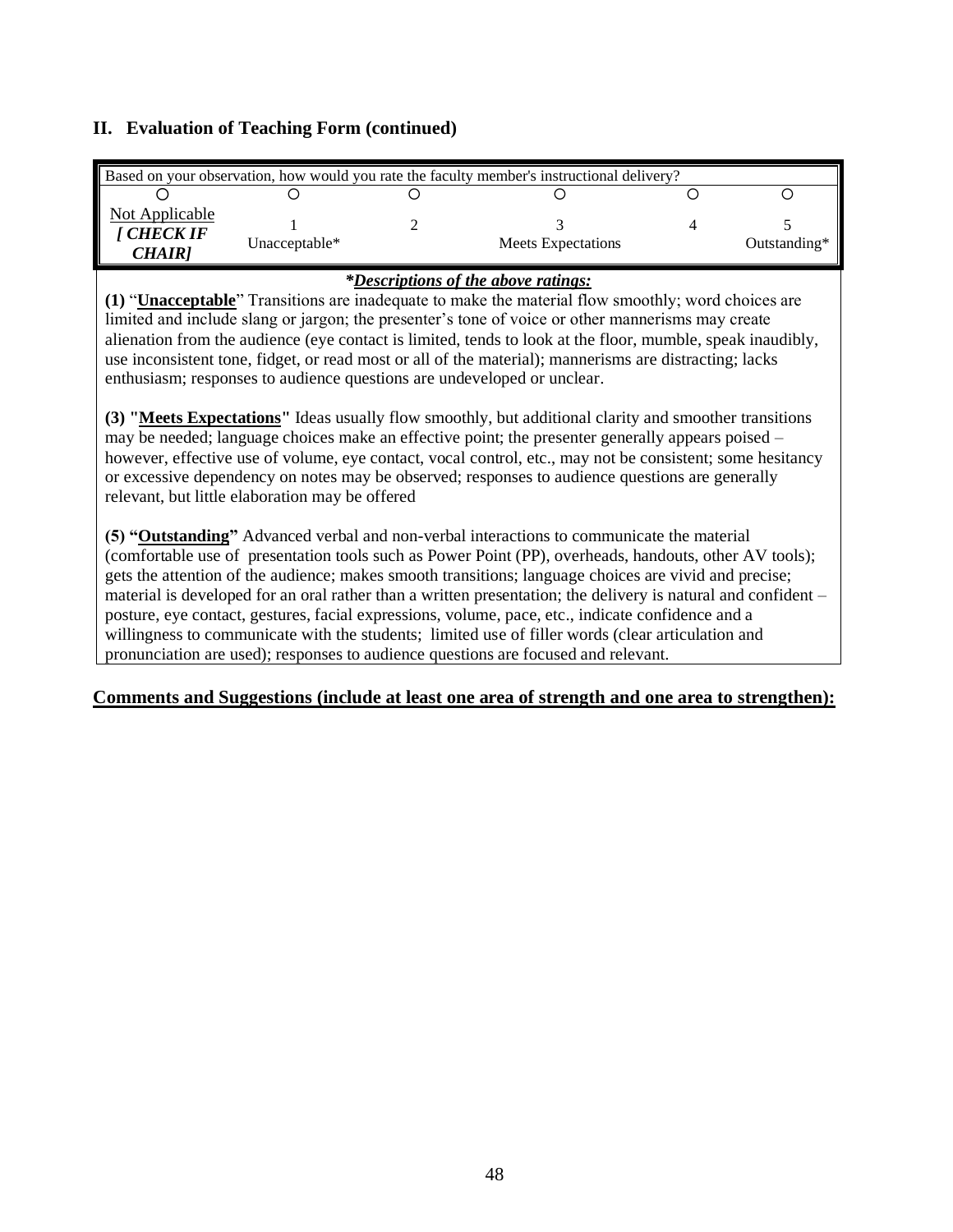### **III. Evaluation of Content Expertise**

**Directions:** The following list of behaviors is not all-inclusive, and some may not apply. The list is provided to help you complete the form. Note that some of the statements are not applicable or necessary in all situations, and some may not come up at the time of your particular observation. Please check all that apply comments section, as applicable. Please use the comment section to describe behaviors observed but not listed.

- Appeared to be competent (presented material with confidence).
- Demonstrated critical analysis or problem solving within the content area, and was able to evaluate students' ability to do this.
- Provided support and evidence for statements, comparisons, and conclusions (e.g., research studies, well developed cases).

|               | Based on your observation, how would you rate the faculty member's content expertise? |             |
|---------------|---------------------------------------------------------------------------------------|-------------|
|               |                                                                                       |             |
| Unacceptable* | <b>Meets Expectations</b>                                                             | Outstanding |
|               |                                                                                       |             |

#### *\*Descriptions of the above ratings:*

**(1)** "**Unacceptable**" Little (if any) connection is made between the ideas presented and the audience's background; content is flawed, inaccurate, or misinterpreted; does not seem to have command of the material; some biased or unclear language is used, ideas are not focused or developed, and the main purpose is not clear; inaccurate, generalized, or inappropriate supporting material is used.

**(3) "Meets Expectations"** Ideas are appropriate for the audience, occasion, or setting; content is accurate; material is relevant to audience interests or setting; the main idea is evident but more organizational structure may be needed; materials used for support have originality or adequate development.

**(5) "Outstanding"** Content is concise and accurate; topic selection and examples are interesting and relevant for the audience and the occasion; ideas are clearly organized, developed, and supported to achieve a purpose-the purpose is clear; main points are well organized and connected; supporting material is logical and relevant.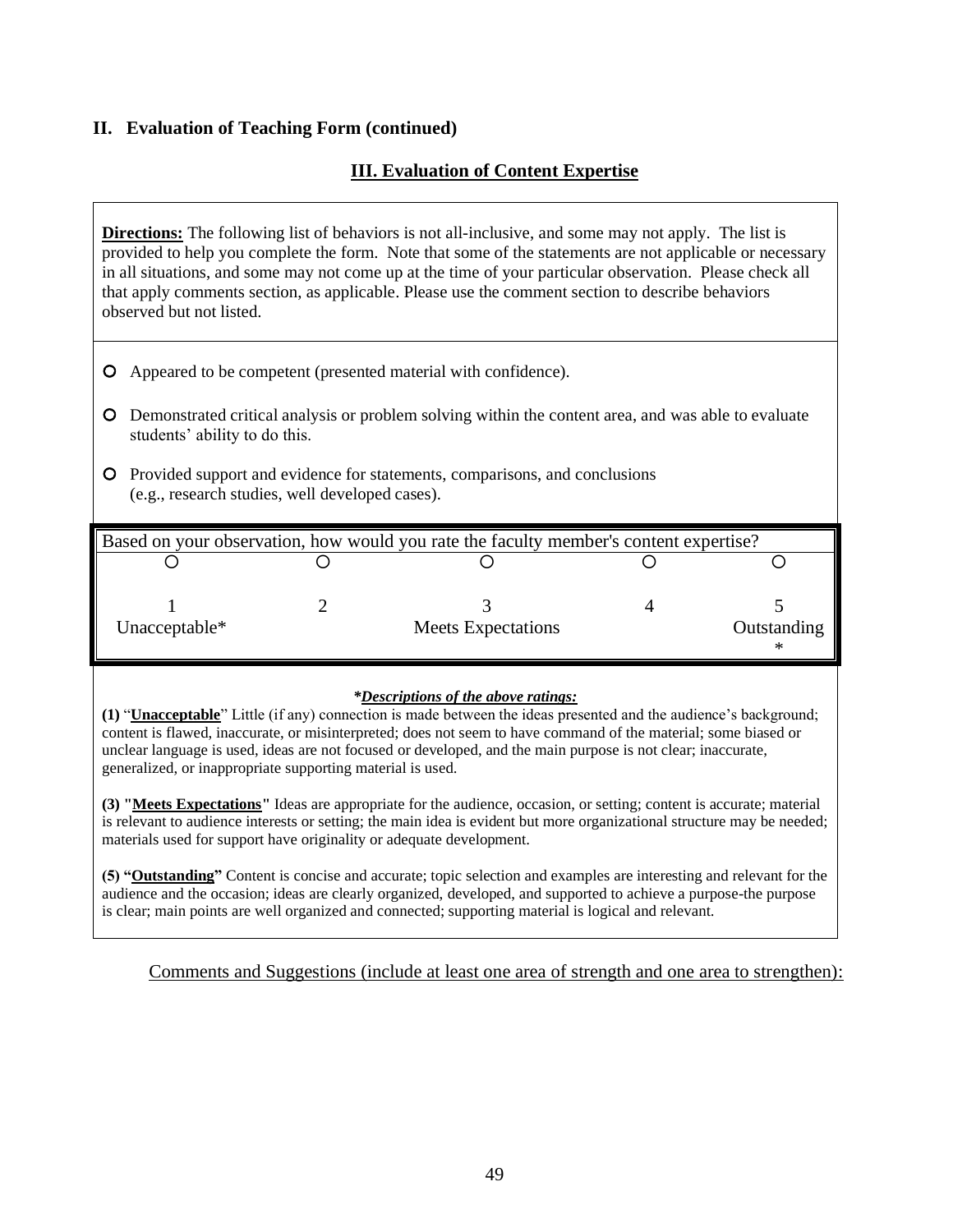### **IV. Evaluation of Course Management**

#### *Peers do not complete this section, mark "NA" below.*

**Directions:** The following list of behaviors is not all-inclusive, and some may not apply. The list is provided to help you complete the form. Note that some of the statements are not applicable or necessary in all situations, and some may not come up at the time of your particular observation. Please check all that apply comments section, as applicable. Please use the comment section to describe behaviors observed but not listed.

- Used assessment as a learning and teaching opportunity (in addition to measurement).
- Returned assignments and/or grades in a timely manner.
- Arranged for facilities and resources required to teach the course.
- Available to students outside of class (e.g., office hours or appointments, email, telephone calls).
- Acknowledged the concerns of students.
- Provided opportunities for students to assess their progress throughout the course (e.g., questioning, quizzes).
- O Balanced lecture with active learning.

| Based on your observation, how would you rate the faculty member's course management? |               |                           |  |              |  |  |  |
|---------------------------------------------------------------------------------------|---------------|---------------------------|--|--------------|--|--|--|
|                                                                                       |               |                           |  |              |  |  |  |
| Not Applicable<br><b>[CHECK IF</b><br><b>PEER</b>                                     | Unacceptable* | <b>Meets Expectations</b> |  | Outstanding* |  |  |  |

#### *\*Descriptions of the above ratings:*

**(1)** "**Unacceptable**" Lacking managerial skills including, but not limited to: excessive time to complete and post grades following an evaluation; office hours not published or not adhered to; not accessible for questions consultation, or assistance outside of class; generally, does not follow-through with arrangements for facilities and/or resources required in the teaching of the course.

**(3) "Meets Expectations"** Demonstrates effective managerial skills including, but not limited to, timely completion of drop/add and incomplete grade forms; maintains published office hours; recognizes legitimate student concerns; usually provides feedback on student progress in a reasonable amount of time; generally, makes arrangements for facilities and resources required in the teaching of a course.

**(5) "Outstanding"** Accessible beyond office hours if needed; consistently provides feedback within a time frame that allows subject to improve performance prior to further evaluation; secures outside funding, materials, or other resources to enhance course.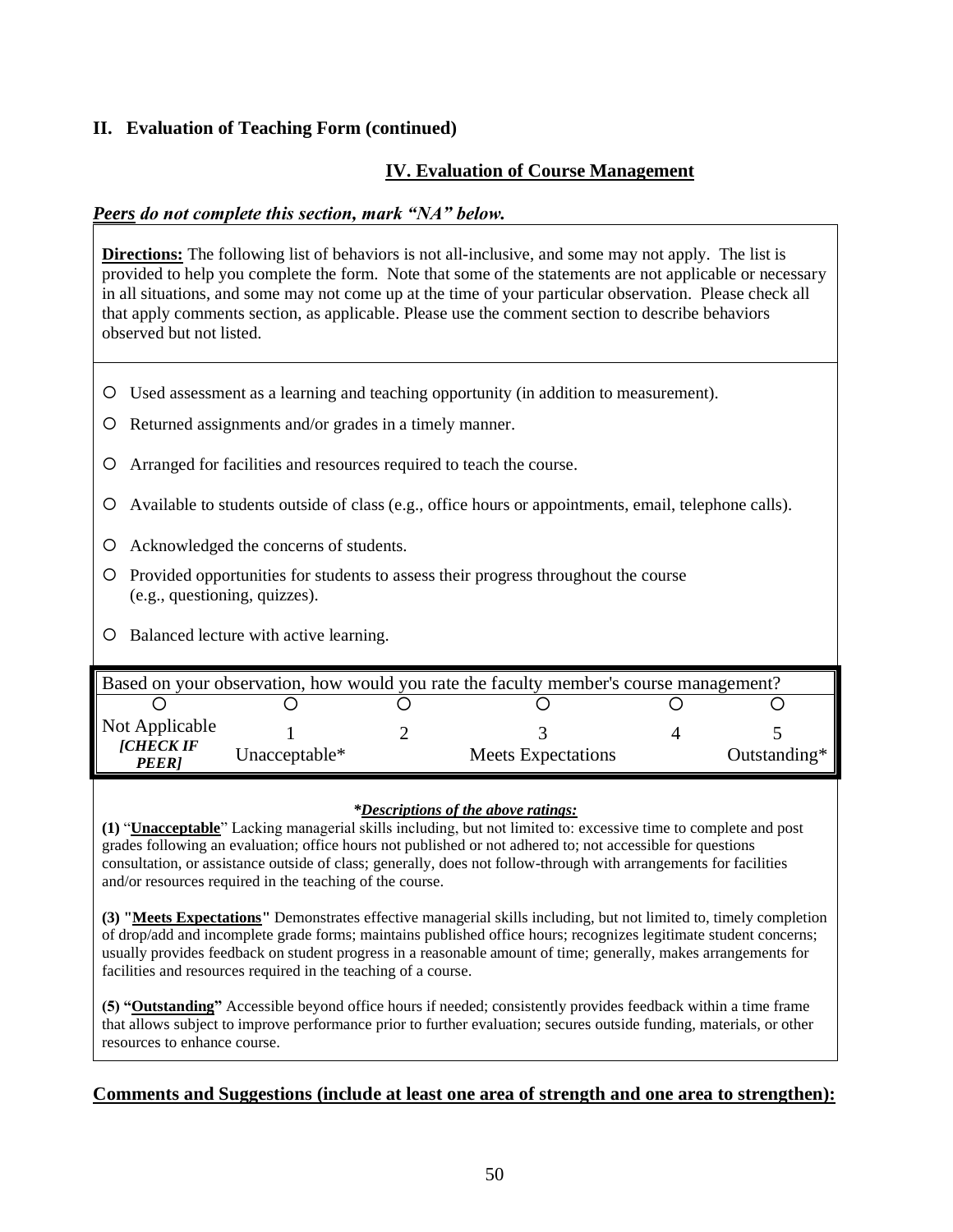**Comments Overall** (optional): (Please complete this section after completing the categories above.)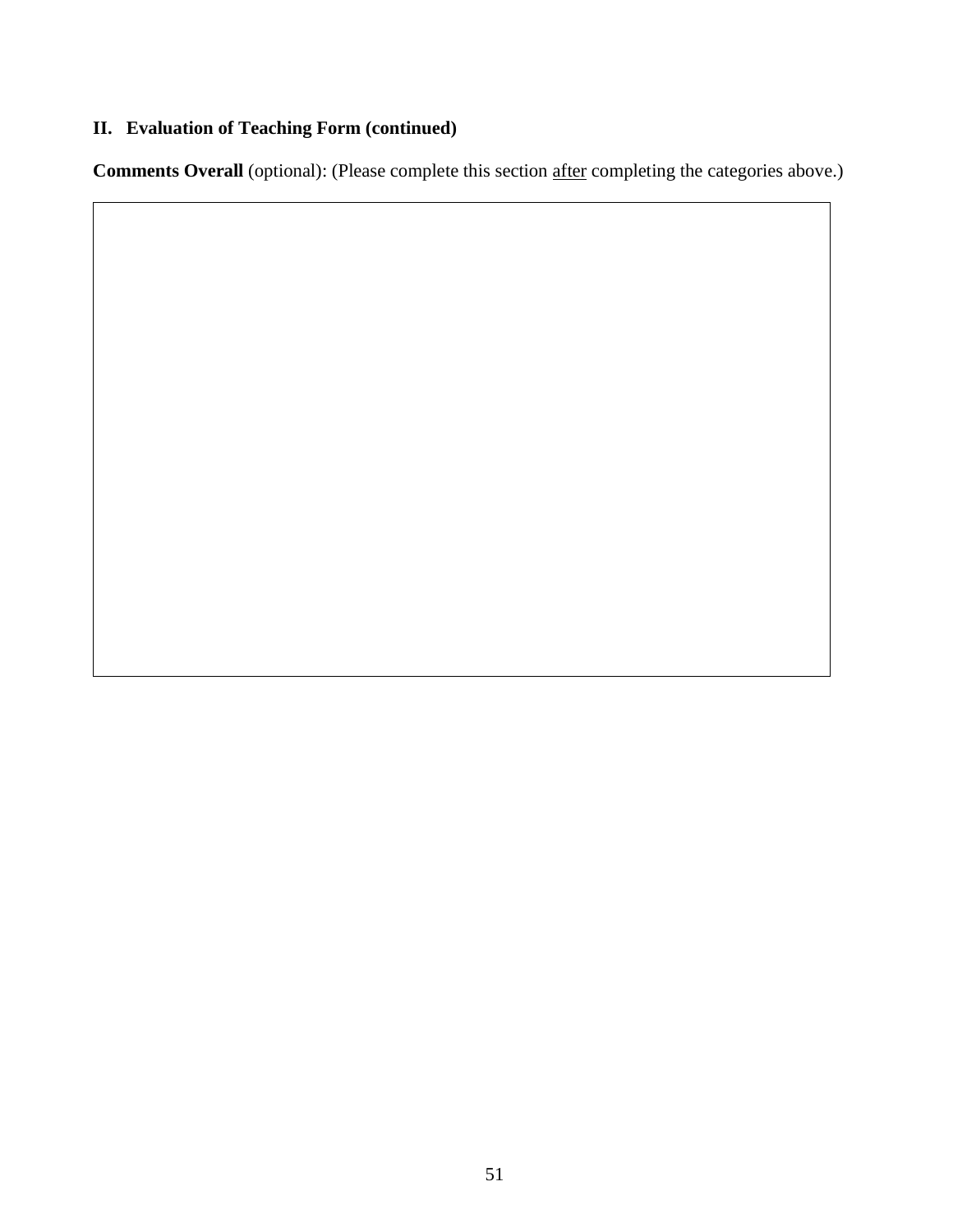#### <span id="page-51-0"></span>**III. Evaluation of Service Form**

| My relationship to the person being evaluated |                                                        |  |
|-----------------------------------------------|--------------------------------------------------------|--|
|                                               | <del>nation</del> Self and Chair and Peer <sup>1</sup> |  |

#### **CAHP Evaluation of Service**

| Faculty member being evaluated: The Contract of the Contract of the Contract of Tachente Contract of the Contract of Tachente Contract of the Contract of Tachente Contract of the Contract of the Contract of the Contract of | Date: $/20$                                   |
|--------------------------------------------------------------------------------------------------------------------------------------------------------------------------------------------------------------------------------|-----------------------------------------------|
|                                                                                                                                                                                                                                |                                               |
|                                                                                                                                                                                                                                |                                               |
| I Self<br>My relationship to the person being evaluated:                                                                                                                                                                       | Chair Chair<br>$\Box$ Peer $\Box$ (see below) |
| <i>If peer</i> , in what capacity do you know this faculty member (WUHS faculty colleague, other<br>organization colleague, please name organization)? Committee Chairs are preferred for input<br>on internal service.        |                                               |

# **Directions:** *PLEASE READ BEFORE FILLING OUT THIS FORM.*

**The bulleted list of behaviors under each of the five areas (Internal: Departmental, College, University; and External: Professional Activity, Community) is provided to help you complete the form. Note that some of the statements are not applicable or necessary in all situations, and some may not be relevant. Please check all that apply and use the "Comments" section to elaborate on each of the behaviors marked.**

**An average of 4 hours per month should be performed internally (to the department, college, or university) in order to receive an overall rating of "3" or higher***. A rating of "3" or higher cannot be assigned if this minimum is not met.* **No minimum has been set for external service.**

# **Total hourly service commitment per month:**

<sup>&</sup>lt;sup>1</sup> Peer should be chair of committee on which candidate serves or member of committee if candidate is chair of that committee.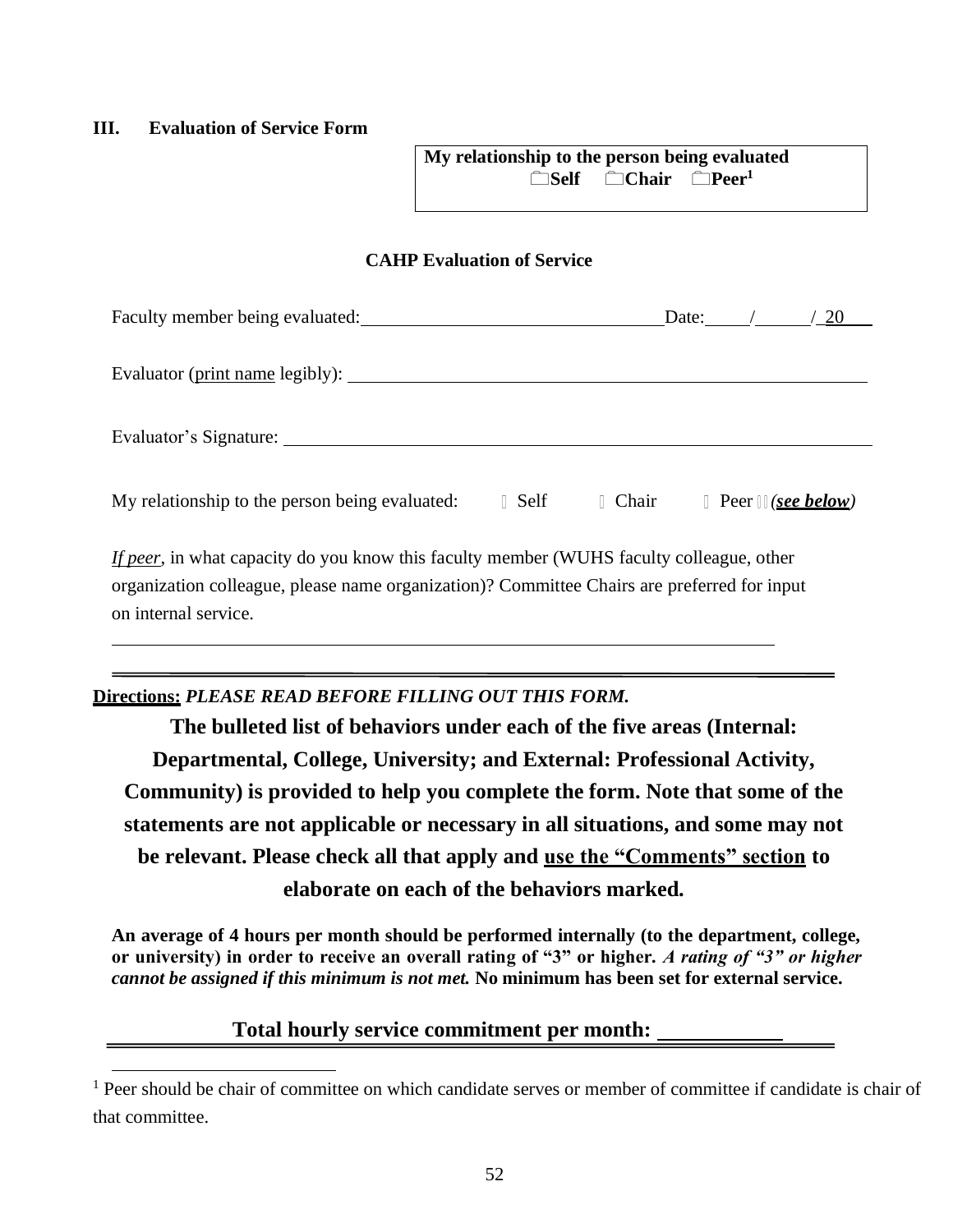#### **A. Internal Service- Departmental Activity**

#### **[The following descriptors may be used to trigger other examples of criteria for service]**

| $\Box$ Participated constructively in meetings                      | $\Box$ Lead on special activity/project      |
|---------------------------------------------------------------------|----------------------------------------------|
| $\Box$ Outside of meeting time, contributed to tasks<br>effectively | $\Box$ Member of working group<br>(identity) |

- $\Box$  Collaborated with other faculty members to achieve goals in timely manner.
- $\Box$  Comes prepared for meetings
- Participated in special periodic activities  $\Box$ (i.e. white coat ceremony, etc. specify below)

| <b>Usually exceeds</b><br>expectations | <b>Occasionally</b><br>exceeds | <b>Meets</b><br>expectations | Does not meet<br>expectations | <b>Unacceptable</b> | <b>NA</b> |
|----------------------------------------|--------------------------------|------------------------------|-------------------------------|---------------------|-----------|
|                                        | expectations                   |                              |                               |                     |           |

**Comments** (related to "Departmental Activity"):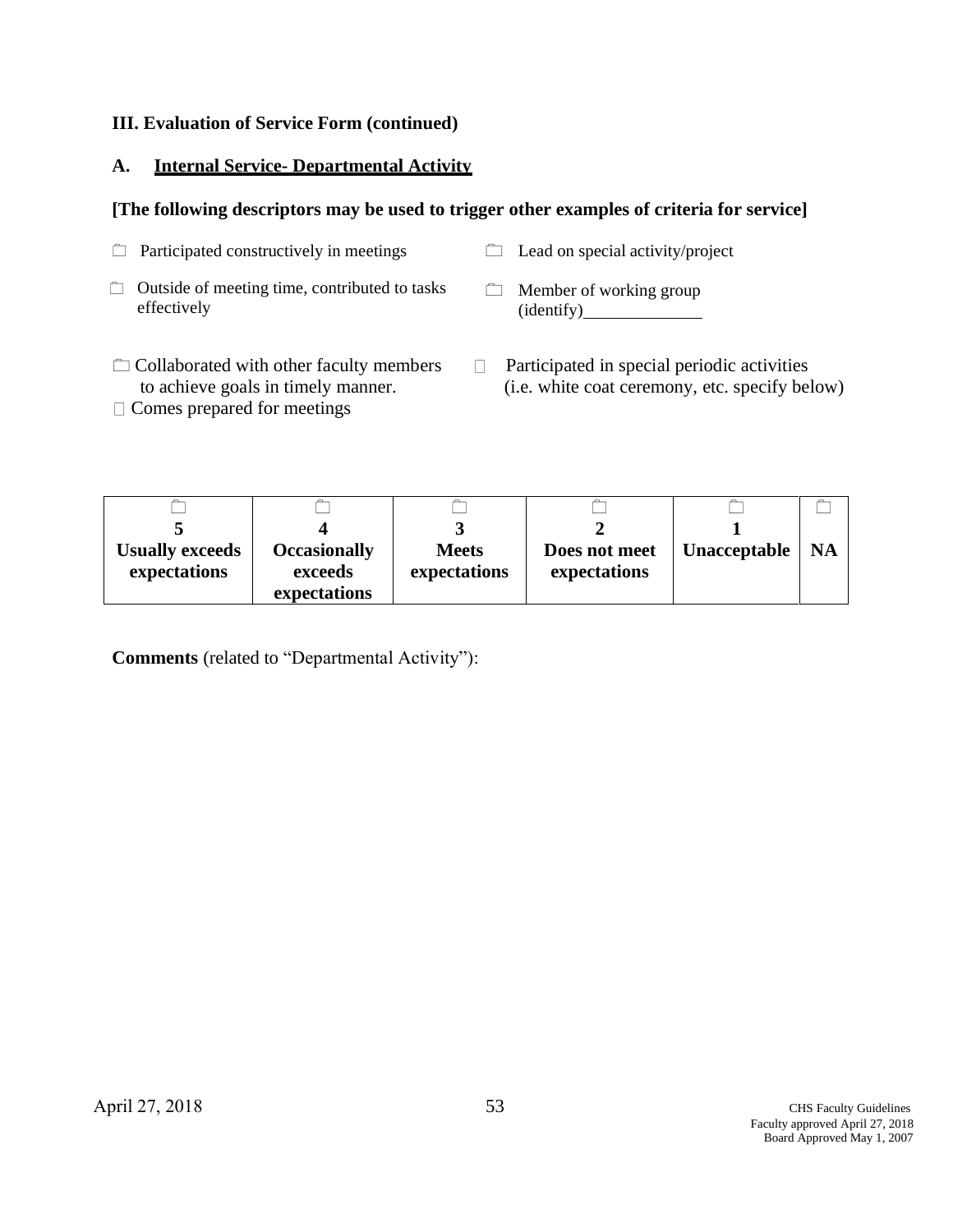#### **B. Internal Service - College Activity**

#### **[The following descriptors may be used to trigger other examples of criteria for service]**

| $\Box$ Participated constructively in meetings                      | $\Box$ Lead on special activity/project      |
|---------------------------------------------------------------------|----------------------------------------------|
| $\Box$ Outside of meeting time, contributed to tasks<br>effectively | $\Box$ Member of working group<br>(identity) |
| m Callelanded with attain fourther members to                       |                                              |

- $\Box$  Collaborated with other faculty members to achieve goals in timely manner.
- $\Box$  Participated in special periodic activities (i.e. white coat ceremony, etc. specify below)

Comes prepared for meetings

| <b>Usually exceeds</b><br>expectations | <b>Occasionally</b><br>exceeds<br>expectations | <b>Meets</b><br>expectations | Does not meet<br>expectations | Unacceptable | <b>NA</b> |
|----------------------------------------|------------------------------------------------|------------------------------|-------------------------------|--------------|-----------|

**Comments** (related to "College Activity"):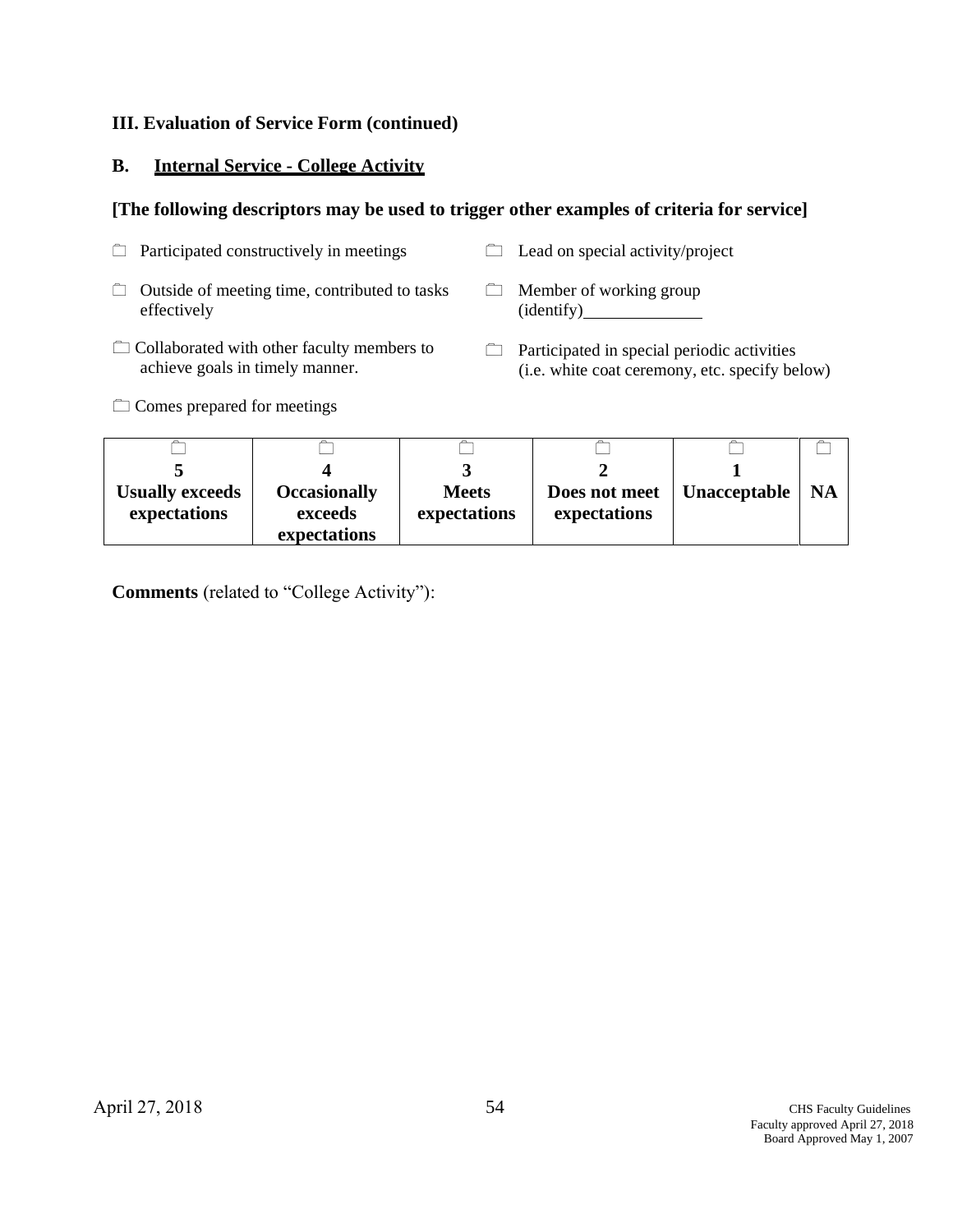# **C. Internal Service - Western University of Health Sciences Activity**

# **[The following descriptors may be used to trigger other examples of criteria for service]**

| Participated constructively in meetings                                                                                    | Lead on special activity/project                                                              |
|----------------------------------------------------------------------------------------------------------------------------|-----------------------------------------------------------------------------------------------|
| $\Box$ Outside of meeting time, contributed to tasks<br>effectively                                                        | Member of working group<br>(identify)                                                         |
| $\Box$ Collaborated with other faculty members to<br>achieve goals in timely manner.<br>$\Box$ Comes prepared for meetings | Participated in special periodic activities<br>(i.e. white coat ceremony, etc. specify below) |

| <b>Usually exceeds</b><br>expectations | <b>Occasionally</b><br>exceeds<br>expectations | <b>Meets</b><br>expectations | Does not meet<br>expectations | <b>Unacceptable</b> | <b>NA</b> |
|----------------------------------------|------------------------------------------------|------------------------------|-------------------------------|---------------------|-----------|

**Comments** (related to "Western University of Health Sciences Activity"):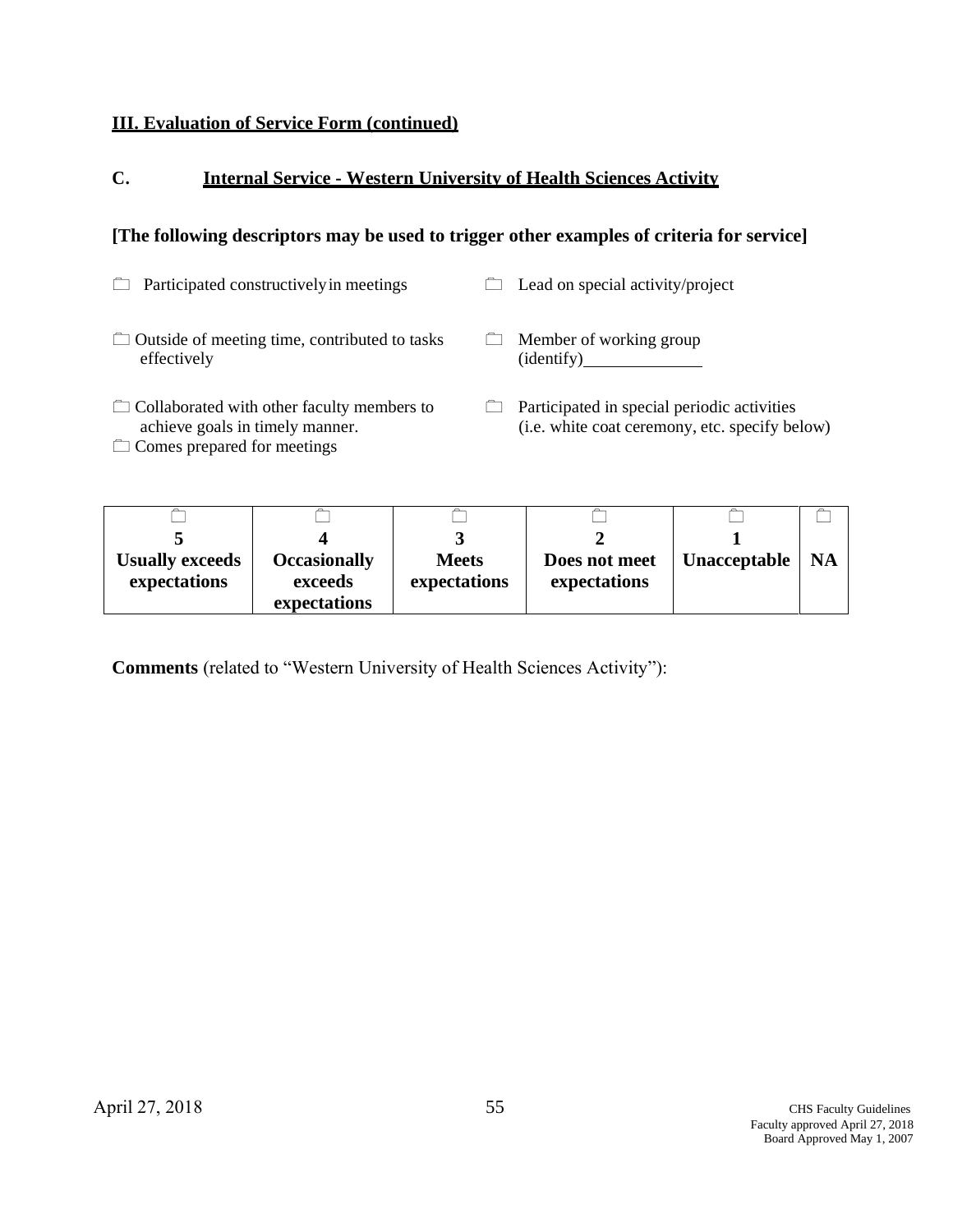#### **D. External Service – Professional Service Activity**

**[The following descriptors may be used to trigger other examples of criteria for service] Note: Please note organization or activity, if applicable. There is no minimum or required level of activity for this category.**

 $\Box$  Made connections with others to potentially benefit the institution

 $\Box$  Made connections with others interested in attending or working for Western University.

 $\Box$  Participated substantively in external professionally-related organization (specify)

| <b>Usually exceeds</b><br>expectations | <b>Occasionally</b><br>exceeds<br>expectations | <b>Meets</b><br>expectations | Does not meet<br>expectations | Unacceptable | <b>NA</b> |
|----------------------------------------|------------------------------------------------|------------------------------|-------------------------------|--------------|-----------|

**Comments** (related to "Professional Service Activity"):

 $\Box$  Held an office in an external, professionally related organization (specify)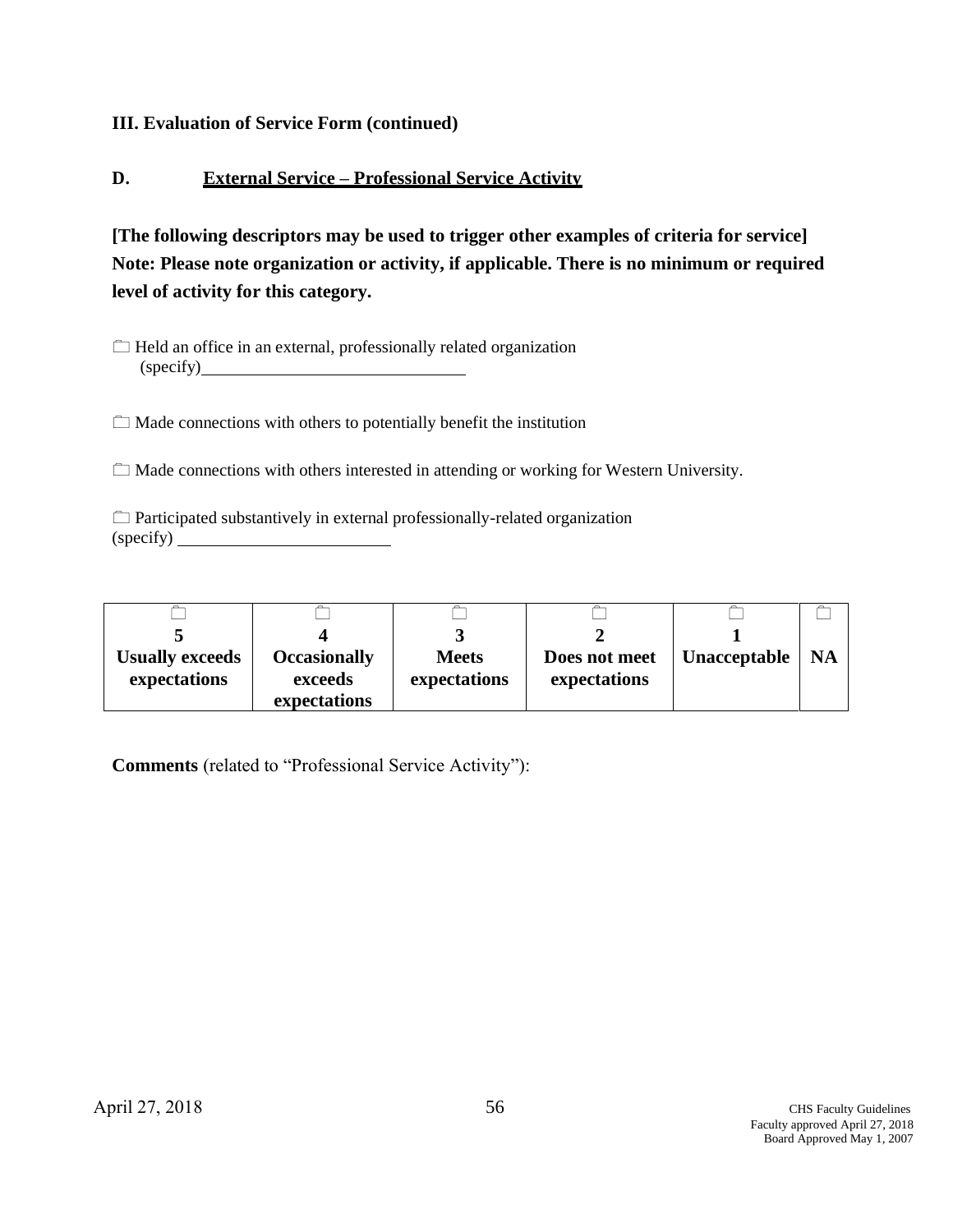### **E. External Service –- Community Service/Consultation**

**[The following descriptors may be used to trigger other examples of criteria for service]**  *Note: organizations must be related to professional development goals, teaching or research. There is no minimum requirement or expectation in this category.*

 $\Box$  Helped organization improve health service activities to community (specify)

 $\Box$  Helped organization educate affiliates in health care issues or practice (specify)

| <b>Usually exceeds</b><br>expectations | <b>Occasionally</b><br>exceeds | <b>Meets</b><br>expectations | Does not meet<br>expectations | Unacceptable | <b>NA</b> |
|----------------------------------------|--------------------------------|------------------------------|-------------------------------|--------------|-----------|
|                                        | expectations                   |                              |                               |              |           |

**Comments:**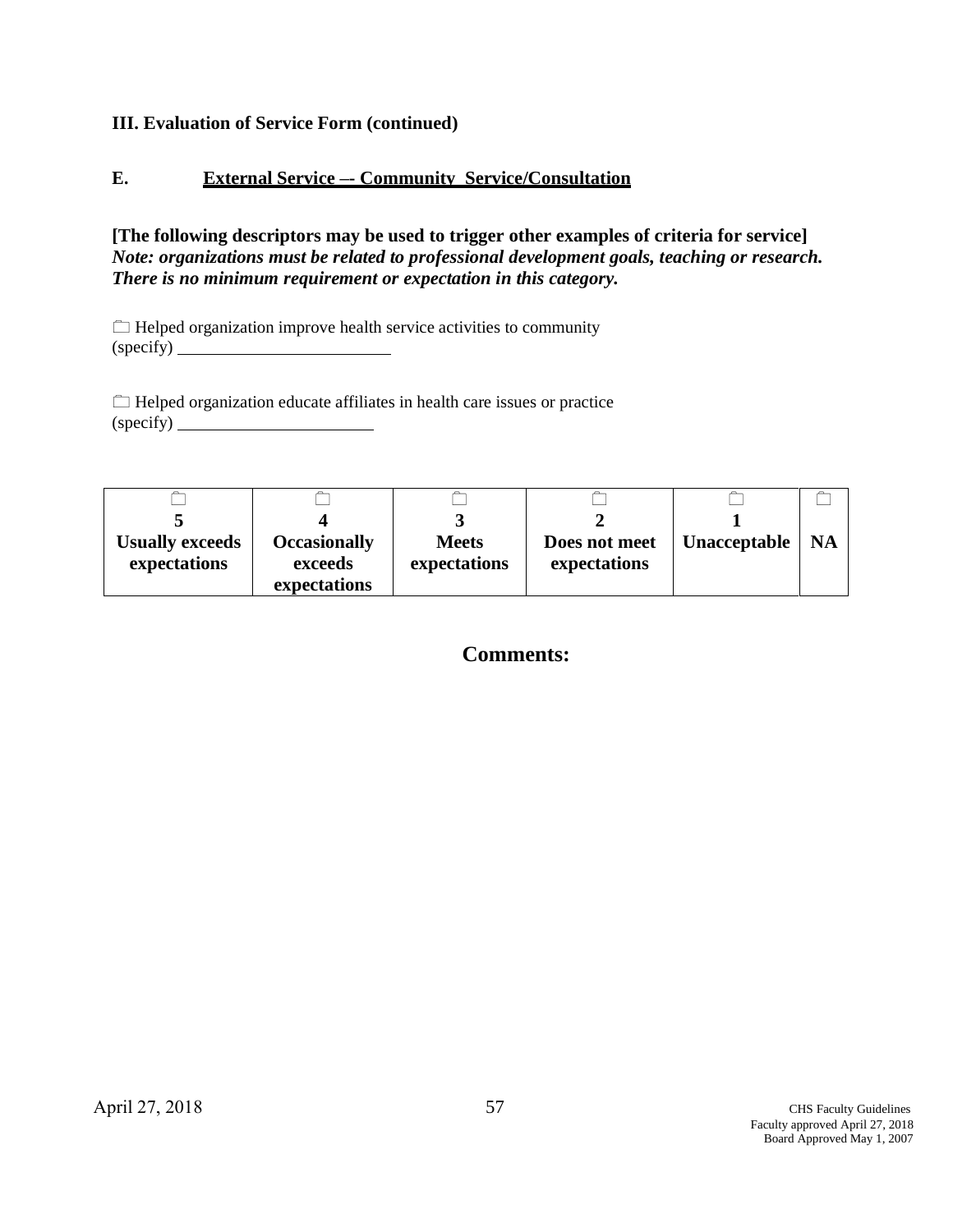| <b>Usually exceeds</b> | <b>Occasionally</b> | <b>Meets</b> | Does not meet | <b>Unacceptable</b> | <b>NA</b> |
|------------------------|---------------------|--------------|---------------|---------------------|-----------|
| expectations           | exceeds             | expectations | expectations  |                     |           |
|                        | expectations        |              |               |                     |           |

#### **F. Miscellaneous -- other activities that enhance service activity)**

**Comments** (please list activities):

# **IF RATING A COMMITTEE CHAIR:**

 **Provided and followed meeting agendas Effectively managed discussions to stay on task Managed differences in personalities and interests across committee members Facilitated problem solving and critical thinking on issues presented Empowered committee members to participate in committee activities and discussion**  $\Box$ **5 Usually exceeds expectations**  $\Box$ **4 Occasionally exceeds expectations**  $\Box$ **3 Meets expectations**  $\Box$ **2 Does not meet expectations**  $\Box$ **1 Unacceptable**  $\Box$ **NA**

**Comments** (related to rating a "Committee Chair"):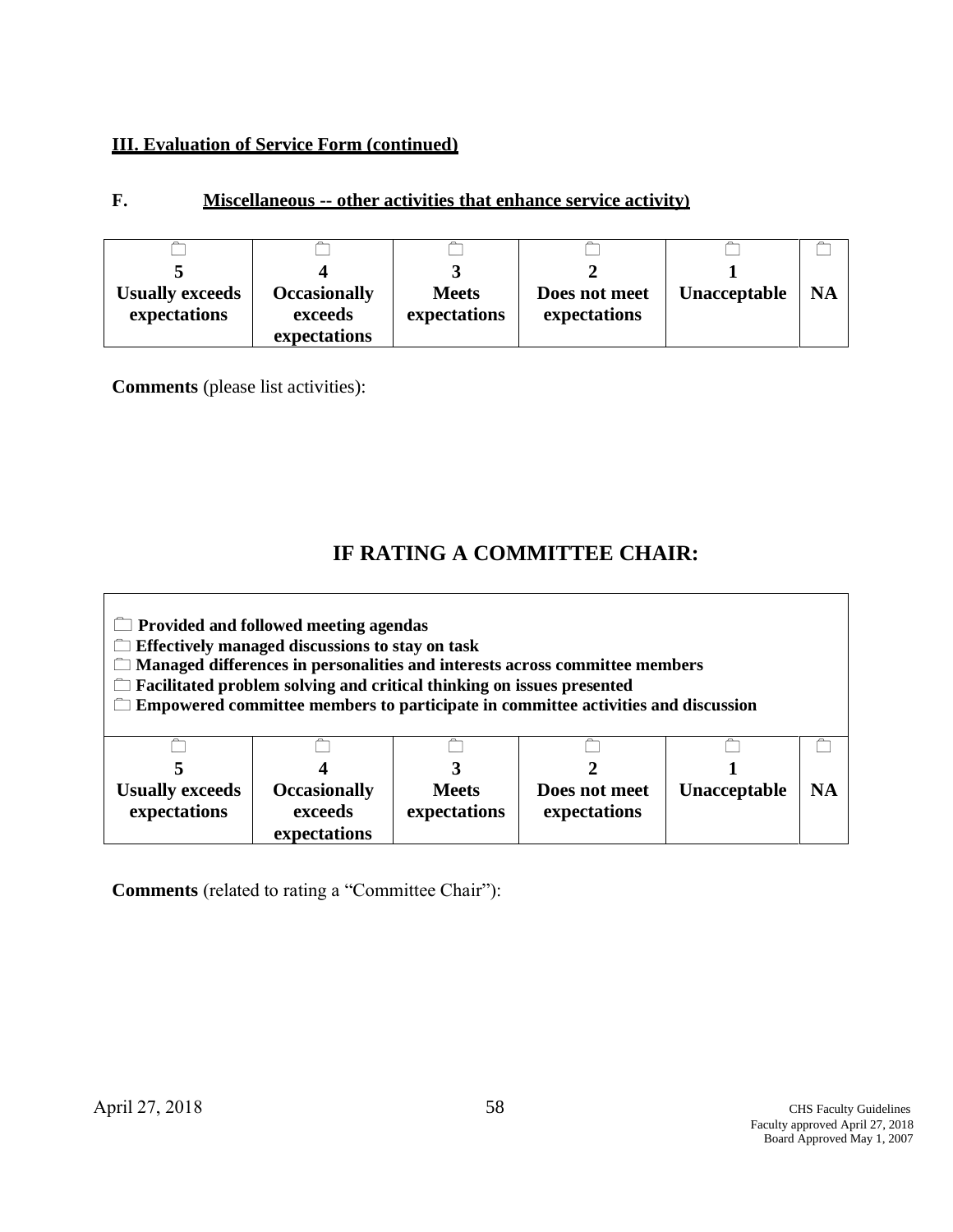#### **G.** \***ASSIGN AN OVERALL RATING FOR SERVICE**

*\*Please complete if you are Self or Chair; or if you are a Peer who has evaluated the faculty*  **member on more than one of the previous 6 areas. Note that this total score calculation does not have to directly relate to the ratings (1-5) you assigned by category. The category ratings will be used by the faculty member and FEC in identifying areas of strength and areas to strengthen.**

If faculty member demonstrates adequate service in at least 1 category, designate an overall rating of "3".

**If this rating does not fit with your final assessment of the candidate's performance, please rate up or down subjectively. Please support final score with comments on the basis for your decision.**

**Overall rating:** 

| <b>Usually exceeds</b><br>expectations | <b>Occasionally</b><br>exceeds<br>expectations | <b>Meets</b><br>expectations | Does not meet<br>expectations | Unacceptable | NA |
|----------------------------------------|------------------------------------------------|------------------------------|-------------------------------|--------------|----|

**General Comments** (related to basis supporting "OVERALL RATING"). Please provide if rating above or below a "3".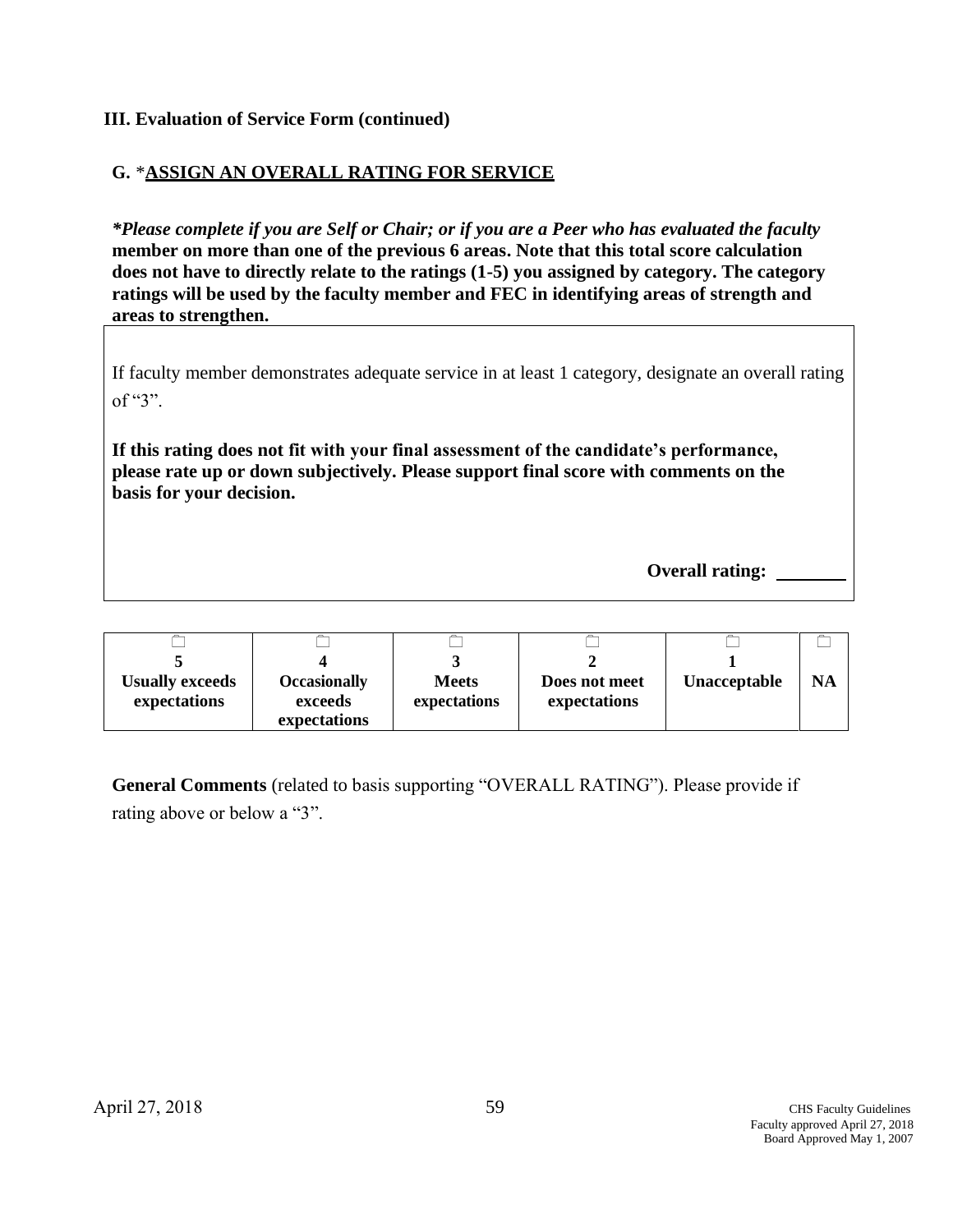#### <span id="page-59-0"></span>**IV. Evaluation of Scholarship Form**

| My relationship to the person being evaluated |                                          |  |
|-----------------------------------------------|------------------------------------------|--|
|                                               | <del>Self</del> <del>∩</del> Chair ∩Peer |  |

#### **CAHP Evaluation of Scholarship**

**Directions:** This form is to be filled out by faculty member (self), your chair, and at least one peer. At the time of review, the faculty member collects completed Evaluation of Scholarship forms from peer and chair and turns these in along with the self-completed form to FEC Chair.

| Faculty member being evaluated: | Date <sup>-</sup> |  |
|---------------------------------|-------------------|--|
|---------------------------------|-------------------|--|

Evaluator (print name legibly):

| Evaluator's Signature: |  |
|------------------------|--|
|                        |  |

My relationship to the person being evaluated:  $\Box$  Self  $\Box$  Chair  $\Box$  Peer  $\Box$  (see below)

*If peer*, in what capacity do you know this faculty member (WUHS faculty colleague, other organization colleague, please name

organization)?

Please comment on the faculty member's activities in each of the following five categories (Discovery/Investigation, Integration/Synthesis, Application, Teaching, Miscellaneous) in the "Comments" section below each category. The bulleted behaviors for each category are listed as a guideline to track your observations &/or to trigger other examples of observed behaviors. If you do not know or were not in a position to observe or evaluate a particular category, please write "Not Applicable" (NA). This will not adversely affect the candidate.

At the end of the form, please rate the candidate, considering the five categories in combination, using a rating based upon a scale from 1 to 5. A rating of three (3) on this scale will be considered the minimum acceptable score. **One "work-in progress" in any category meets the minimum requirement for scholarship.** You may adjust the rating up or down, however, please substantiate adjustments to your rating with comments.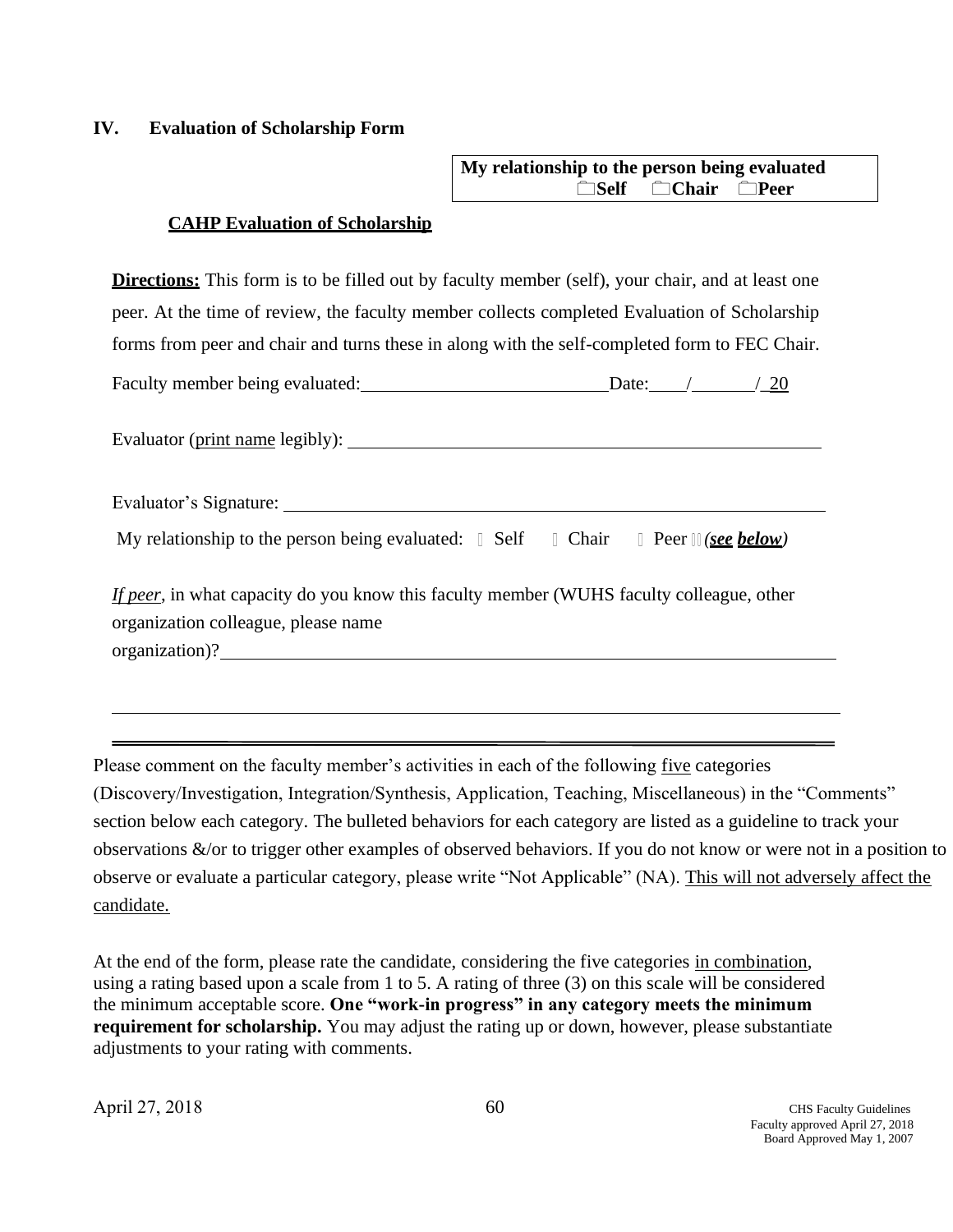#### **IV. Evaluation of Scholarship Form (continued)**

Less than a score of 3 in the category of "Scholarship" will not, by itself, necessarily result in less than an overall acceptable rating. This form is designed to identify areas in which the faculty member is progressing as expected, those in which the faculty member excels, and those in which the faculty member needs to direct more attention.

Constructive and specific suggestions are encouraged, including areas of strength and areas to strengthen.

#### **Directions:** *PLEASE READ BEFORE FILLING OUT THIS FORM.*

**The following bulleted lists of behaviors under each of the five sub-categories listed** (Discovery/Investigation, Integration/Synthesis, Application, Teaching, Miscellaneous) **are not all-inclusive and some may not apply. The lists are provided to help you complete the form. Note that some of the statements are not applicable, relevant, or necessary in all situations. Please check all that apply and utilize the comment section to elaborate on each of the behaviors marked. In the appropriate "Comments" section, please describe the role of the faculty member being evaluated in any scholarly endeavor listed. The faculty member need not be a first author for a scholarly behavior to be listed. Also, please list any scholarly endeavors that are in progress, and any proposals/manuscripts for publications, presentations, or grants that were submitted but denied. This will help demonstrate that the faculty member was engaged in scholarly activity, and perhaps suggestions for enhancing the opportunities for presentation, publication, and grant acquisition can be identified.** (please provide citations of completed works)

#### **Please mark "N/A" if no activity applies for that section**.

**A. Discovery/Investigation:**

 $\Box$  Presented or disseminated results of research to peer-reviewed publication or forum

| <b>Usually exceeds</b><br>expectations | <b>Occasionally</b><br>exceeds<br>expectations | <b>Meets</b><br>expectations | Does not meet<br>expectations | Unacceptable | <b>NA</b> |
|----------------------------------------|------------------------------------------------|------------------------------|-------------------------------|--------------|-----------|

 $\Box$  Grant application to fund original research

April 27, 2018 61 CHS Faculty Guidelines Faculty approved April 27, 2018 Board Approved May 1, 2007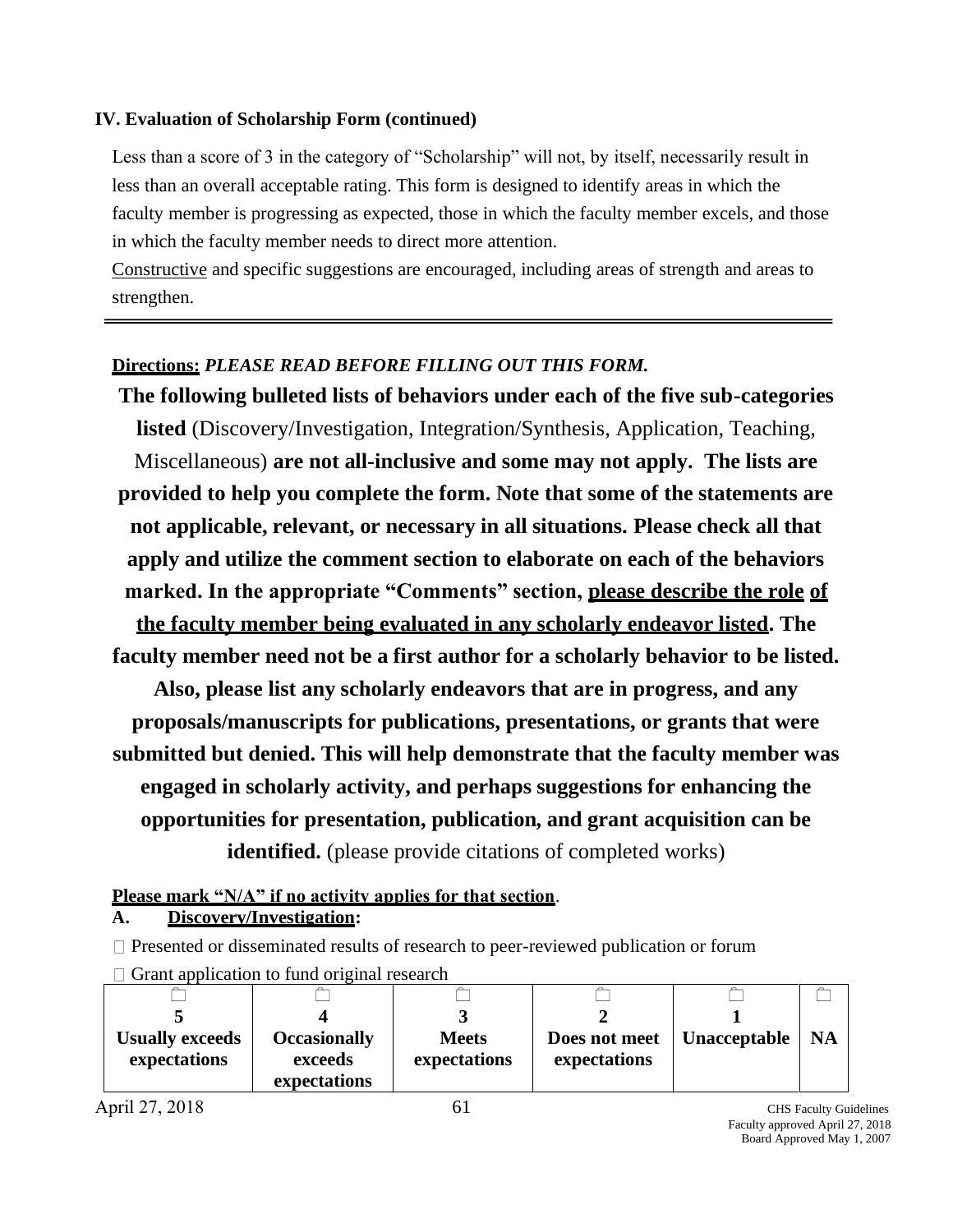# **IV. Evaluation of Scholarship Form (continued)**

**Comments**: (related to "Discovery/Investigation")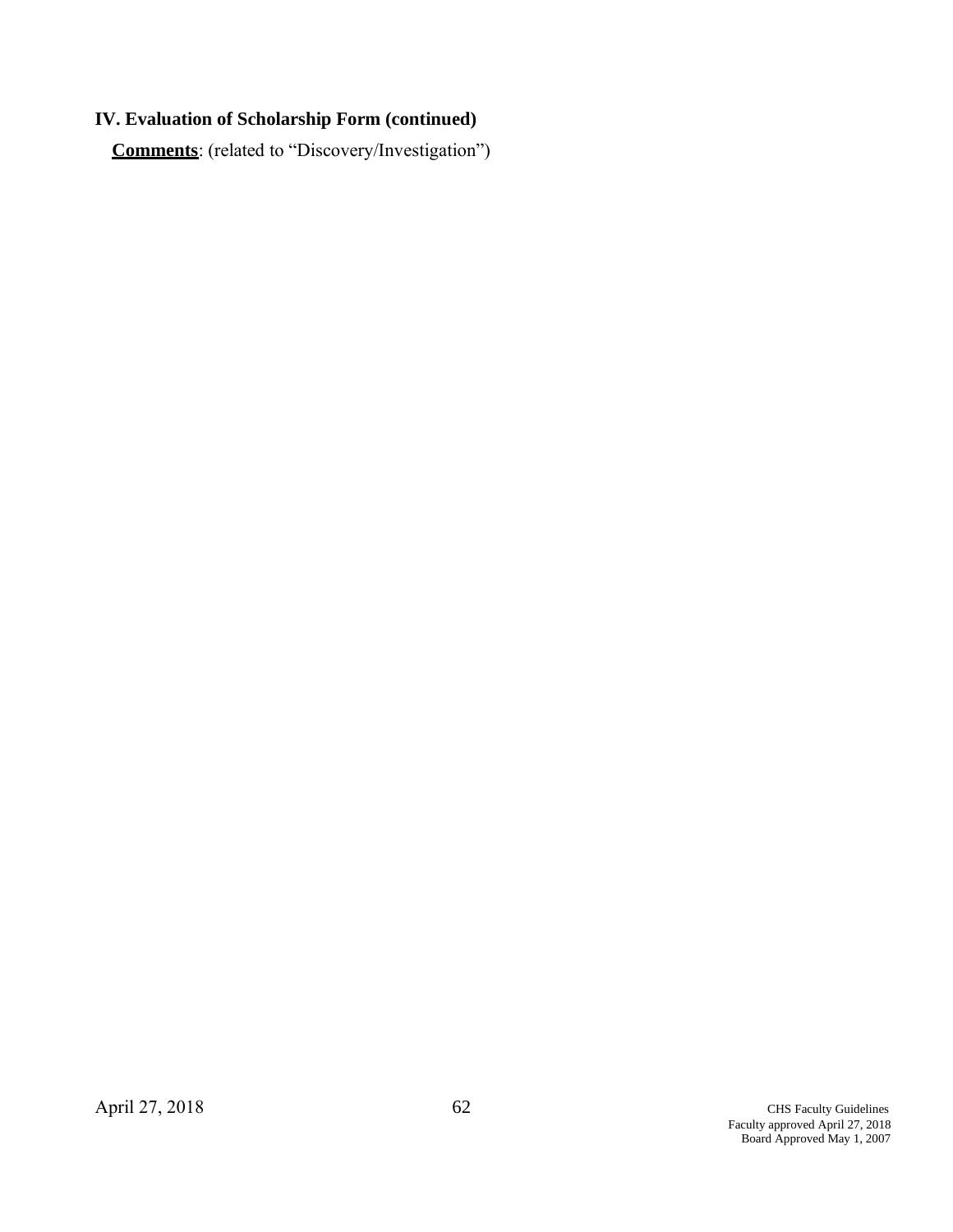# **B. Integration/synthesis:**

- $\Box$  Presented a literature review or meta-analysis in a peer-reviewed forum (i.e. conference, workshop)
- $\Box$  Published a book chapter or journal article summarizing the research of multiple authors
- $\Box$  Conducted a continuing education course for professionals (which, for PT faculty, must be evidence-based)
- $\square$  Served as a reviewer for a journal, conference, or other peer-reviewed forum

| <b>Usually exceeds</b><br>expectations | <b>Occasionally</b><br>exceeds | <b>Meets</b><br>expectations | Does not meet<br>expectations | <b>Unacceptable</b> | <b>NA</b> |
|----------------------------------------|--------------------------------|------------------------------|-------------------------------|---------------------|-----------|
|                                        | expectations                   |                              |                               |                     |           |

**Comments:** (related to "Integration/synthesis")

# **C. Application:**

 $\Box$  Grant application to fund clinical research

 $\Box$  Conducted clinical research, including case studies

| <b>Usually exceeds</b> | <b>Occasionally</b> | <b>Meets</b> | Does not meet | <b>Unacceptable</b> | <b>NA</b> |
|------------------------|---------------------|--------------|---------------|---------------------|-----------|
| expectations           | exceeds             | expectations | expectations  |                     |           |
|                        | expectations        |              |               |                     |           |

**Comments:** (related to "Application")

# **D. Teaching**

 $\Box$  Evaluated student learning across varied teaching modes

 $\Box$  Evaluated student learning across other independent variables

□ Engaged in innovative classroom assessment or research

 $\Box$  Grant application to fund teaching research or activity

| <b>Usually exceeds</b> | <b>Occasionally</b> | <b>Meets</b> | Does not meet | Unacceptable | <b>NA</b> |
|------------------------|---------------------|--------------|---------------|--------------|-----------|
| expectations           | exceeds             | expectations | expectations  |              |           |
|                        | expectations        |              |               |              |           |

**Comments:** (related to "Teaching")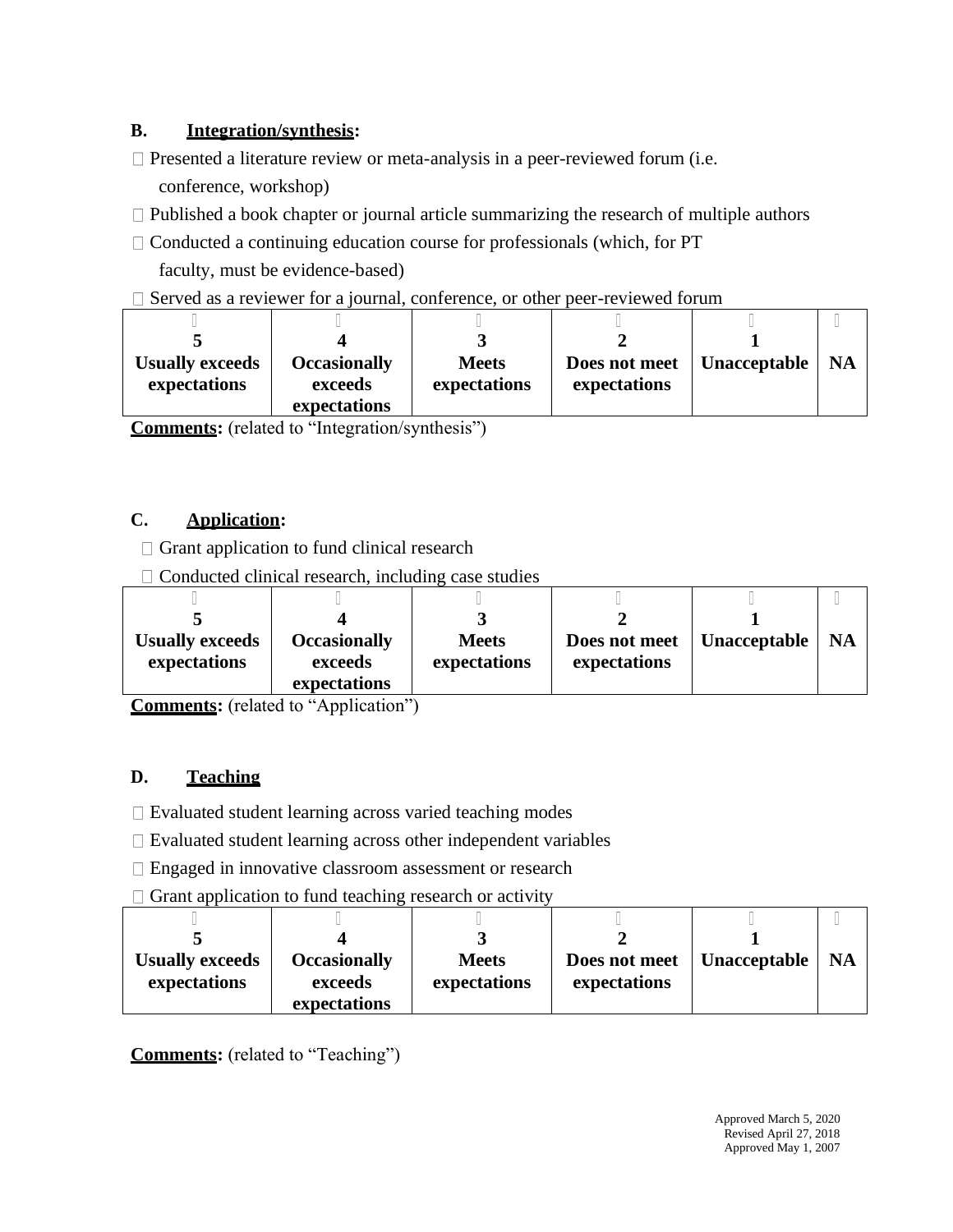**E. Miscellaneous:** (please specify; include involvement in scholarly activities for which the faculty member did not receive credit for authorship, such as consultation, or if an acknowledgment was noted)

| <b>Usually exceeds</b> | <b>Occasionally</b> | <b>Meets</b> | Does not meet | Unacceptable | <b>NA</b> |
|------------------------|---------------------|--------------|---------------|--------------|-----------|
| expectations           | exceeds             | expectations | expectations  |              |           |
|                        | expectations        |              |               |              |           |

**Comments:** (related to "Miscellaneous")

### **\*ASSIGN AN OVERALL RATING FOR SCHOLARSHIP**

*\*Please complete if you are Self or Chair; or if you are a Peer who has evaluated the faculty*  **member on more than one of the previous 5 areas. Note that this total score calculation does not have to directly relate to the ratings (1-5) you assigned by category. The category ratings will be used by the faculty member and FEC in identifying areas of strength and areas to strengthen.**

If the faculty member met the minimum requirement (a work in progress in at least one of the categories listed above), designate a rating of "3". If the faculty member exceeded the minimum requirement, designate a rating of 4 or 5, and elaborate on the rationale for this rating in the "General Comments" below. If the faculty member failed to meet the minimum requirement, designate a rating of 1 or 2, and elaborate on the rationale in the "Overall Comments" below. **If this rating does not fit with your final assessment of the candidate's performance, please rate up or down subjectively. Please support final score with comments on the basis for your decision.**

**Overall rating:** 

| <b>Usually exceeds</b><br>expectations | <b>Occasionally</b><br>exceeds<br>expectations | <b>Meets</b><br>expectations | Does not meet<br>expectations | Unacceptable | <b>NA</b> |
|----------------------------------------|------------------------------------------------|------------------------------|-------------------------------|--------------|-----------|

**General Comments** (related to basis supporting "OVERALL RATING"). Please provide if rating above or below a "3".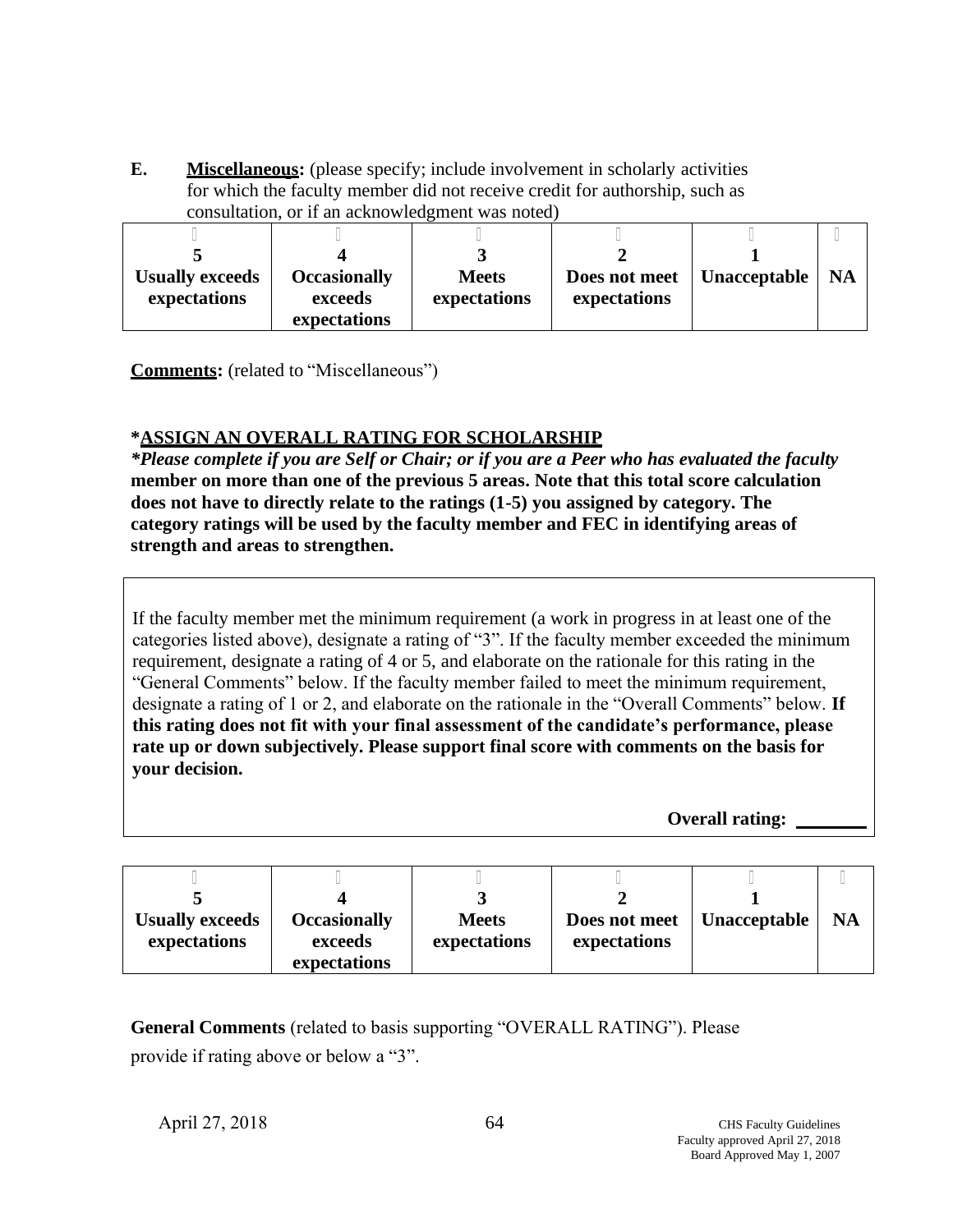# **APPENDIX D**

# **ASSESSMENT AND CURRICULUM TOOLS**

**I***.* **CHS Substantive Change Form**